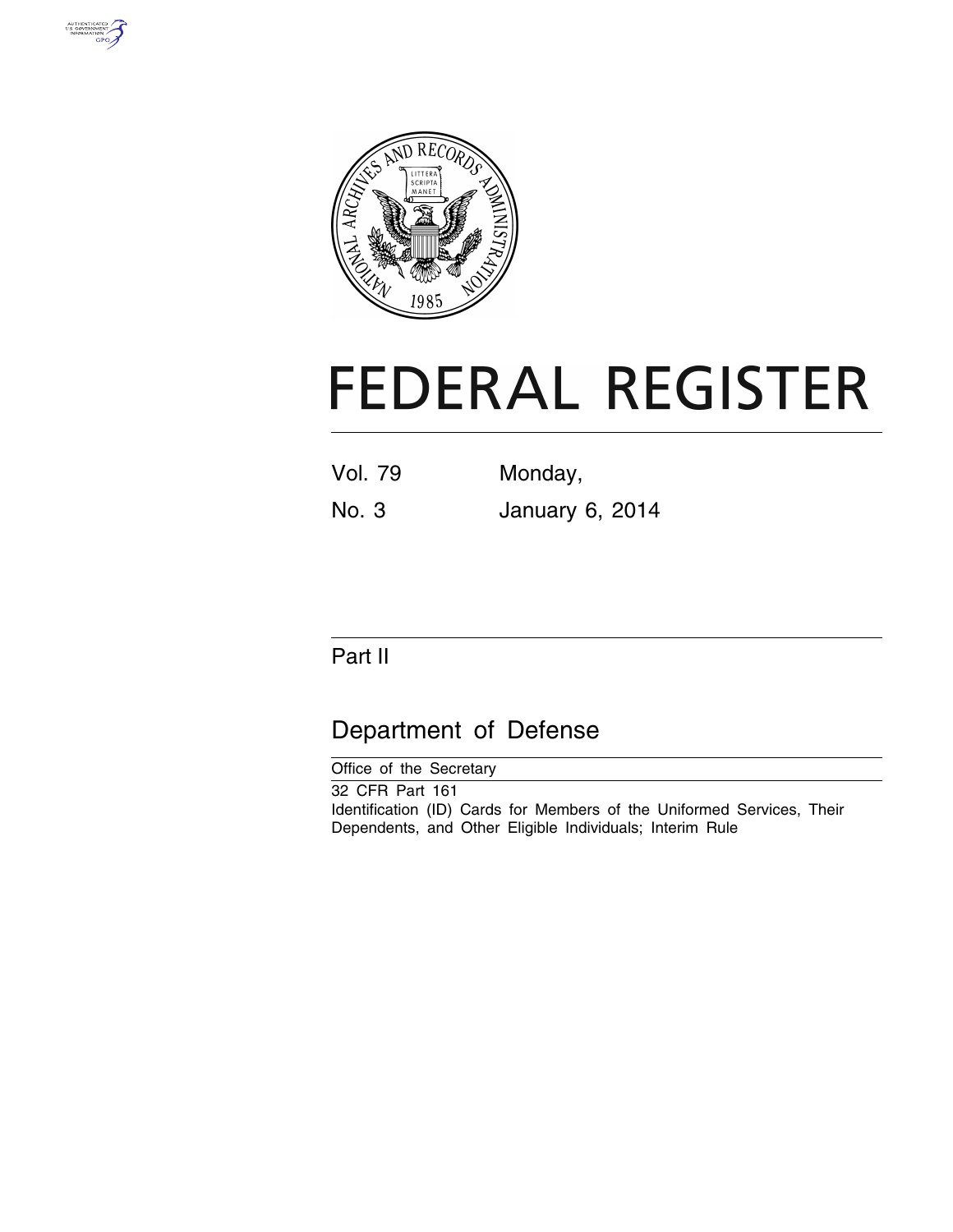#### **DEPARTMENT OF DEFENSE**

**Office of the Secretary** 

**32 CFR Part 161** 

#### **[Docket ID: DoD–2009–OS–0184]**

#### **RIN 0790–AI61**

#### **Identification (ID) Cards for Members of the Uniformed Services, Their Dependents, and Other Eligible Individuals**

**AGENCY:** Office of the Under Secretary of Defense for Personnel and Readiness, DoD.

**ACTION:** Interim rule with request for comments.

**SUMMARY:** The Department of Defense (DoD) proposes to establish policy, assign responsibilities, and provide procedures for the issuing of distinct DoD ID cards. The ID cards shall be issued to uniformed service members, their dependents, and other eligible individuals and will be used as proof of identity and DoD affiliation. Following the June 26, 2013, U.S. Supreme Court decision that found Section 3 of the Defense of Marriage Act unconstitutional, this rule also extends benefits to same sex spouses of Uniformed Service members and DOD civilians. The Department will now construe the words ''spouse'' and ''marriage'' to include same-sex spouses and marriages.

**DATES:** *Effective date:* This rule is effective on January 6, 2014.

*Comment date:* Comments must be received by March 7, 2014.

**ADDRESSES:** You may submit comments, identified by docket number and/or RIN number and title, by any of the following methods:

• *Federal Rulemaking Portal: http:// www.regulations.gov.* Follow the instructions for submitting comments.

• *Mail:* Federal Docket Management System Office, 4800 Mark Center Drive, East Tower, Suite 02G09, Alexandria, VA 22350–3100.

*Instructions:* All submissions received must include the agency name and docket number or Regulatory Information Number (RIN) for this **Federal Register** document. The general policy for comments and other submissions from members of the public is to make these submissions available for public viewing on the Internet at *http://www.regulations.gov* as they are received without change, including any personal identifiers or contact information.

**FOR FURTHER INFORMATION CONTACT:** Mr. Robert Eves, Defense Human Resources Activity, 571–372–1956.

#### **SUPPLEMENTARY INFORMATION:**

#### **Executive Summary**

#### **I. Purpose of This Regulatory Action**

Title 10, Sections 1061–1064, 1072– 1074, 1074a–1074c, 1076, 1076a, 1077, and 1095 (k)(2), authorize members of the Uniformed Services (active duty, Reserve, or retired members) and their spouses and dependents certain benefits and privileges. Title 18, Sections 499, 506, 509, 701, and 1001, address penalties, fines and imprisonment for unauthorized reproduction of ID cards. The DoD ID cards authorize eligible individuals (to include specific categories of civilians and contractors) certain benefits and privileges to include health care; use of commissary; exchange; and morale, welfare, and recreation facilities.

This regulatory action:

a. Establishes policy, assigns responsibilities, and provides procedures for the issuing of all DoD ID cards.

b. Incorporates policy for the implementation of Homeland Security Presidential Directive (HSPD) 12 within DoD.

c. Incorporates Common Access Card (CAC) policy and issuance procedures.

d. Incorporates CAC eligibility requirements for Foreign National personnel.

e. Sets forth responsibilities and procedures for the DoD ID card lifecycle.

f. Prescribes the benefits for commissary; exchange; morale, welfare, and recreation (MWR); Military Health Services direct care in military treatment facilities (MTFs); and TRICARE civilian health care (CHC) in support of the members of the uniformed services, their dependents, and other eligible individuals.

#### **II. Background**

The current DoD Instruction, which establishes policy, assigns responsibilities, and provides procedures for issuing distinct DoD ID cards to uniformed service members, their dependents, and other eligible individuals, for proof of identity and DoD affiliation, was issued on December 5, 1997. DoD revised this instruction, updating the content and incorporating and canceling several policy memorandums, into a single instruction and two additional implementing manuals. The revised policy for ID cards was codified into a proposed rule which was published on August 6, 2010 (75 FR 47515). The June 26, 2013 U.S. Supreme Court decision in *United States* v. *Windsor* found Section 3 of the Defense of Marriage Act to be unconstitutional and the Department now construes the words ''spouse'' and ''marriage'' to include same-sex spouses and marriages.

#### **III. Justification To Issue an Interim Rule**

DOD is promulgating this interim rule without prior opportunity for public comment since the policy for ID cards was published as a proposed rule on August 6, 2010 (75 FR 47515) and no public comments were received. So, this interim rule makes final the content of the proposed rule.

With the June 26, 2013 Supreme Court decision in *United States* v. *Windsor* finding Section 3 of the Defense of Marriage Act unconstitutional, DoD is no longer prevented from extending Federal benefits to the same-sex spouses of DoD military members and civilian employees. As a result, in an August 13, 2013 Secretary of Defense Memorandum, ''Extending Benefits to Same-Sex Spouses of Military Members,'' the Secretary of Defense directed that, ". . . spousal and family benefits, including identification cards, will be made available to same-sex spouses no later than September 3, 2013,'' (*http://www.defense.gov/home/ features/2013/docs/Extending-Benefitsto-Same-Sex-Spouses-of-Military-Members.pdf*).

DoD issues approximately five million ID cards each year to military members, civilian employees, contractors, foreign nationals, and where applicable, family members. The Department estimates the number of ID cards which will need to be issued to same-sex spouses and their families represent less than one percent of the total ID cards issued in a year. The Department believes this rule relates to ''agency management or personnel'' and is exempt under sec. 553(a)(2) from all requirements of sec. 533. Nevertheless, pursuant to 41 U.S.C. 1707, DoD will consider public comments received in response to this interim rule in the formation of the Department's final rule.

#### **IV. Costs and Benefits of This Regulatory Action**

There are no costs to the public. There are no capital or start-up costs associated with the issuance of this rule. ID cards cost the Department approximately \$28.3 million annually.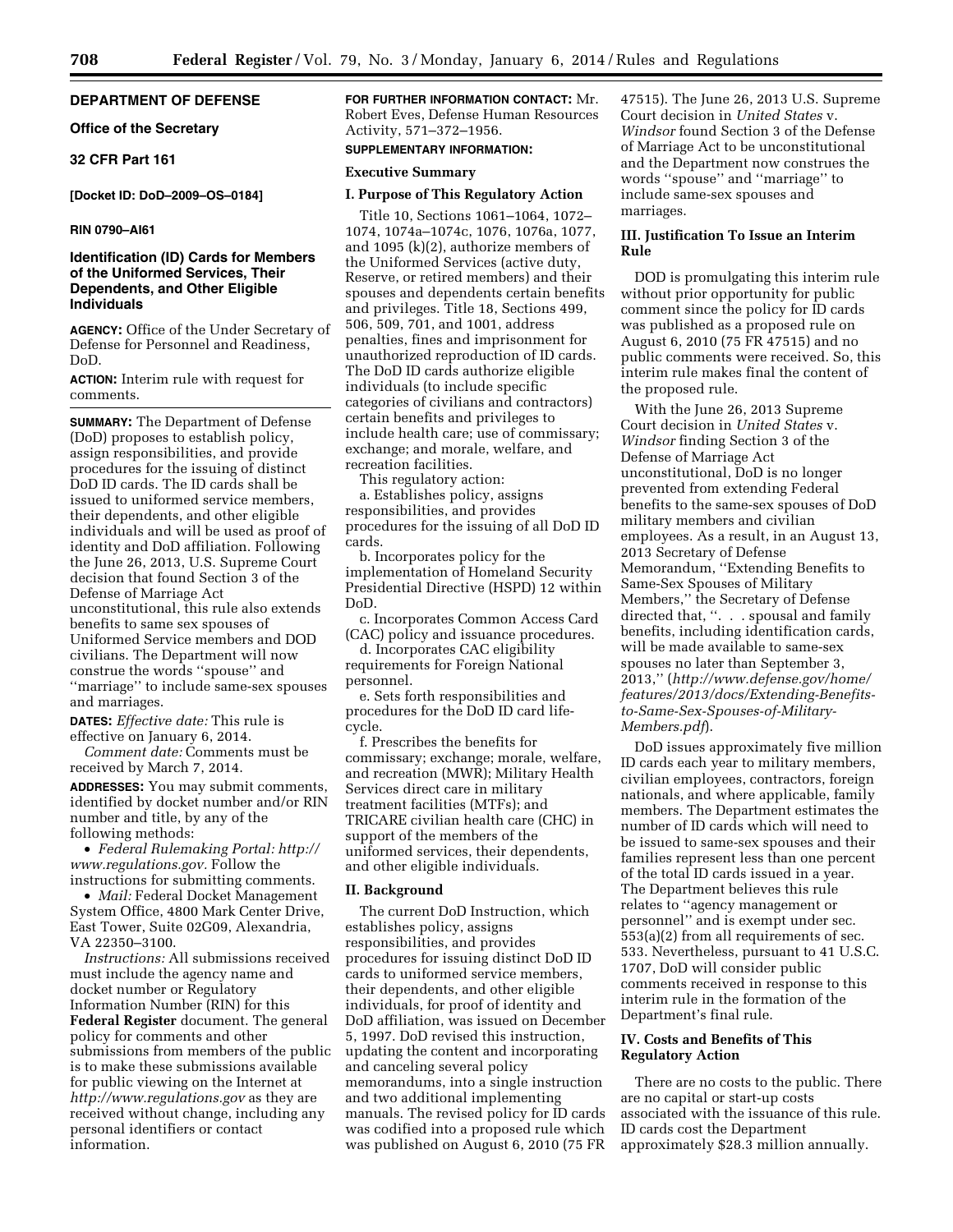#### **V. Executive Orders 12866 and 13563**

Under Executive Orders (E.O.s) 12866 and 13563, the Department has determined that this interim rule is a significant regulatory action, though not an economically significant one, and it has been reviewed by OMB.

It has been certified that 32 CFR part 161 does not:

(1) Have an annual effect on the economy of \$100 million or more or adversely affect in a material way the economy; a section of the economy; productivity; competition; jobs; the environment; public health or safety; or State, local, or tribal governments or communities;

(2) Create a serious inconsistency or otherwise interfere with an action taken or planned by another Agency;

(3) Materially alter the budgetary impact of entitlements, grants, user fees, or loan programs, or the rights and obligations of recipients thereof; or

(4) Raise novel legal or policy issues arising out of legal mandates, the President's priorities, or the principles set forth in these Executive Orders.

#### **VI. Regulatory Flexibility Act**

Pursuant to section 605(b) of the Regulatory Flexibility Act (5 U.S.C. 601 et seq.), the DoD certifies that the interim rule will not have a significant economic impact on a substantial number of small entities.

#### **VII. Unfunded Mandates Reform Act**

Per the Unfunded Mandates Reform Act of 1995 and E.O. 12875, this rule will not create an unfunded Federal mandate upon any State, local, or tribal government in the aggregate of \$100 million or more. It also does not result in increased expenditures of the privacy sector of \$100 million or more.

#### **VIII. Paperwork Reduction Act**

*Public Law 96–511, ''Paperwork Reduction Act'' (44 U.S.C. Chapter 35)* 

It has been certified that 32 CFR part 161 does impose reporting or recordkeeping requirements under the Paperwork Reduction Act of 1995. The Application for Department of Defense Identification Card/DEERS Enrollment collection has been cleared by OMB and assigned OMB Control Number 0704– 0415.

#### *Executive Order 13132, ''Federalism''*

It has been certified that 32 CFR part 161 does not have federalism implications, as set forth in Executive Order 13132. This rule does not have substantial direct effects on:

(1) The States;

(2) The relationship between the National Government and the States; or

(3) The distribution of power and responsibilities among the various levels of Government.

#### **List of Subjects in 32 CFR Part 161**

Administrative practice and procedure, Armed forces, Military personnel, National defense, Privacy, Security measures.

Accordingly, 32 CFR part 161 is added to subchapter F to read as follows:

#### **PART 161—IDENTIFICATION (ID) CARDS FOR MEMBERS OF THE UNIFORMED SERVICES, THEIR DEPENDENTS, AND OTHER ELIGIBLE INDIVIDUALS**

#### **Subpart A—Identification (ID) Cards for Members of the Uniformed Services, Their Dependents, and Other Eligible Individuals**

- Sec.<br>161.1
- Purpose.
- 161.2 Applicability.
- 161.3 Definitions.<br>161.4 Policy. Policy.
- 161.5 Responsibilities.
- 161.6 Procedures.

#### **Subpart B—DoD Identification (ID) Cards: ID Card Life-Cycle**

161.7 ID card life-cycle procedures.

161.8 ID card life-cycle roles and responsibilities.

#### **Subpart C—DoD Identification (ID) Cards: Benefits for Members of the Uniformed Services, Their Dependents, and Other Eligible Individuals**

- 161.9 DoD benefits,
- 161.10 Benefits for active duty members of the uniformed services.
- 161.11 Benefits for National Guard and Reserve members of the uniformed services.
- 161.12 Benefits for former uniformed services members.
- 161.13 Benefits for retired members of the uniformed services.<br>161.14 Benefits for MO
- Benefits for MOH recipients.
- 161.15 Benefits for Disabled American Veterans (DAV).
- 161.16 Benefits for transitional health care members and dependents.<br>161.17 Benefits for surviving
- Benefits for surviving dependents.
- 161.18 Benefits for abused dependents.<br>161.19 Benefits for former spouses.
- 161.19 Benefits for former spouses.<br>161.20 Benefits for civilian personr
- Benefits for civilian personnel.
- 161.21 Benefits for retired civilian
- personnel. 161.22 Benefits for foreign affiliates.

**Authority:** 10 U.S.C. 1061–1064, 1072– 1074, 1074a–1074c, 1076, 1076a, 1077, and 1095(k)(2), and 18 U.S.C. 499, 506, 509, 701, and 1001.

#### **Subpart A—Identification (ID) Cards for Members of the Uniformed Services, Their Dependents, and Other Eligible Individuals**

#### **§ 161.1 Purpose.**

This part:

(a) Establishes policy, assigns responsibilities, and provides procedures for the issuing of distinct DoD ID cards. The ID cards shall be issued to uniformed service members, their dependents, and other eligible individuals and will be used as proof of identity and DoD affiliation.

(b) Sets forth responsibilities and procedures for the DoD ID card lifecycle in accordance with this part.

(c) Prescribes the benefits for commissary; exchange; morale, welfare, and recreation (MWR); Military Health Services direct care in military treatment facilities (MTFs); and TRICARE civilian health care (CHC) in support of the members of the uniformed services, their dependents, and other eligible individuals, in accordance with this part.

#### **§ 161.2 Applicability.**

This part applies to:

(a) The Office of the Secretary of Defense (OSD), the Military Departments (including the Coast Guard at all times, including when it is a Service in the Department of Homeland Security by agreement with that Department), the Office of the Chairman of the Joint Chiefs of Staff and the Joint Staff, the Combatant Commands, the Office of the Inspector General of the Department of Defense, the Defense Agencies, the DoD Field Activities, and all other organizational entities within the Department of Defense (hereafter referred to collectively as the ''DoD Components'').

(b) The Commissioned Corps of the U.S. Public Health Service (USPHS), under agreement with the Department of Health and Human Services, and the National Oceanic and Atmospheric Administration (NOAA), under agreement with the Department of Commerce.

#### **§ 161.3 Definitions.**

Unless otherwise noted, these terms and their definitions are for the purpose of this part.

*20/20/20, 20/20/15, or 10/20/10.* See definition of ''former spouse.''

*Access to a DoD network.* User logon to a Windows active directory account on the Nonsecure Internet Protocol Router Network (NIPRNet) or an authorized network operating system account on the NIPRNet.

*Access to a DoD network (remote).*  Authorized NIPRNet users accessing a NIPRNet resource from:

(1) Another NIPRNet resource outside of the originating domain; or

(2) An authorized system that resides outside of the NIPRNet. This includes domain-level access from handheld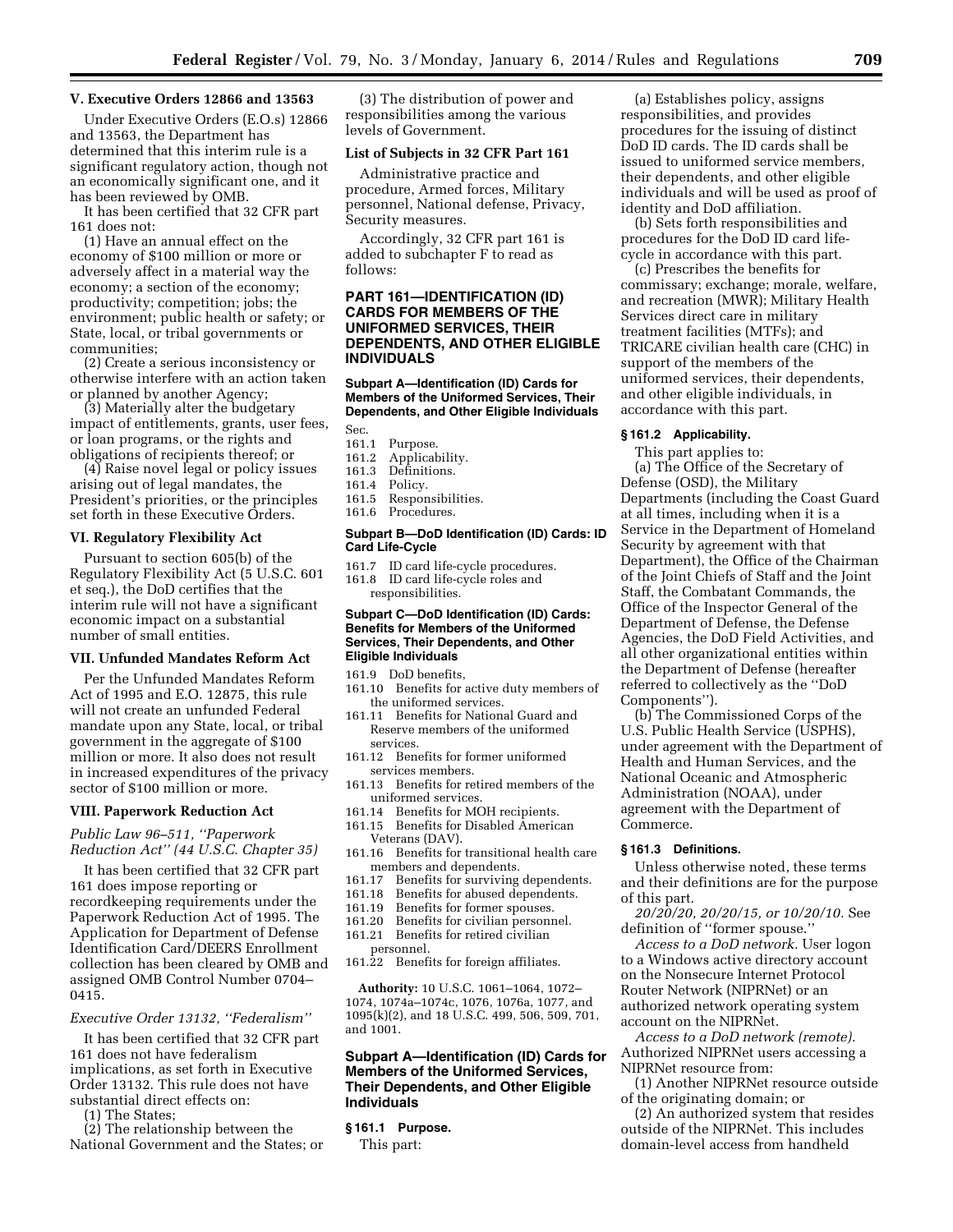devices. Remote access includes logon for the purposes of telework, Virtual Private Network, and remote administration by DoD or non-DoD personnel.

*Active duty.* Full-time duty in the active military service of the United States. This includes full-time training duty, annual training duty, and attendance, while in the active military service, at a school designated as a service school by law or by the Secretary of the Military Department concerned. Active duty does not include full-time National Guard duty.

*Active duty for a period of more than 30 days.* Active duty under a call or order that does not specify a period of 30 days or less. When the ''Active Duty for a Period of More than 30 Days'' is established by consecutive sets of orders, their eligible dependents become entitled to TRICARE medical benefits on the first day of the set of orders that brings the period of active duty over 30 days.

*Adopted child.* A child adopted before the age of 21 or, if enrolled in a full-time course of study at an institution of higher learning, before the age of 23. Except for entitlement to medical care, a child with an incapacitating condition that existed before the age of 21 or that occurred while the child was a full-time student prior to the age of 23, may be adopted at any age provided it is determined that there is a BONA FIDE parent-child relationship. Surviving children adopted by a non-military member after the death of the sponsor remain eligible for medical care only.

*Annulled.* The status of an individual, whose marriage has been declared a nullity by a court of competent jurisdiction, that restores unremarried status to a widow, widower, or former spouse for reinstatement of benefits.

*Attainment of age 65.* The first day of the month of the anniversary of the 65th birthday, unless the birthday falls on the first of the month. If the birthday is the first of the month, attainment of age 65 occurs on the first day of the preceding month.

*Benefits.* Entitlements or privileges that are assigned to a person or group of persons.

*CAC PIN reset (CPR).* A portable, single-purpose system capable of providing timely PIN reset capability to the field without requiring a Common Access Card (CAC) holder to return to a CAC issuance facility (i.e. Real-Time Automated Personnel Identification System (RAPIDS), workstation).

*Certified document.* Must be a certified true original and should convey the appropriate seal or markings

of the issuer, or have a means to validate the authenticity of the document by a reference or source number, or be a notarized legal document or other document approved by a Judge Advocate, or have the appropriate certificate of authentication by a U.S. Consular Officer in the foreign country of issuance which attests to the authenticity of the signature and seal.

*Certified English translation.* See requirements for certified document.

*CHC.* Medical care provided through the TRICARE program including networks of CHC professionals, institutions, pharmacies, and suppliers to provide access to high-quality health care services.

*Child.* A natural child, stepchild, or adopted child of the sponsor who is younger than 21 years of age. If 21 or older, the child may remain entitled if he or she is:

(1) 21 or 22 years old and enrolled in a full-time course of education.

(2) 21 or older but incapable of selfsupport because of a mental or physical incapacity that existed before the 21st birthday.

(3) 21 or 22 years old and was enrolled full-time in an accredited institution of higher learning but became incapable of self-support because of a mental or physical condition while a full-time student.

*Civilian employee.* DoD civilian employees, as defined in 5 U.S.C. 2105 are individuals appointed to positions by designated officials. Appointments to appropriated fund positions are either permanent or time-limited and the employees are on full-time, part-time, or intermittent work schedules. In some instances, the appointments are seasonal with either a full-time, parttime, or intermittent work schedule. Positions are categorized further as Senior Executive Service (SES), Competitive Service, and Excepted Service positions. In addition, DoD employs individuals paid from NAFs, as well as foreign national citizens outside the United States, its territories, and its possessions, in DoD activities overseas. The terms and conditions of host-nation citizen employment are governed by controlling treaties, agreements, and memoranda of understanding with the foreign nations.

*Civilian noncombatant personnel.*  Personnel who have been authorized to accompany military forces of the United States in regions of conflict, combat, and contingency operations and who are liable to capture and detention by the enemy as POWs.

*Commissary.* A benefit granted to eligible personnel in accordance with this part and DoD Instruction 1330.17 (available at *http://www.dtic.mil/whs/ directives/corres/pdf/133017p.pdf*). *Competitive service positions.* See 5

U.S.C. 2102. *Contingency operation.* Defined in Joint Publication 1–02 (available at *http://www.dtic.mil/doctrine/new*\_*pubs/ jp1*\_*02.pdf*).

*Contractor employee.* An employee of a firm, or individual under contract or subcontract to the DoD, designated as providing services or support to the Department.

*Contractors authorized to accompany the force.* Defined in Joint Publication  $1 - 0.2$ .

*Cross-servicing.* Agreement amongst all uniformed services to assist members regardless of the 'parent service' of that member or their dependents for all matter ID card or benefits related when appropriate.

*Defense Enrollment Eligibility Reporting System (DEERS).* The definitive centralized person data repository of identity and enrollment and eligibility verification data and associated contact information on members of the DoD Components, members of the Uniformed Services, and other personnel as designated by the DoD, and their eligible dependents and associated contact information.

*Dependent.* An individual whose relationship to the sponsor leads to entitlement to benefits and privileges.

*Direct Care (DC).* Medical care that TRICARE provides through the health care resources of the uniformed services through their clinics and MTFs. This does not include any medical care provided through the TRICARE CHC network.

*Dual eligible.* A person who is entitled to Medicare Part A and enrolled in Medicare Part B and is also entitled to TRICARE medical benefits, in accordance with section 706 of Public Law 106–398 and Public Law 102–190, ''National Defense Authorization Act for Fiscal Years 1992 and 1993'' (available at *http://thomas.loc.gov/cgi-bin/query/ C?c102:./temp/*∼*c102UvpYbH*).

*Dual status.* A person who is entitled to privileges from two sources (e.g., a retired member, who is also the dependent of an active duty member; a retired-with-pay member who is employed overseas as a civilian by the U.S. Government and is qualified for logistical support because of that civilian employment; a member of a Reserve Component who is an eligible dependent of an active duty military sponsor; or a child, who is the natural child of one sponsor and the stepchild and member of a household of another sponsor).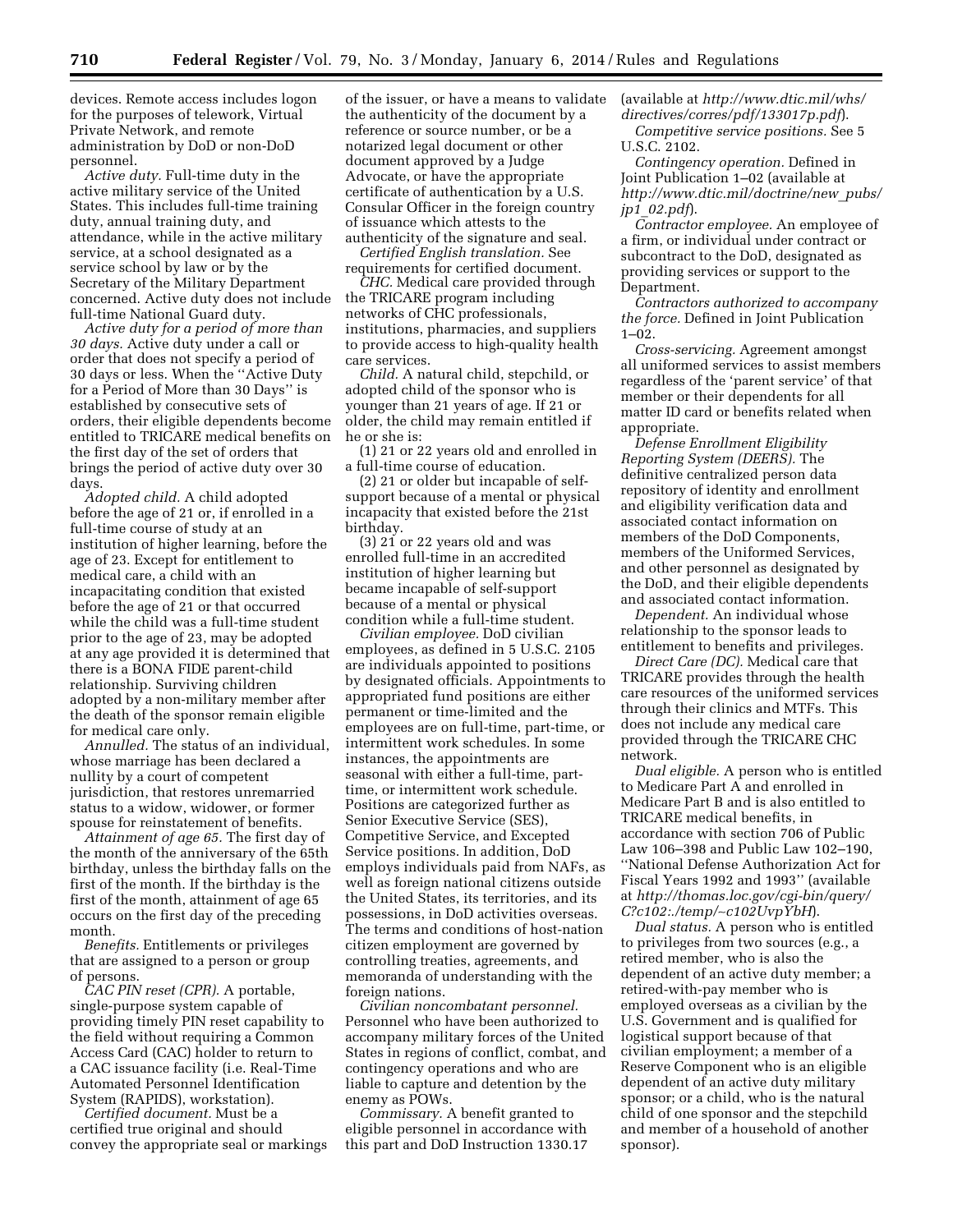*Eligibility documentation.* Properly certified birth certificate or certificate of live birth authenticated by attending physician or other responsible person from a U.S. hospital or a MTF showing the name of at least one parent; properly certified marriage certification; properly certified final decree of divorce, dissolution, or annulment of marriage and statements attesting to nonremarriage and status of employersponsored healthcare; court order for adoption or guardianship; statement of incapacity from a physician or personnel or medical headquarters of sponsor's parent uniformed service; letter from school registrar; retirement orders (providing entitlement to retired pay is established) or DD Form 214 ''Certificate of Release or Discharge from Active Duty;'' DD Form 1300, ''Report of Casualty;'' certification from the Department of Veterans' Affairs of 100 percent disabled status; orders awarding Medal of Honor (MOH); formal determination of eligibility for Medicare Part A benefits from the Social Security Administration (SSA); civilian personnel records; and invitational travel orders.

*Entitlements.* Rights or authorities that are provided based on legislative statute.

*Entry level separation.* As defined in DoD Instruction 1332.14, ''Enlisted Administrative Separations'' (available at *http://www.dtic.mil/whs/directives/ corres/pdf/133214p.pdf*), an enlisted service member is considered in an entry-level status during the first 180 days of continuous active military service, or the first 180 days of continuous active service after a service break of more than 92 days of active service. A Service member of a Reserve Component who is not on active duty or who is serving under a call or order to active duty for 180 days or less begins entry-level status upon enlistment in a Reserve Component. Entry-level status for such a Service member of a Reserve Component terminates as follows:

(1) 180 days after beginning training if the Service member is ordered to active duty for training for one continuous period of 180 days or more; or

(2) 90 days after the beginning of the second period of active duty training if the Service member is ordered to active duty for training under a program that splits the training into two or more separate periods of active duty. For the purposes of characterization of service or description of separation, the Service member's status is determined by the date of notification as to the initiation of separation proceedings.

*Excepted service positions.* Defined in 5 U.S.C. 2103.

*Exchange.* A benefit that is extended to eligible individuals in accordance with DoD Instruction 1330.21.

*Family member.* An individual who receives benefits based on his or her association to a sponsor. A family member is often a dependent.

*Federally controlled facility.* Defined in Office of Management and Budget (OMB) Memorandum M–05–24, ''Implementation of Homeland Security Presidential Directive (HSPD) 12— Policy for a Common Identification Standard for Federal Employees and Contractors'' (available at *http:// www.whitehouse.gov/sites/default/files/ omb/memoranda/fy2005/m05-24.pdf*).

*Foreign affiliate.* An individual who is a foreign national, either foreign civilian; foreign contractor; or foreign uniformed services personnel who through assignment, temporary duty, school, training, policy board, or other defined agreement is affiliated with the DoD. They are identified to the DoD for benefits and DoD ID card purposes.

*Foreign national civilians and contractors.* A category of personnel that are CAC-eligible if sponsored by their government as part of an official visit or assigned to work on a DoD facility and/ or require access to DoD networks both on site or remotely (remote access must be on an exception only basis for this category).

*Former member.* An individual who is eligible to receive retired pay, at age 60, for non-regular service pursuant to 10 U.S.C. chapter 1223 but who has been discharged and who maintains no military affiliation. These former members, at age 60, and their eligible dependents are entitled to medical care, commissary, exchange, and MWR privileges. Under age 60, they and their eligible dependents are entitled to commissary, exchange, and MWR privileges only.

*Former spouse.* An individual who was married to a uniformed services member for at least 20 years, and the member had at least 20 years of service creditable toward retirement, and the marriage overlapped as follows:

(1) 20 years marriage, 20 years creditable service for retirement, and 20 years overlap between the marriage and the service (referred to as 20/20/20). The benefits eligibility begins on the date of divorce;

(2) 20 years marriage, 20 years creditable service for retirement, and 15 years overlap between the marriage and the service (referred to as 20/20/15). The benefits eligibility begins on the date of divorce; or

(3) A spouse whose marriage was terminated from a uniformed service member who has their eligibility to receive retired pay terminated as a result of misconduct based on Servicedocumented abuse of the spouse and has 10 years of marriage, 20 years of creditable service for retirement, 10 years of overlap between the marriage and the service (referred to as 10/20/10). The benefits eligibility begins on the date of divorce.

*Foster child.* A child without parental support and protection, placed with a person or family, usually by local welfare services or by court order. The foster parent(s) do not have custody, nor is there an adoption, but they are expected to treat the foster child as they would their own in regard to food, housing, clothing, and education. This is a non-medically entitled dependent.

*Full-time work schedule.* Full-time employment with a basic 40-hour work week.

*ID card sponsor.* The person affiliated to a DoD or other Federal agency who takes responsibility for verifying and authorizing the applicant's need for an ID card.

*Inactive National Guard (ING).* Part of the Army National Guard. These individuals are Reservists who are attached to a specific National Guard unit, but who do not participate in training activities. On mobilization, they shall mobilize with their assigned units. These members muster with their units once a year. Issuance of DD Form 1173– 1 ''United States Uniformed Services Identification and Privilege Card (Guard and Reserve Family Member)'' to ING dependents is mandatory.

*Incapacitated person.* An individual who is impaired by physical disability, mental illness, mental deficiency, or other causes that prevent sufficient understanding or capacity to competently manage his or her own affairs.

*Institution of higher learning.* A college, university, or similar institution, including a technical or business school, offering post secondary-level academic instruction that leads to an associate or higher degree, if the school is empowered by the appropriate State education authority under State law to grant an associate or higher degree. When there is no State law to authorize the granting of a degree, the school may be recognized as an institution of higher learning if it is accredited for degree programs by a recognized accrediting agency. The term also includes a hospital offering educational programs at the post secondary level regardless of whether the hospital grants a post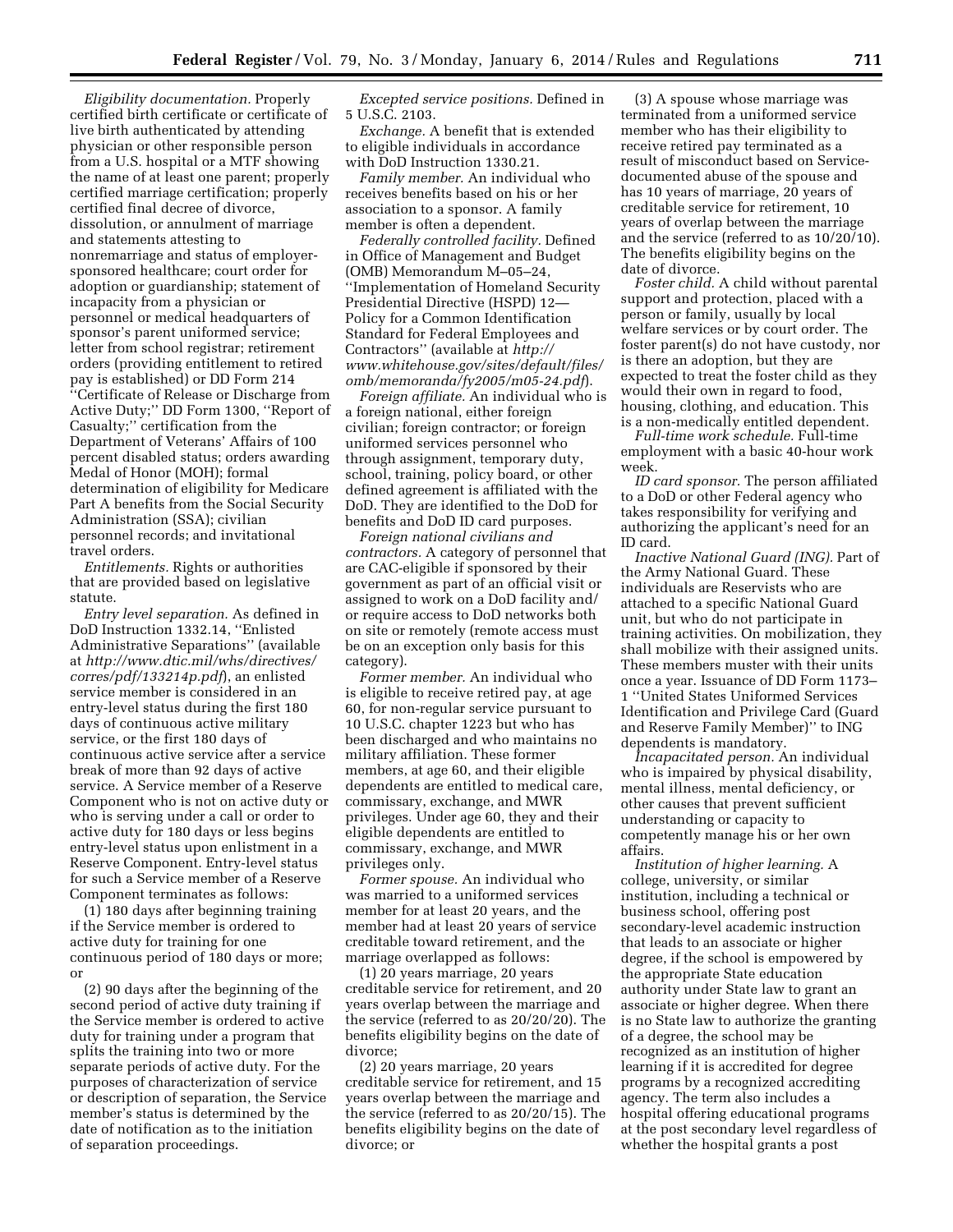secondary degree. The term also includes an educational institution that is not located in a State that offers a course leading to a standard college degree or equivalent and is recognized as such by the Secretary of Education (or comparable official) of the country or other jurisdiction in which the institution is located.

*Individual Ready Reserve (IRR).*  Trained individuals who have previously served in the active component or Selected Reserve (SelRes) and have time remaining on their military service obligation. Includes volunteers who do not have time remaining on the military service obligation, but are under contractual agreement to be a member of the IRR. These individuals are mobilization assets and may be called to active duty pursuant to the provisions of 10 U.S.C. chapter 1209. Issuance of DD Form 1173–1 to IRR dependents is mandatory.

*Intergovernmental Personnel Act (IPA) employees.* The IPA mobility program provides temporary assignment of personnel between the Federal Government and State and local governments, colleges and universities, Indian tribal governments, federally funded research and development centers, and other eligible organizations.

*Intermittent work schedule.*  Employment without a regularly scheduled tour of duty.

*Medicare.* Health insurance for people age 65 or older, under 65 with certain disabilities, and any age with end-stage renal disease. The different parts of Medicare help cover specific services if certain conditions are met.

(1) *Medicare part A.* Covers hospice care, home health care, skilled nursing facilities, and inpatient hospital stays.

(2) *Medicare part B.* Covers doctors' services, outpatient hospital care, and other medical services that Part A does not cover, such as physical and occupational therapy. Other examples include X-rays, medical equipment, or limited ambulance service.

*Member.* An individual who is affiliated with a Service, either active duty, Reserve, active duty retired, or Retired Reserve. Retired members are not former members. Also referred to as the sponsor.

*MWR.* A benefit that is extended to eligible individuals in accordance with DoD Instruction 1015.10, ''Military Morale, Welfare, and Recreation (MWR) Programs'' (available at *http:// www.dtic.mil/whs/directives/corres/pdf/ 101510p.pdf*).

*National Agency Check with Inquiries (NACI).* Is the minimum investigation conducted by the Office of Personnel Management (OPM) for federal

employment in nonsensitive positions and for individuals requiring eligibility for logical and physical access. The NACI consists of a records check (of designated agencies of the Federal Government that maintain record systems containing information relevant to making a personnel security determination) plus Written Inquiries to law enforcement agencies, former employers and supervisors, references and schools covering the last 5 years.

*Nonappropriated fund (NAF) employees.* NAF employees are Federal employees within the Department who are paid from NAFs. 5 U.S.C. 2105 explains the status of NAF employees as Federal employees.

*Non-regular service retirement.* A person who, as a member of the Ready Reserve, serves on active duty or performs active service, after the date of the enactment of sections 647 and 1106 of Public Law 110–181 and may receive retired pay in accordance with 10 U.S.C. 12731. Under these provisions the eligibility age for applying for retired pay shall be reduced below 60 years of age by 3 months for each aggregate of 90 days on which the member performs in any fiscal year after such date, providing the applicant is at least 50 years of age. However, the member must be age 60 to qualify for CHC and CD.

*Part-time work schedule.* Part-time employment of 16 to 32 hours a week under a schedule consisting of an equal or varied number of hours per day.

*Permanent employee.* Career or career-conditional appointment in the Competitive or SES or an appointment in the Excepted Service that carries no restrictions or conditions.

*Placement agency (recognized by the Secretary of Defense).* An authorized placement agency in the United States or U.S. territories must be licensed for adoption by the State or territory in which the adoption procedures will be completed. In all other locations, a request for recognition must be approved by the appropriate Assistant Secretary of the Military Department concerned or an appropriate official to whom he or she has delegated approval authority.

*Pre-adoptive child.* With respect to determinations of dependency made on or after October 5, 1994, an unmarried person who is placed in the home of the member or former member by a placement agency (recognized by the Secretary of Defense) in anticipation of the legal adoption of the person by the member or former member; AND is:

(1) Younger than 21 years of age and (2) Not an eligible dependent of any other member or a former member; or,

(3) Between the ages of 21 and 23 and enrolled in a full-time course of study at an institution of higher learning approved by the administering Secretary; and is:

(4) Dependent on the member or former member for over one-half of the student's support; or

(5) Dependent on the member or former member for over one-half of the student's support at the time of the member's or former member's death.

(6) Incapable of self support because of a mental or physical incapacity that occurred while the person was considered a dependent of the member or former member; and:

(7) Is dependent on the member or former member for over one-half of the person's support or was at the time of the member's or former member's death.

(8) Resides with the member or former member unless separated by the necessity of military service or to receive institutional care as a result of disability or incapacitation.

*Privileges.* Rights or authorities that are provided based on position, authority, or status and may be removed by proper authority.

*Ready Reserve.* Military members of the National Guard and Reserve, organized in units or as individuals, liable for recall to active duty to augment the active components in time of war or national emergency. The Ready Reserve consists of three Reserve Component subcategories: The SelRes, the IRR, and the ING.

*Remarried parent.* A dependent parent of a deceased military member who loses dependency-based eligibility for benefits on remarriage.

*Retired Reserve entitled to pay at age 60 (Gray Area Retirees).* Reserve members who have completed 20 qualifying years for retirement and are entitled to receive pay at age 60, but have not yet reached age 60. Reserve Retirees and their dependents receive commissary, MWR, and exchange benefits until the sponsor receives retired pay. Individuals may be recalled to active duty in accordance with 10 U.S.C.

*Seasonal employment.* Annually recurring periods of work of less than 12 months each year. Seasonal employees generally are permanent employees who are placed in non-duty or non-pay status and recalled to duty in accordance with pre-established conditions of employment. Seasonal employees may have full-time, part-time, or intermittent work schedules.

*Selected Reserve (SelRes).* Those National Guard and Reserve units and individuals within the Ready Reserve designated by their respective Services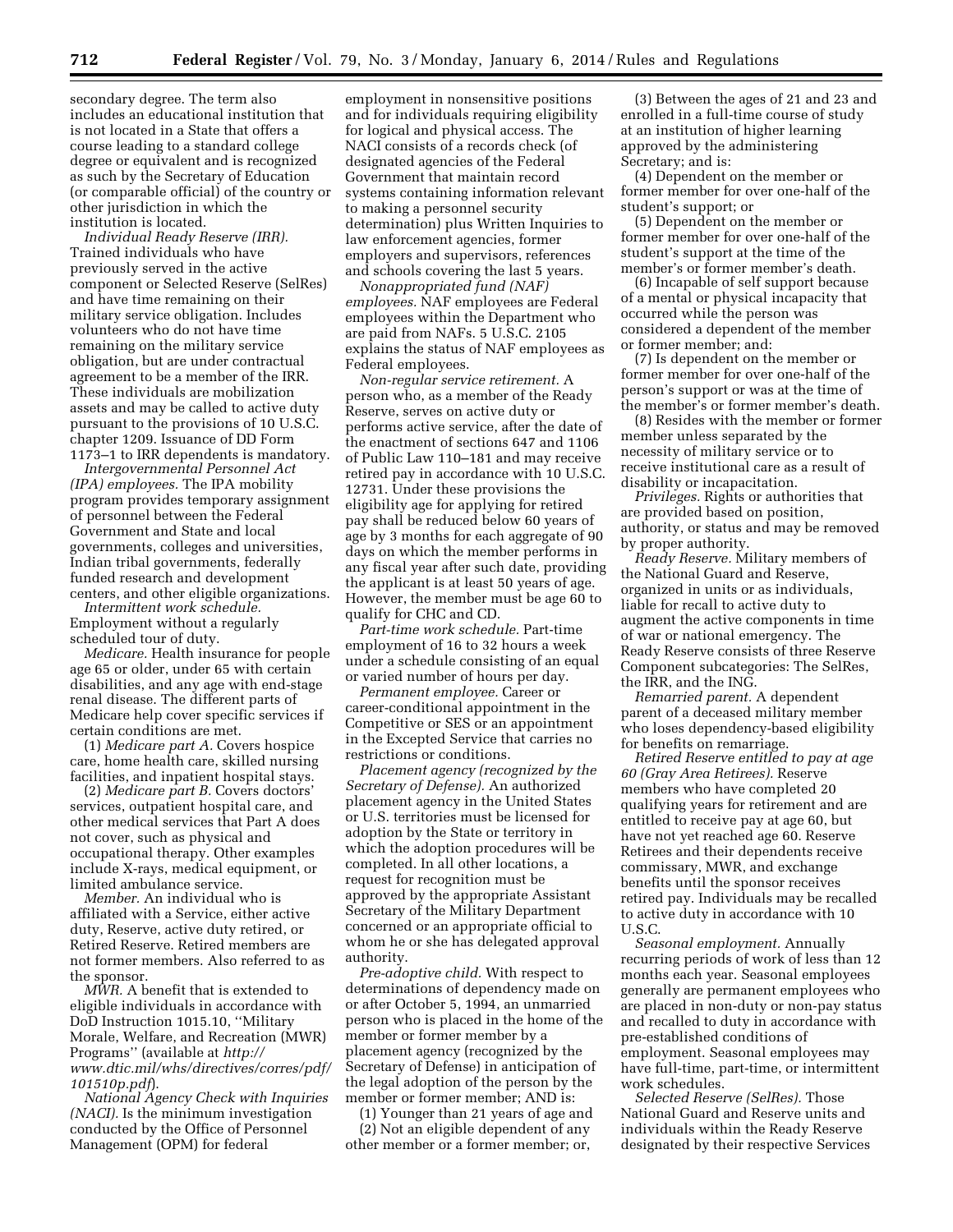and approved by the Chairman of the Joint Chiefs of Staff, as so essential to initial wartime missions that they have priority over all other Reserves. They must be prepared to mobilize within 24 hours. The issuance of DD Form 1173– 1 to their dependents and participation in the Guard and Reserve DEERS Enrollment Program are mandatory.

*Service Project Officer (SPO).* The uniformed services, National Guard and Reserve Component, and agency-level office that coordinates with OUSD(P&R) on policy and functional matters related to DEERS, RAPIDS, and Trusted Associate Sponsorship System (TASS), and manages ID card operations within the respective organization.

*SES positions.* Appropriated fund positions in an agency classified above General Service-15 pursuant to 5 U.S.C. 5108 or in level 4 or 5 of the Executive Schedule, or an equivalent position, which is not required to be filled by an appointment by the President by and with the advice and consent of the Senate.

*Site security manager (SSM).* The SPO-appointed individual that manages the daily operations at a RAPIDS site to include managing users, cardstock, and consumables.

*Sponsor.* The prime beneficiary who derives his or her eligibility based on individual status rather than dependence of another person. This beneficiary receives benefits based on his or her direct affiliation to the DoD.

*Spouse.* A person legally married under the law of the place in which the marriage was celebrated to a current, former, or retired uniformed service member, eligible civilian employee, or other eligible individual, in accordance with Part 1 and Part 2, regardless of gender or state of residence.

*Standby Reserve.* Personnel who maintain their military affiliation without being in the Ready Reserve, who have been designated key civilian employees, or who have a temporary hardship or disability. These individuals are not required to perform training and are not part of units. These individuals are trained and could be mobilized, if necessary, to fill manpower needs in specific skills.

*Temporary assignment.* An appointment for a specified period not to exceed 1 year. A temporary assignment can be extended up to a maximum of 1 additional year.

*Transitional Health Care (THC).* A healthcare system, formerly known as Transition Assistance Management Program (TAMP), instituted in section 502 of Public Law 101–510. It includes pre-separation and separation services, the Continued Health Care Benefit

Program, a voluntary insurance program for sponsors and eligible dependents separating from active service; preseparation counseling service for separating uniformed services members; and various other transitional initiatives. Uniformed service members separated as uncharacterized entry-level separations do not qualify for THC. Section 706 of Public Law 108–375 replaced the TAMP with the THC program. Section 651 of Public Law 110–181 included the 2-year commissary and exchange privilege for involuntarily separated uniformed service members. The DoD added MWR to the benefit set and extended the same benefits to the eligible dependents. To qualify for benefits under this program, individuals must be separated with service characterized as honorable or general under honorable conditions meeting the separation reasons identified in 10 U.S.C. 1145. The THC program is a permanent program and made the medical eligibility 180 days for all eligible uniformed service members and eligible dependents. Enlisted uniformed service members discharged for reasons of misconduct, discharge in lieu of court-martial, or other reasons for which service normally is characterized as under other than honorable conditions are not eligible for transition benefits. Officers discharged as a result of resignation in lieu of trial by court-martial, or misconduct or moral or professional dereliction if the discharge could be characterized as under other than honorable conditions are not eligible for transition benefits. Pursuant to 10 U.S.C. 1145, the qualifying periods of active duty include:

(1) A member who is involuntarily separated from active duty.

(2) A member of a Reserve Component who is separated from active duty to which called or ordered in support of a contingency operation if the active duty is for a period of more than 30 days.

(3) A member who is separated from active duty for which the member is involuntarily retained in accordance with 10 U.S.C. 12305 in support of a contingency operation.

(4) A member who is separated from active duty served pursuant to a voluntary agreement of the member to remain on active duty for a period of less than 1 year in support of a contingency operation.

(5) A member who receives a sole survivorship discharge (as defined in 10 U.S.C. 1174); or

(6) A member who is separated from active duty who agrees to become a member of the SelRes. Section 734 of Public Law 110–417, which took effect on October 14, 2008 extended THC benefits to a uniformed service member who is separated from active duty who agrees to become a member of the SelRes of the Ready Reserve of a Reserve Component.

*Trusted Agent (TA).* An individual appointed by a TASM that serves as a sponsor for eligible populations within TASS, utilizes TASS to register data for the DD Form 1172–2 (available at *http://www.dtic.mil/whs/directives/ infomgt/forms/eforms/dd1172–2.pdf*), re-verifies CAC holder affiliation, and revokes CACs.

*Trusted Agent Security Manager (TASM).* An individual appointed by a SPO to oversee the activity for a specific TASS site and associated TAs. These individuals also serve in the TA role.

*Trusted Associate Sponsorship System (TASS) (formerly known as Contractor Verification System (CVS)).*  A Web application used to verify that CAC applicants have the appropriate government sponsorship for the purpose of issuing CACs. The TASS web interface automates the DD Form 1172– 2 for tracking the request process and updating DEERS with applicant information required for CAC issuance. The system also provides a mechanism for periodic re-verification of contractor eligibility to ensure that information is current and contractor CACs do not remain active when not appropriate. This capability will be expanded to support registration and background investigation confirmation for additional CAC eligible populations.

*Unmarried.* A widow or widower who remarried and whose marriage terminated by death or divorce, or a former spouse whose subsequent remarriage ended by death or divorce.

*Unremarried.* A widow or widower who has never remarried, or a former spouse whose only remarriage was to the same military sponsor (periods of marriage in this case may be combined to document eligibility for former spouse benefits).

*Verifying Official (VO).* An individual who is responsible for validating eligibility of bona fide beneficiaries to receive benefits and entitlements.

*Ward.* An unmarried person whose care and physical custody has been entrusted to the sponsor by a legal decree or other instrument that a court of law or placement agency (recognized by the Secretary of Defense) issues. Includes foster children and children for whom a managing conservator has been designated. Wards must be dependent on the sponsor for over half of their support. An identification card issued to a ward may reflect entitlement to medical care benefits with respect to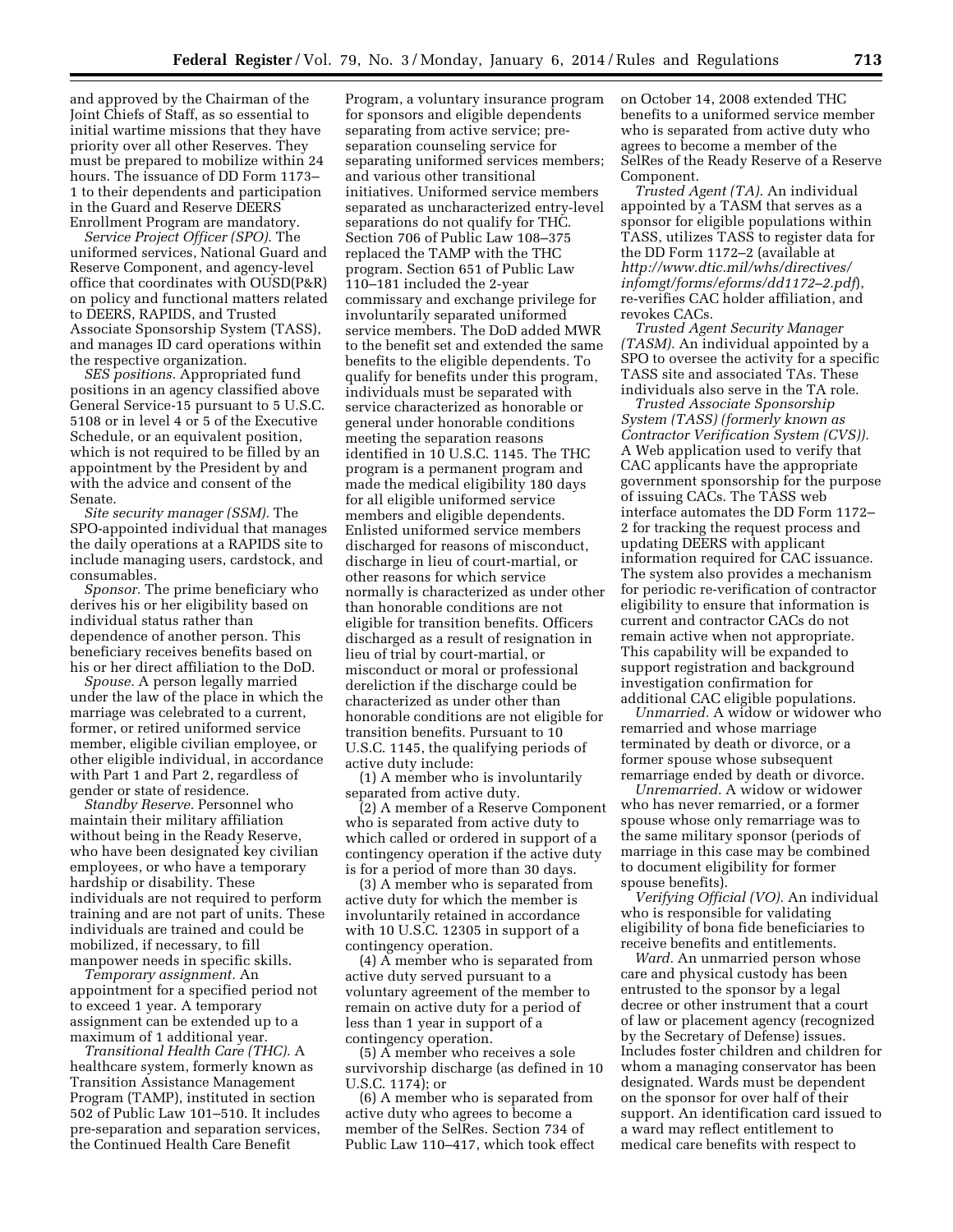determinations of dependency made on or after July 1, 1994, for children who are placed in the legal custody of the member or former member as a result of an order of a court of competent jurisdiction in the United States (or a territory or possession of the United States) for a period of at least 12 consecutive months; and either:

(1) Has not attained the age of 21;

(2) Has not attained the age of 23 and is enrolled in a full-time course of study at an institution of higher learning approved by the administering Secretary;

(3) Is incapable of self support because of a mental or physical incapacity that occurred while the person was considered a dependent of the member or former member; or

(4) Is dependent on the member or former member for over one-half of the person's support; resides with the member or former member unless separated by the necessity of military service or to receive institutional care as a result of disability or incapacitation or under such other circumstances as the administering Secretary may by regulation prescribe; and is not a dependent of a member or a former member under any other subparagraph.

*Widow.* The spouse of a deceased male in the uniformed services.

*Widower.* The spouse of a deceased female in the uniformed services.

#### **§ 161.4 Policy.**

(a) It is DoD policy that a distinct DoD ID card shall be issued to uniformed service members, their dependents, and other eligible individuals and will be used as proof of identity and DoD affiliation.

(b) DoD ID cards shall serve as the Geneva Convention Card for eligible personnel in accordance with DoD Instruction 1000.1, ''Identity Cards Required by the Geneva Convention'' (available at *http://www.dtic.mil/whs/ directives/corres/pdf/100001p.pdf*).

(c) DoD ID cards shall be issued through a secure and authoritative process in accordance with DoD Directive 1000.25, ''DoD Personnel Identity Protection (PIP) Program'' (available at *http://www.dtic.mil/whs/ directives/corres/pdf/100025p.pdf*).

(d) The CAC, a form of DoD ID card, shall serve as the Federal Personal Identity Verification (PIV) card for DoD implementation of Homeland Security Presidential Directive 12, ''Policy for a Common Identification Standard for Federal Employees and Contractors'' (available at *http://www.dhs.gov/ xabout/laws/gc*\_*1217616624097.shtm*).

(e) ID cards, in a form distinct from the CAC, shall be issued and will serve

as proof of identity and DoD affiliation for eligible communities that do not require the Federal PIV card that complies with Homeland Security Presidential Directive 12 and FIPS Publication 201–1, ''Personal Identity Verification (PIV) of Federal Employees and Contractors'' (available at *http:// csrc.nist.gov/publications/fips/fips201- 1/FIPS-201-1-chng1.pdf*).

#### **§ 161.5 Responsibilities.**

(a) The USD(P&R) shall:

(1) Oversee implementation of the procedures within this part.

(2) Establish overall policy and procedures for the issuance of ID cards to members of the uniformed services, their dependents, and other eligible individuals.

(3) Establish minimum acceptable criteria for establishment and confirmation of personal identity, policy for the issuance of the DoD enterprise personnel identity credentials, and approve of additional systems under the PIP Program in accordance with DoD Directive 1000.25.

(4) Act as the Principal Staff Assistant (PSA) for the DEERS, the RAPIDS, and the Personnel Identity Protection (PIP) Program in accordance with DoD Directive 1000.25.

(5) Maintain the DEERS data system in support of the Department of Defense in accordance with applicable law and directives.

(6) Develop and field the required RAPIDS infrastructure and all elements of field support to issue ID cards including but not limited to software distribution, hardware procurement and installation, on-site and depot-level hardware maintenance, on-site and Web-based user training and central telephone center support, and telecommunications engineering and network control center assistance.

(7) In coordination with the Under Secretary of Defense for Intelligence (USD(I)), the Under Secretary of Defense for Acquisition, Technology, and Logistics (USD(AT&L)), and the DoD Chief Information Officer (DoD CIO) establish policy and oversight for CAC life-cycle compliance with FIPS Publication

201–1.

(8) Establish procedures that will uniquely identify personnel with specific associations with the Department of Defense and maintain the integrity of the unique personnel identifier in coordination with the DoD Components in accordance with DoD Directive 8320.03, ''Unique Identification (UID) Standards for a Net-Centric Department of Defense''

(available at *http://www.dtic.mil/whs/ directives/corres/pdf/832003p.pdf*).

(b) The Assistant Secretary of Defense for Reserve Affairs (ASD(RA)), under the authority, direction, and control of the USD(P&R), shall develop policies and establish guidance for the National Guard and Reserve Component communities that affect benefits, entitlements, identity, and ID cards.

(c) The Deputy Assistant Secretary of Defense for Military Community and Family Policy (DASD(MC&FP)), under the authority, direction, and control of the USD(P&R), shall develop policy and procedures to determine eligibility for access to DoD programs for MWR; commissaries; exchanges; lodging; children and youth; DoD schools; family support; voluntary and post-secondary education; and other military community and family benefits that affect identity and ID cards.

(d) The Director, Defense Human Resources Activity (DHRA), under the authority, direction, and control of the USD(P&R), shall, in accordance with DoD Directive 1000.25:

(1) Develop policies and procedures for the oversight, funding, personnel staffing, direction, and functional management of the PIP Program.

(2) Coordinate with the Principal Under Secretary of Defense for Health Affairs (ASD(HA)), and the ASD(RA) on changes to enrollment and eligibility policy and procedures pertaining to personnel, medical, and dental issues that affect the PIP Program.

(3) Develop policies and procedures to support the functional requirements of the PIP Program, DEERS, and the DEERS client applications.

(4) Secure funding in support of new requirements to support the PIP Program or the enrollment and eligibility functions of DEERS and RAPIDS.

(5) Approve the addition or elimination of population categories eligible for ID cards in accordance with applicable law.

(6) Establish the type and form of ID card issued to eligible populations categories and administer pilot programs to determine the suitable form of ID card for newly identified populations.

(e) The USD(AT&L) shall:

(1) Update the Defense Federal Acquisition Regulation Supplement (DFARS), current edition (available at *http://www.acq.osd.mil/dpap/dars/ dfarspgi/current/index.html*) to support requirements for CAC and Homeland Security Presidential Directive 12 for contracts.

(2) Ensure that the requirement for contractors to return CACs at the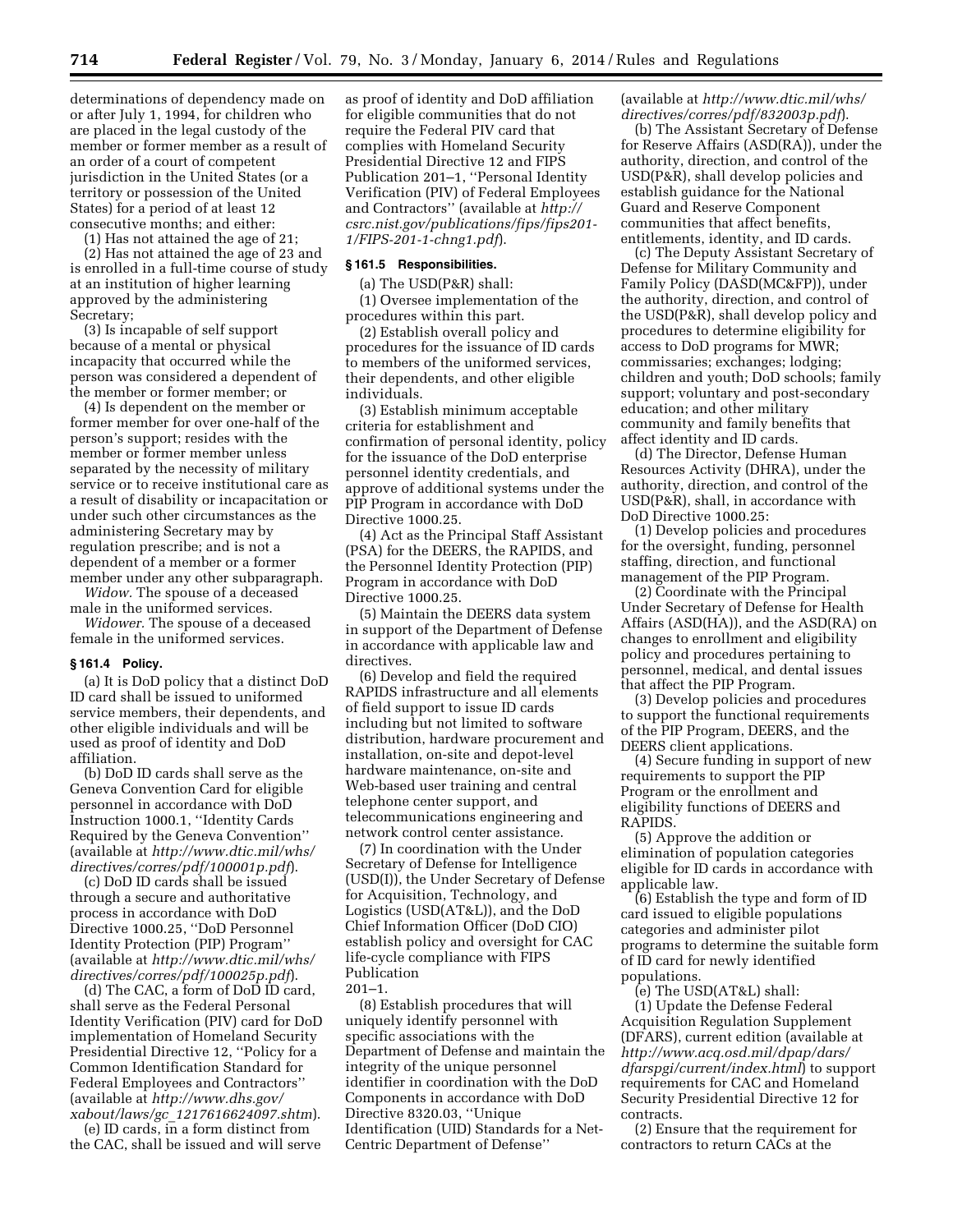completion or termination of each individual's support on a specific contract is included in all applicable contracts.

(f) The USD(I) shall:

(1) Establish policy for the use of DoD issued ID cards for physical access purposes in accordance with DoD 5200.08–R, ''Physical Security Program'' (available at *http://www.dtic.mil/whs/ directives/corres/pdf/520008r.pdf*).

(2) Establish policy for military, civilian, and contractor employee background investigation, submission, and adjudication across the Department of Defense, in compliance with Homeland Security Presidential Directive 12 and Office of Personnel Management Memorandum, ''Final Credentialing Standards for Issuing Personal Identity Verification (PIV) Cards Under HSPD–12'' (available at *http://www.opm.gov/investigate/ resources/final*\_*credentialing*\_ *standards.pdf*).

(g) The DoD CIO shall:

(1) In coordination with the USD(I), USD(P&R), and USD(AT&L), establish policy and oversight for CAC life-cycle compliance with Federal Information Processing Standards Publication 201–1.

(2) Provide guidance regarding the use of DoD and non-DoD identification credentials on DoD information systems, including the Federal PIV cards, for authenticating to DoD network accounts and DoD private Web sites.

(3) Ensure that the DoD Public Key Infrastructure (PKI) conforms to all applicable FIPS to the greatest extent possible.

(h) The Heads of the DoD Components, the Director, USPHS, and the NOAA Administrator, shall:

(1) Develop and implement Component-level procedures for DoD directed policies and statutory requirements to support benefits eligibility through DEERS.

(2) Develop and implement Component-level ID card life-cycle procedures to comply with the provisions of this Instruction.

(3) Ensure all DoD employees, uniformed service members, and all other eligible CAC applicants, including contractor employees and other affiliate CAC applicants, have met the background investigation requirements referenced in paragraph (a)(3) of § 161.6 of this part prior to approving CAC sponsorship and registration. Background investigation status must be verified and documented by the sponsor or sponsoring organization in conjunction with application for CAC issuance.

(4) Establish processes and procedures as part of the normal checkin and check-out process for collection of the CAC for all categories of DoD personnel and contractor employees when there is a separation, retirement, termination, contract termination or expiration, or CAC revocation. Since CACs contain personally identifiable information (PII), they shall be treated and controlled in accordance with 32 CFR part 310, and DoD 5200.1–M, Volume 4, ''DoD Information Security Program: Controlled Unclassified Information (CUI)'' (available at *http:// www.dtic.mil/whs/directives/corres/pdf/ 520001*\_*vol4.pdf*). CACs shall be returned to any RAPIDS issuance location for proper disposal in a timely manner once surrendered by the CAC holder.

(5) Provide appropriate space and staffing for all DoD ID card issuing operations, as well as reliable telecommunications to and from the Defense Information Systems Agency managed Non-Classified Internet Protocol Router Network.

(6) Provide funding for CAC cardstock, printer consumables, and electromagnetically opaque sleeves to Defense Manpower Data Center (DMDC).

(7) Protect cardstock and consumables in accordance with the guidelines and standards issued and maintained by DMDC.

(8) In accordance with Federal Information Processing Standards Publication 201–1, provide electromagnetic opaque sleeves or other comparable technologies to protect against any unauthorized contactless access to the cardholder unique identification number stored on the CAC.

(9) Manage the distribution and locations of CAC personal identification number (PIN) reset workstations.

(10) To the maximum extent possible, and in accordance with DoD Components' designated accrediting authority guidelines, ensure networked workstations are properly configured and available for CAC holders to use the User Maintenance Portal-Post Issuance Portal (UMP–PIP) service.

(11) Oversee supervision of TASS TAs and TA security managers and ensure the number of contractors overseen by any TA is manageable.

(i) The Secretaries of the Military Departments; Director, USPHS; and Administrator, NOAA, shall:

(1) Appoint project officers from a level that represents the Service position of the active, National Guard, and Reserve Components for personnel policy to serve on the Joint Uniformed

Services Personnel Advisory Committee.

(2) Comply with the provisions of this part and other related policy and procedural guidance from the Department of Defense.

#### **§ 161.6 Procedures.**

(a) The DoD ID card life cycle shall be supported by an infrastructure that is predicated on a systems-based model for credentialing as described in FIPS Publication 201–1. Paragraphs (a)(1) through (7) of this section represent the baseline requirements for the life cycle of all DoD ID cards. The specific procedures and sequence of order for these items will vary based on the applicant's employment status or affiliation with the DoD and the type of ID card issued. Detailed procedures of the ID card life cycle for each category of applicant and type of ID card shall be provided by the responsible agency.

(1) *Sponsorship and eligibility.*  Sponsorship shall incorporate the processes for confirming eligibility for an ID card. The sponsor is the person affiliated with the DoD or other Federal agency who takes responsibility for verifying and authorizing the applicant's need for an ID card. Applicants for a CAC must be sponsored by a DoD government official or employee.

(2) *Registration and enrollment.*  Sponsorship and enrollment information on the ID card applicant shall be registered in DEERS prior to card issuance.

(3) *Background investigation.* A background investigation is required for those individuals eligible for a CAC. A background investigation is not currently required for those eligible for other forms of DoD ID cards. Sponsored CAC applicants shall not be issued a CAC without a favorably adjudicated background investigation stipulated in FIPS Publication 201–1. Applicants that have been denied a CAC based on an unfavorable adjudication of the background investigation may submit an appeal in accordance with FIPS Publication 201–1 and Office of Personnel Management Memorandum, ''Final Credentialing Standards for Issuing Personal Identity Verification Cards under HSPD–12.''

(4) *Identity and eligibility verification.*  Identity and eligibility verification shall be completed at a RAPIDS workstation. Verifying officials (VOs) shall inspect identity and eligibility documentation and RAPIDS shall authenticate individuals to ensure that ID cards are provided only to those sponsored and with a current affiliation with the DoD. RAPIDS shall also capture uniquely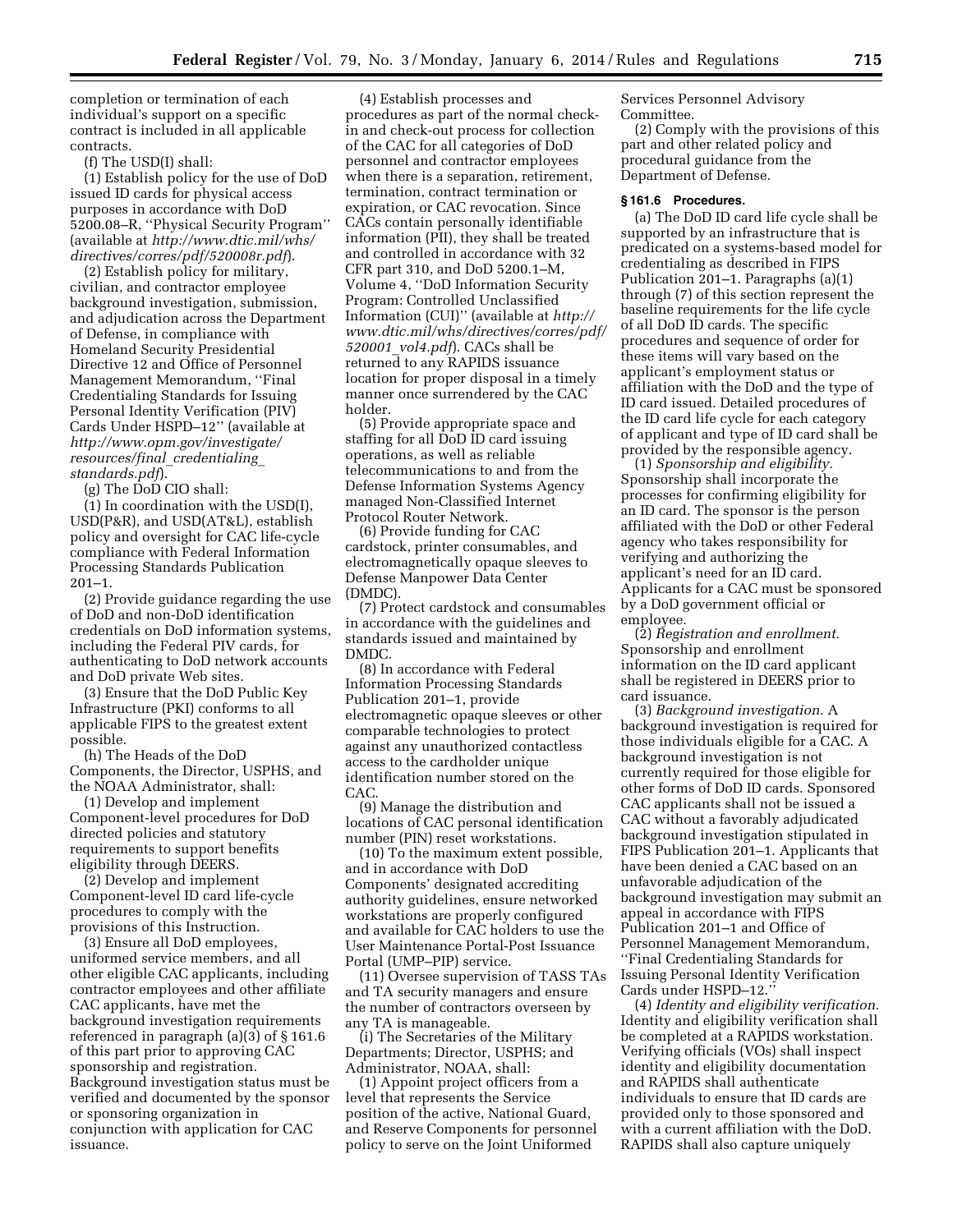identifying characteristics that bind an individual to the information maintained on that individual in DEERS and to the ID card issued by RAPIDS. These characteristics may include, but are not limited to, digital photographs and fingerprints.

(5) *Issuance.* ID cards shall be issued at the RAPIDS workstation after all sponsorship, enrollment and registration, background investigation (CAC only), and identity and eligibility verification requirements have been satisfied.

(6) *Use and maintenance.* ID cards shall be used as proof of identity and DoD affiliation to facilitate access to DoD facilities and systems. Additionally, ID cards shall represent authorization for entitled benefits and privileges in accordance with DoD policies.

(7) *Retrieval and revocation.* ID cards shall be retrieved by the sponsor or sponsoring organization when the ID card has expired, when it is damaged or compromised, or when the card holder is no longer affiliated with the DoD or no longer meets the eligibility requirements for the card. The active status of an ID card shall be revoked within the DEERS and RAPIDS infrastructure and the PKI certificates on the CAC shall be revoked.

(b) The guidelines and restrictions of this paragraph apply to all forms of DoD ID cards.

(1) Any person willfully altering, damaging, lending, counterfeiting, or using these cards in any unauthorized manner is subject to fine or imprisonment or both, as prescribed in 18 U.S.C. 499, 506, 509, 701, and 1001. Section 701 of 18 U.S.C. prohibits photographing or otherwise reproducing or possessing DoD ID cards in an unauthorized manner, under penalty of fine or imprisonment or both. Unauthorized or fraudulent use of ID cards would exist if bearers used the card to obtain benefits and privileges to which they are not entitled. Examples of authorized photocopying include photocopying of DoD ID cards to facilitate medical care processing, check cashing, voting, tax matters, compliance with 50 U.S.C. appendix 501 (also known as ''The Service member's Civil Relief Act''), or administering other military-related benefits to eligible beneficiaries. When possible, the ID card will be electronically authenticated in lieu of photographing the card.

(2) International agreements (including status-of-forces agreements) and host-nation law may limit and/or define the types of support available to personnel in overseas areas. Although an ID card may be used to verify

eligibility in the United States for access to, for example, commissary or exchange facilities, the use of such facilities overseas may be limited to persons who are stationed or performing temporary duty in a foreign country under official orders in support of a mutual defense mission with the host nation. ID cards shall be issued only for the purposes identified in and in accordance with this Instruction, and the Heads of the DoD Components shall use other means, such as ration cards, to implement provisions in international agreements or to prevent violations of applicable host-nation law. ID cards shall not be issued for the sole purpose of implementing provisions of international agreements or restrictions based on applicable host-nation law.

(3) All ID cards are property of the U.S. Government and shall be returned upon separation, resignation, firing, termination of contract or affiliation with the DoD, or upon any other event in which the individual no longer requires the use of such ID card.

(4) To prevent any unauthorized use, ID cards that are expired, invalidated, stolen, lost, or otherwise suspected of potential or actual unauthorized use shall be revoked in DEERS along with the PKI certificates on the CACs immediately revoked.

(5) There are instances where graphical representations of ID cards are necessary to facilitate the DoD mission. When used and distributed, the replicas must not be the same size as the ID card, must have the word ''SAMPLE'' written on them, and shall not contain an individual's PII. All SAMPLE ID cards must be maintained in a controlled environment and shall not serve as a valid ID.

(6) Individuals within the DoD who have multiple personnel category codes (e.g., an individual who is both a reservist and a contractor) shall be issued a separate ID card in each personnel category for which they are eligible. Multiple current ID cards of the same form (e.g., CAC) shall not be issued or exist for an individual under a single personnel category code.

(7) ID cards shall not be amended, modified, or overprinted by any means. No stickers or other adhesive materials are to be placed on either side of an ID card. Holes shall not be punched into ID cards, except when a CAC has been requested by the next of kin for an individual who has perished in the line of duty. A CAC provided to next of kin shall have the status of the card revoked in DEERS, have the certificates revoked, and have a hole punched through the integrated circuit chip before it is released to the next of kin.

(8) An ID card shall be in the personal custody of the individual to whom it was issued at all times. If required by military authority, it shall be surrendered for ID or investigation.

(c) *CAC migration to Federal PIV requirements.* The DoD is migrating the CAC to meet the Federal requirements for credentialing contained within Homeland Security Presidential Directive 12 and FIPS Publication 201– 1. Migration will take place over multiple years as the card issuance hardware, software, and supporting systems and processes are upgraded. Successful migration will require coordination and collaboration within and among all CAC communities (e.g., personnel security, operational security, industrial security, information security, physical security, and information technology). The organizations listed in this section will support the migration in conjunction with the responsibilities listed in § 161.5:

(1) The Director, DMDC shall: (i) Procure and distribute CAC consumables, including card stock, electromagnetically opaque sleeves, and printer supplies, commensurate with funding received from the DoD Components.

(ii) In coordination with the Office of the Under Secretary of Defense for Policy, establish an electronic process for securing CAC eligibility information on foreign government military, employee, or contract support personnel whose visit status and background investigation has been confirmed, documented, and processed in accordance with DoD Directive 5230.20, ''Visits and Assignments of Foreign Nationals'' (available at *http:// www.dtic.mil/whs/directives/corres/pdf/ 523020p.pdf*).

(iii) In accordance with FIPS Publication 201–1, electronically capture and store source documents in the identity-proofing process at the accession points for eligible ID card holders.

(iv) Implement modifications to the CAC applets and interfaces, add contactless capability to the CAC platform and implement modifications to the CAC topology to support compliance with FIPS Publication 201– 1.

(v) Establish and implement procedures for capturing biometrics required to support CAC issuance, which includes fingerprints and facial images specified in FIPS Publication 201–1 and National Institute of Standards and Technology Special Publication 800–76–1, ''Biometric Data Specification for Personal Identity Verification'' (available at *http://*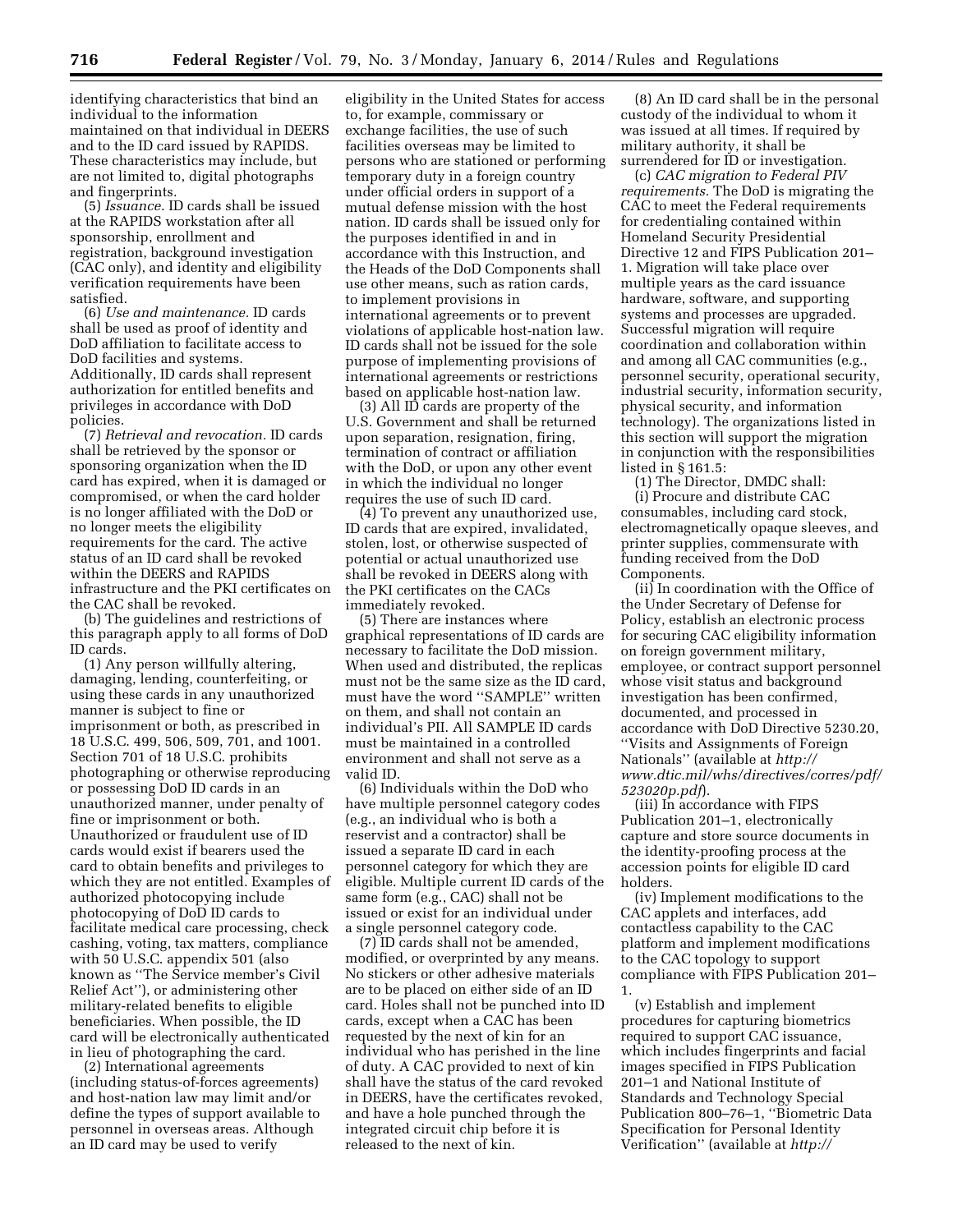#### *csrc.nist.gov/publications/nistpubs/800- 76-1/SP800-76-1*\_*012407.pdf*).

(vi) In coordination with the Executive Manager for DoD Biometrics and the Office of the USD(AT&L), implement the capability to obtain two segmented images (primary and secondary) fingerprint minutiae from the full 10-print fingerprints captured as part of the initial background investigation process for CAC issuance.

(vii) Maintain a capability for a CAC holder to reset or unlock PINs from a system outside of the CAC issuance infrastructure.

(2) The Executive Manager for DoD Biometrics, as appointed by the Secretary of the Army as DoD Executive Agent for DoD Biometrics in accordance with DoD Directive 8521.01E, ''Department of Defense Biometrics'' (available at *http://www.dtic.mil/whs/ directives/corres/pdf/852101p.pdf*), shall:

(i) Establish biometric standards for collection, storage, and subsequent transmittal of biometric information in accordance with DoD Directive 8521.01E (available at *http:// www.dtic.mil/whs/directives/corres/pdf/ 852101p.pdf*).

(ii) In coordination with the USD(P&R), the USD(I), and the Heads of the DoD Components, establish capability for biometric collection and enrollment operations to support CAC issuance in accordance with 32 CFR part 310 and National Institute of Standards and Technology Special Publication 800–76–1 (available at *http://csrc.nist.gov/publications/ nistpubs/800-76-1/SP800-76-1*\_ *012407.pdf*).

(3) The Identity Protection and Management Senior Coordinating Group shall:

(i) Monitor the CAC and identity management related activities outlined within this Instruction in accordance with DoD Directive 1000.25 (available at *http://www.dtic.mil/whs/directives/ corres/pdf/100025p.pdf*).

(ii) Maintain a configuration management process for the CAC and its related components to monitor DoD compliance with FIPS Publication 201– 1.

#### **Subpart B—DoD Identification (ID) Cards: ID Card Life-Cycle**

#### **§ 161.7 ID card life-cycle procedures.**

(a) *Sponsorship and eligibility.* In accordance with this part, sponsorship shall incorporate the processes for confirming eligibility for an ID card. The sponsor is the person affiliated with the DoD or other Federal agency who takes responsibility for verifying and

authorizing the applicant's need for an ID card. Applicants for a CAC shall be sponsored by a DoD Government official or employee.

(1) The population categories and specific ID cards for which applicants are eligible are listed in Appendix 1 of this section. The majority of these populations are eligible to be sponsored for an ID card based on either their employment status with the DoD or their authorization to receive DoD benefits and entitlements. Examples of these population categories include, but are not limited to: Uniformed services personnel; DoD civilian employees; military retirees; certain DoD beneficiaries; and the eligible dependents for these categories.

(2) Specific populations, listed in paragraph (c)(2)(ii) of Appendix 1 of this section who are eligible to submit for the ''U.S. DoD/Uniformed Service ID Card'' may only be sponsored if they meet additional criteria. Examples of these population categories include DoD contractors, non-DoD Federal civilians, State employees, and other non-DoD personnel that have an affiliation with the DoD other than through employment or contract. Eligibility for these approved population categories is based on the DoD Government sponsor's determination of the type and frequency of access required to DoD facilities or networks. For the populations described in this paragraph, the applicant's sponsor must confirm that the applicant meets one of the requirements in paragraphs (a)(2)(i) and (iii) of this section:

(i) Both physical access to a DoD facility and access, via logon, to DoD networks on-site or remotely. Access to the DoD network must require the use of a computer with Governmentcontrolled configuration or use of a DoD-approved remote access procedure in accordance with the Defense Information Systems Agency Security Technical Implementation Guide, ''Secure Remote Computing'' (available at *http://iase.disa.mil/stigs/a-z.html*  under ''Remote. . .'').

(ii) Remote access, via logon, to a DoD network using DoD-approved remote access procedures.

(iii) Physical access to multiple DoD facilities or multiple non-DoD federally controlled facilities on behalf of the DoD (applicable to DoD contractors only) on a recurring basis for a period of 6 months or more.

(A) The frequency of ''recurring basis'' for access shall be determined by the DoD Component concerned in coordination with installation security policies.

(B) CAC eligibility for applicants requiring physical access to multiple DoD facilities on a recurring basis for less than 6 months are risk-based decisions that shall be made by the DoD Component concerned in coordination with installation security policies. These applicants may instead be eligible for local or regional base passes in accordance with Office of the Under Secretary of Defense for Intelligence (USD(I)) and local installation security policies and procedures.

(b) *Registration and enrollment.* In accordance with this part, sponsorship and enrollment information about the ID card applicant shall be registered in the DEERS prior to card issuance.

(1) For uniformed services personnel and DoD civilians, all submissions to DEERS must be made electronically via an authorized data source feed (e.g., Civilian Personnel Management Service). Data source feeds for additional population categories shall be approved and incorporated by the Office of the  $USD(P\&R)$  (OUSD(P&R)) as they become available.

(2) The population categories that are not registered via an authorized data source feed will be registered in DEERS via the RAPIDS using the DD Form 1172–2 or via the TASS (formerly known as CVS, as described in § 161.8 of this subpart.

(c) *Background Investigation.* In accordance with this subpart, a background investigation is required for those individuals eligible for a CAC. A background investigation is not currently required for those eligible for other forms of DoD ID cards. The use of the CAC, as the DoD Federal personal identity verification (PIV) card, is governed and supported by additional policies when compared to non-CAC ID cards. Sponsored CAC applicants shall not be issued a CAC without the required background investigation stipulated in FIPS Publication 201–1, ''Personal Identity Verification (PIV) of Federal Employees and Contractors'' (available at *http://csrc.nist.gov/ publications/fips/fips201-1/FIPS-201-1 chng1.pdf*).

(1) A background investigation shall be initiated by the sponsoring organization before a CAC can be issued. The mechanisms required to verify completion of background investigation activities for DoD, military, and civilian CAC populations are managed within the DoD human resources and personnel security communities and are linked to the CAC issuance process. An automated means is not currently in place to confirm the vetting for populations other than DoD military and civilian personnel such as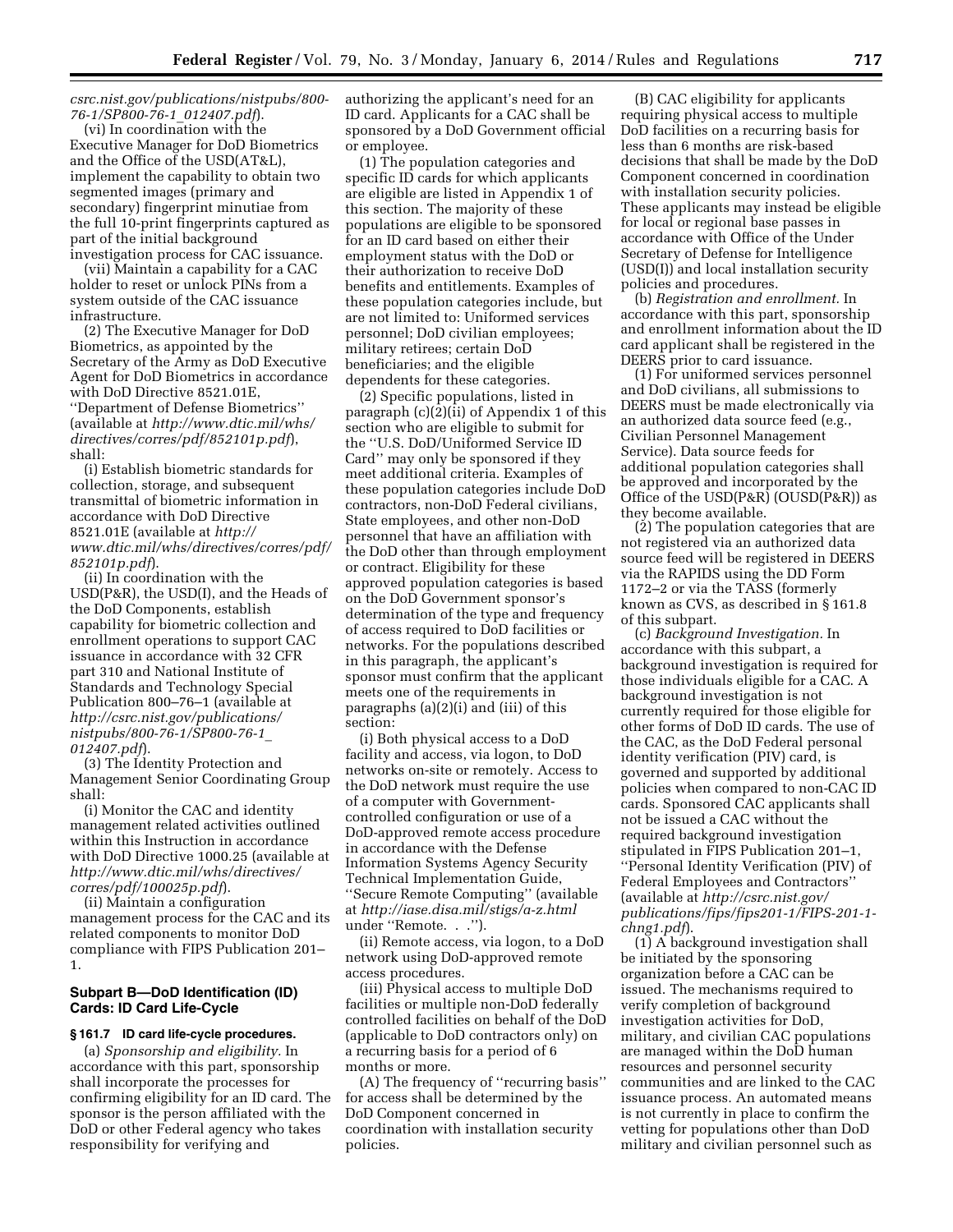CAC-eligible contractors and non-DoD Federal civilian affiliates. When data is not available within the CAC issuance infrastructure on the background investigation status for an applicant, the sponsor shall be responsible for confirming that the required background investigation procedures comply with the FIPS Publication 201–1 before a CAC is authorized for issuance.

(2) Initial issuance of a CAC requires, at a minimum, the completion of the Federal Bureau of Investigation (FBI) fingerprint check with favorable results and submission of a NACI (or investigation approved in Federal Investigative Standards) to the USD(I) approved investigative service provider. Completed NACI's for CAC issuance shall be adjudicated in accordance with Office of Personnel Management Memorandum, ''Final Credentialing Standards for Issuing Personal Identity Verification Cards under HSPD–12'' (available at *http://www.opm.gov/ investigate/resources/final*\_ *credentialing*\_*standards.pdf*).

(3) Except for uniformed services members, non-U.S. person CAC applicants that do not meet the criteria to complete a NACI (e.g., U.S. residency requirements), must meet one of the criteria in paragraph (c)(3)(i) or (ii) of this section prior to CAC issuance. CACs issued to these non-U.S. persons shall display a blue stripe as described in Appendix 2 of this section. Procedures for the acceptance of this CAC shall be in accordance with DoD policy for physical and logical access. The specific background investigation conducted on the non-U.S. person may vary based on governing international agreements. Non-U.S. persons must:

(i) Possess (as foreign military, employee, or contract support personnel) a visit status and security assurance that has been confirmed, documented, and processed in accordance with international agreements pursuant to DoD Directive 5230.20, ''Visits and Assignments of Foreign Nationals'' (available at *http:// www.dtic.mil/whs/directives/corres/pdf/ 523020p.pdf*).

(ii) Meet (as direct or indirect DoD hire personnel overseas) the investigative requirements for DoD employment as recognized through international agreements pursuant to Volume 1231 of DoD Instruction 1400.25, ''DoD Civilian Personnel Management System: Employment of Foreign Nationals'' (available at *http:// www.dtic.mil/whs/directives/corres/ html/CPM*\_*table2.html*). In addition to these investigative requirements, a fingerprint check against the FBI criminal history database, an FBI

investigations files (name check search), and a name check against the Terrorist Screening Database shall be required prior to CAC issuance in accordance with Office of Personnel Management Memorandum, ''Final Credentialing Standards for Issuing Personal Identity Verification Cards under HSPD–12.''

(d) *Identity and eligibility verification.*  In accordance with this part, identity and eligibility verification shall be completed at a RAPIDS workstation. VOs shall inspect identity and eligibility documentation and RAPIDS shall authenticate individuals to ensure that ID cards are provided only to those sponsored and who have a current affiliation with the DoD. RAPIDS shall also capture uniquely identifying characteristics that bind an individual to the information maintained in DEERS and to the ID card issued by RAPIDS. These characteristics may include, but are not limited to, digital photographs and fingerprints.

(1) *Identity documents.* Applicants for initial ID card issuance shall submit two identity documents in original form as proof of identity. A VO at a RAPIDS workstation shall inspect and verify the documents presented by the applicant before ID card issuance. The identity documents must come from the list of acceptable documents included in the Form I–9 ''Employment Eligibility Verification'' (*http://www.uscis.gov/ files/form/i-9.pdf*) in OMB No. 115– 0136 or, for non-U.S. persons, other sources as outlined within paragraph (d)(1)(ii). ''Certified true'' copies of the identity documentation may be accepted so long as they have been issued by the originating source (e.g., a copy of a birth certificate may be acceptable so long as it has been certified as valid by the issuing State). In accordance with applicable law, at least one of the two identity documents shall be a valid (unexpired) State or Federal Government-issued picture ID. The identity documents shall be inspected for authenticity and scanned and stored in the DEERS in accordance with the DMDC, ''Real-time Automated Personnel Identification System (RAPIDS) User Guide'' upon issuance of an ID card. The requirement for the primary identity document to have a photo cannot be waived for initial ID card issuance, consistent with applicable statutory requirements. Identity documentation requirements for renewal or re-issuance are provided in paragraph (e)(3) of this section. When it has been determined that a CAC applicant has purposely misrepresented or not provided his or her true identity, the case shall be referred by the relevant RAPIDS Service Project office (SPO) to

the sponsoring DoD Component organization. The DoD Component organization concerned shall initiate an investigation or provide appeals procedures as appropriate. Exceptions to the identity documentation requirements for initial ID card issuance are provided in paragraphs (d)(1)(i) and  $(d)(i)(ii)$  of this section:

(i) *Children.* Children under the age of 18 applying for a dependent ID card are only required to provide documentation for the initial verification of eligibility or proof of relationship to the sponsor described in paragraph (d)(2) of this section.

(ii) *Documentation for non-U.S. persons.* At foreign locations, eligible non-U.S. persons may not possess identity documentation from the Form I–9 required for ID card issuance. These individuals shall still provide personal ID as required by the intent of this paragraph (d)(1). Non-U.S. persons within the continental United States (CONUS) shall present a valid (unexpired) foreign passport as the primary form of identity source documentation. DoD organizations based outside the CONUS should work with the local consular affairs office to determine guidelines for the appropriate identity documentation for eligible non-U.S. persons in accordance with agreements with host nations. It is recommended that a foreign passport be used as the primary form of identity source documentation for these individuals. The requirement for the primary identity document to have a photo cannot be waived. Additional documentation used to verify identity must be original or certified true copies. All documentation not in English must have a certified English translation.

(2) *Eligibility documents.* ID card applicants may be required to provide documentation as initial verification of eligibility for benefits or proof of relationship to the sponsor. The eligibility documents shall be inspected for authenticity by the VO and scanned and stored in DEERS in accordance with the procedures in DMDC, ''Real-time Automated Personnel Identification System (RAPIDS) User Guide.'' Specifications and the types of documents and how they are utilized to verify eligibility for a member or dependent based on their status (e.g., Retired, Reservist, spouse, former spouse, child) shall be established by the uniformed services subject to the guidelines in this subpart. All documentation used to verify eligibility must be original or certified true copies. All documentation not in English must have a certified English translation. Eligibility documentation is not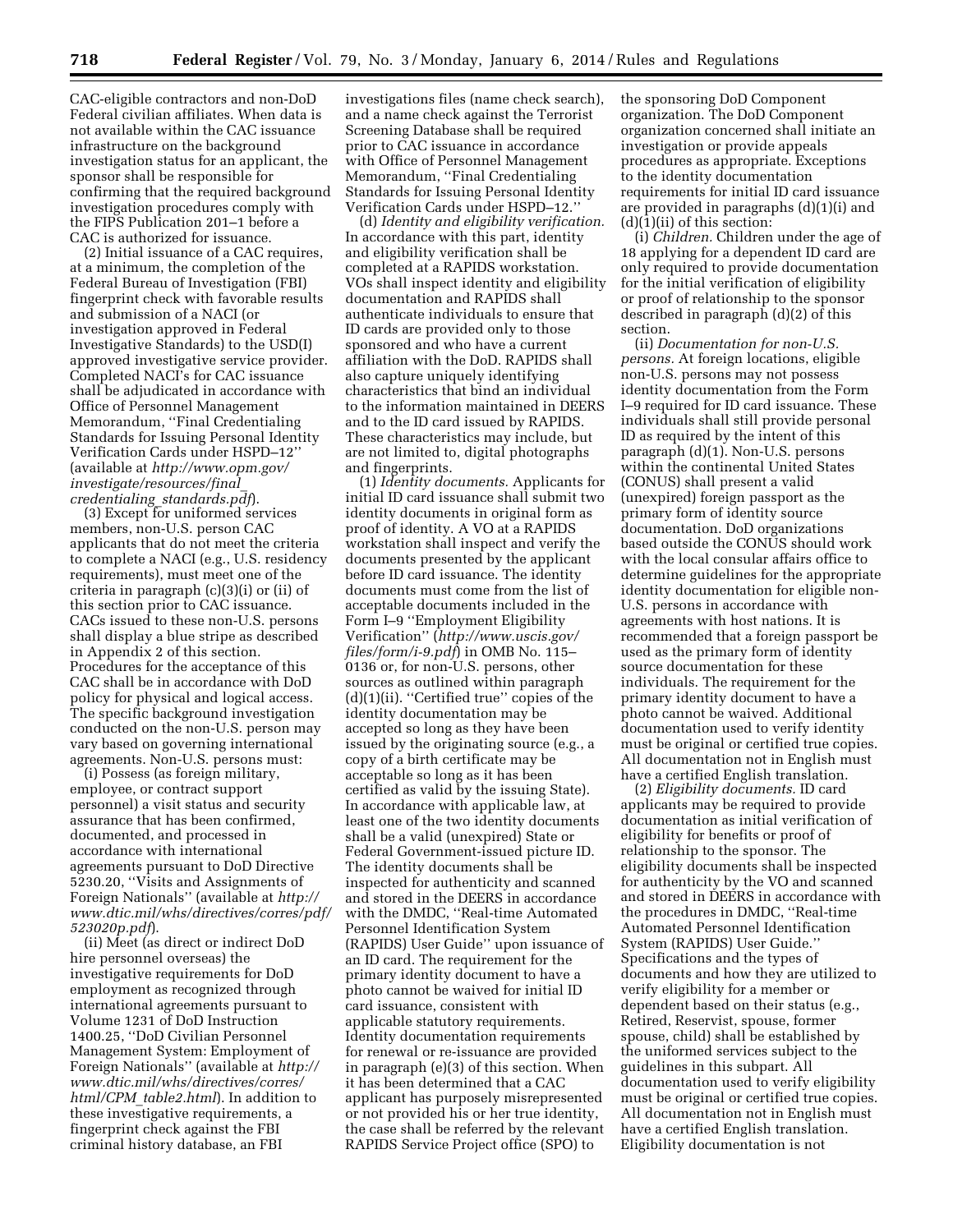required when DEERS can verify eligibility via an authoritative source or process.

(3) *DEERS verification.* The VO shall utilize DEERS to verify affiliation and eligibility for benefits as described in subpart C of this part.

(4) *Biometrics.* In accordance with DoD Directive 1000.25, ID card applicants shall provide two fingerprint biometric scans and a facial image, to assist with authenticating the applicant's identity and to bind the information maintained on that individual in DEERS and to the ID card issued by RAPIDS. These requirements shall be integrated into the ID card issuance processes in the following manner:

(i) A digitized, full-face passport-type photograph will be captured for the facial image and stored in DEERS and shall have a plain white or off-white background. No flags, posters, or other images shall appear in the photo. All ID cards issued will display a photograph.

(ii) Two fingerprints are captured for storage within DEERS for applicable ID card applicants. The right and left index fingers shall normally be designated as the primary and secondary finger, respectively. However, if those fingers cannot be imaged, the primary and secondary designations shall be taken in the following order of priority: Right thumb, left thumb, right middle finger, left middle finger, right ring finger, left ring finger, right little finger, left little finger.

(iii) If two fingerprints cannot be captured, the facial image will be the alternative for authenticating ID card applicants and ID card holders during the issuance process. Additionally, when verification or capture of biometrics is not possible, authorization will be provided by the RAPIDS SSM's digital signature. This transaction shall be subject to audit by DMDC and the uniformed services.

(e) *Issuance.* In accordance with this part, ID cards shall be issued at the RAPIDS workstation after all sponsorship, enrollment and registration, background investigation (CAC only), and identity and eligibility verification requirements have been satisfied. Initial issuance of an ID card to an applicant will be contingent on satisfying the criteria in paragraphs (a) through (d) of this section.

(1) *Cross-servicing.* The uniformed services agree to cross-service the issuance of ID cards when affiliation and eligibility can be verified in DEERS. When eligibility cannot be verified through DEERS, presentation of documentation shall be required. The uniformed services shall restrict crossservicing for verification of the DD Form 1172–2 and eligibility documentation to the parent uniformed service for the categories in paragraphs (e)(1)(i) through (viii) of this section:

(i) Initial application for permanently incapacitated individuals over age 21 and temporarily incapacitated children over age 21.

(ii) All dependent parents and parents-in-law.

(iii) Illegitimate child of a male sponsor, whose paternity has not been judicially determined.

(iv) Illegitimate child of spouse or sponsor.

(v) Unremarried and unmarried former spouses applying for initial issuance of an ID card.

(vi) Retiree from other services, and former members not currently enrolled in DEERS.

(vii) Surviving dependents of Reserve Retirees on the sponsor's 60th birthday.

(viii) Abused dependents. (ix) Wards.

(2) *Expiration dates.* (i) Except as noted in paragraphs (e)(2)(i)(A) and (B) of this section, CACs shall be issued for a period not to exceed 3 years from the date of issuance or contract expiration date, whichever is shorter. Unfunded contract options shall be considered in the determination of the length of contract. For example, a contractor hired under DoD contract with a base year plus 2 option years shall be issued a CAC with a 3-year expiration. The expiration date of the PKI certificates on the CAC shall match the expiration date on the card.

(A) DD Form 1173, ''United States Uniformed Services ID and Privilege Card,'' or CACs issued to DoD civilian employees, contractors, and other eligible personnel assigned overseas or deploying in support of contingency operations shall have an expiration date coinciding with their deployment period end date.

(B) Service Academy students shall be issued 4-year cards with 3-year certificates.

(ii) Non-CAC ID cards shall be given expiration dates in accordance with the guidance listed on *http://www.cac.mil*.

(3) *Renewal and reissuance.*  Consistent with applicable law, the applicant for ID renewal or reissuance shall be required to surrender the current DoD ID card that is up for renewal or reissuance except as indicated for lost and stolen ID cards in paragraph (e)(3)(iii) of this section. To authenticate renewal or reissuance applicants, the VO shall visually compare the applicant against the facial image stored in DEERS. For applicants who have fingerprint biometrics stored

in DEERS, live fingerprint biometrics samples shall be checked against the applicant's DEERS record. If the biometric check confirms the identity of the renewal or reissuance applicant then no additional documentation is required to verify identity other than the ID card that is being renewed or reissued (documentation may still be required to verify or re-verify eligibility as described in paragraph (d)(2) of this section). As a general practice for renewal or re-issuance, two fresh fingerprint biometric captures may be stored for applicable personnel through the initial procedures in paragraph (d)(4)(ii) of this section to support DMDC's biometric update schedule.

(i) An ID card holder may apply for a renewal starting 90 days prior to the expiration of a valid ID. The SPO can provide exceptions to this requirement.

(ii) An ID card shall be reissued when printed information requires changes (e.g., pay grade, rank, change in eligibility), when any of the media (including printed data, magnetic stripe, bar codes, or integrated circuit chip) becomes illegible or inoperable, or when a CAC is known or suspected to be compromised.

(iii) An ID card shall be reissued when it is reported lost or stolen. The individual reporting a lost or stolen ID card shall be required to provide a valid (unexpired) State or Federal Government-issued picture ID as noted in paragraph (d)(1) of this section, consistent with applicable law, when available. If the individual is unable to present the required identity documentation, a biometric verification shall be used as proof of identity as described in paragraph (e)(3)(iii)(A) of this section. The VO shall verify the cardholder's identity against the biometric information stored in DEERS and confirm the expiration date of the missing ID card. The individual shall also be required to present documentation from the local security office or ID card sponsor confirming that the ID card has been reported lost or stolen. This documentation must be scanned and stored in DEERS. For dependents, the DD Form 1172–2 serves as the supporting documentation for a lost or stolen card. For individuals sponsored through TASS, the replacement ID card shall have the same expiration date as the lost or stolen card.

(A) If no identity documentation is available but biometric information (facial image or fingerprint when applicable) in the DEERS database can be verified by the VO, an ID card can be reissued to the individual upon the additional approval of a SSM. This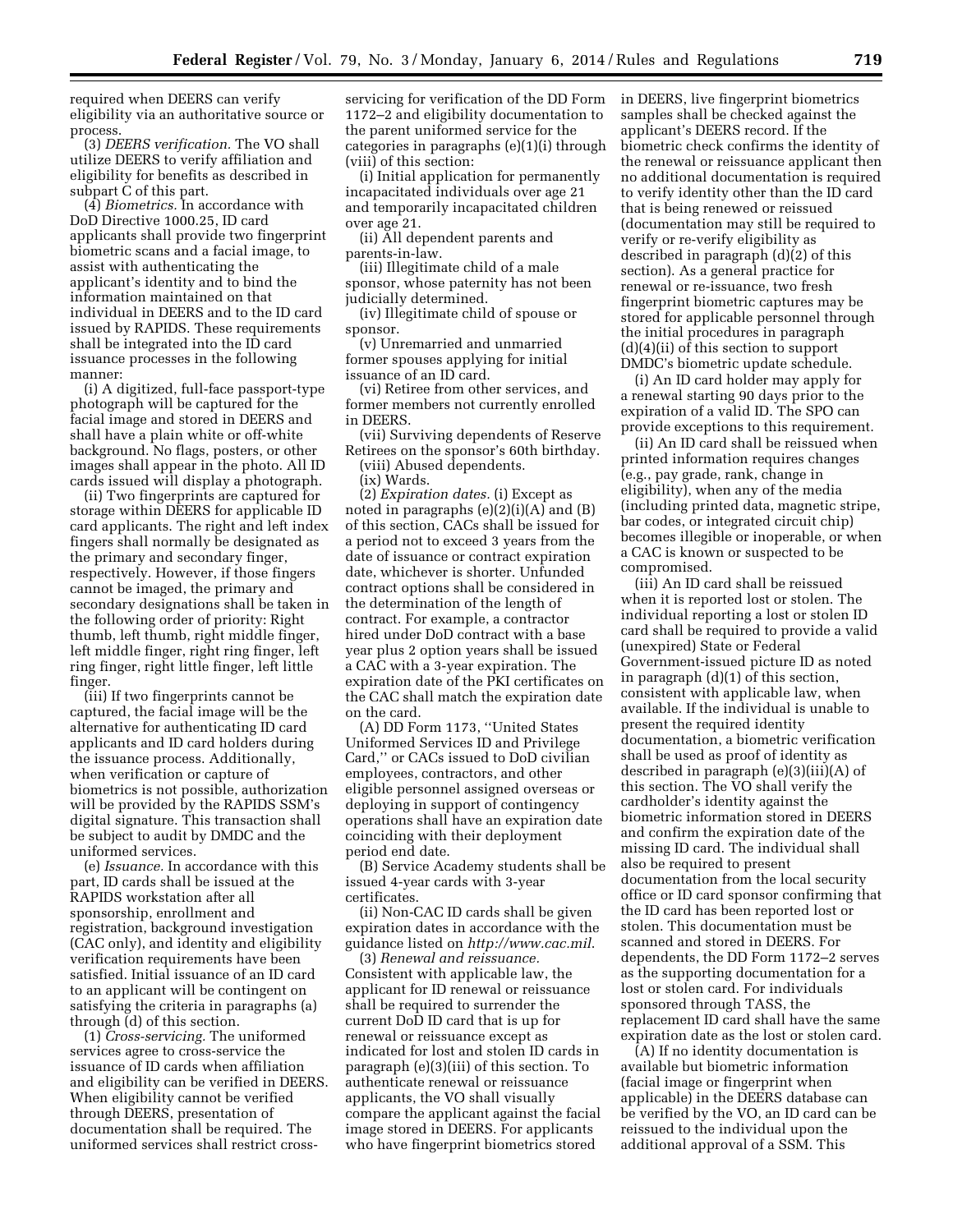transaction shall be digitally signed and audited.

(B) If biometric information cannot be verified, the requirements for initial issuance shall apply or a temporary card may be issued in accordance with paragraph (e)(4) of this section.

(4) *Temporary cards—(i) Temporary issuance of a CAC.* During contingency operations, in the event there is no communication with the DEERS database or the certificate authority, a temporary CAC may be issued with an abbreviated expiration date for a maximum of 10 days. The temporary card will not have PKI certificates and will be replaced as soon as the member can reach an online RAPIDS station or communications have been restored. Additionally, the temporary CAC does not communicate or imply eligibility to any DoD benefit. This capability will be enabled only at affected RAPIDS sites and must have approval granted by DMDC.

(ii) *Temporary issuance of a Uniformed Services Identification card.*  There are multiple scenarios under which a temporary Uniformed Services Identification card may be issued. The uniformed services shall develop standard processes and procedures for scenarios requiring issuance of a temporary DD Forms 2765 ''Department of Defense/Uniformed Services Identification and Privilege Card'' or DD 1173, including but not limited to those situations where the applicant needs to obtain the necessary legal documentation or the sponsor is unavailable to provide an authorizing signature.

(5) *Multiple cards.* Individuals shall be issued a separate ID card for each population category for which they qualify as described in Appendix 1 of this section. In instances where an individual has been issued more than one ID card (e.g., an individual that is eligible for an ID card as both a Reservist and as a DoD contractor employee), only the ID card that most accurately depicts the capacity in which the individual is affiliated with the DoD should be utilized at any given time.

(f) *Use and maintenance.* In accordance with this part, ID cards shall be used as proof of identity and DoD affiliation to facilitate access to DoD facilities and systems. Additionally, ID cards shall represent authorization for entitled benefits and privileges in accordance with DoD policies. The CAC, as the DoD Federal PIV card, is governed and supported by additional policies and infrastructure when compared to non-CAC ID cards. This section provides additional guidance on CAC use and maintenance:

(1) *Access.* The granting of access privileges is determined by the facility or system owner as prescribed by the DoD.

(2) *Accountability.* CAC holders will maintain accountability of their CAC at all times while affiliated with the DoD.

(3) *PKI.* Using the RAPIDS platform, DoD PKI identity and PIV authentication certificates will be issued on the CAC at the time of card issuance in compliance with OPM Memorandum, ''Final Credentialing Standards for Issuing Personal Identity Verification Cards under HSPD–12.'' Email signature, email encryption, or PIV authentication certificates may also be available on the CAC either upon issuance or at a later time. If the person receiving a CAC does not have an organization email address assigned to them, they may return to a RAPIDS terminal or use milConnect to receive their email certificate when the email address has been assigned. To help prevent inadvertent disclosure of controlled information, email addresses assigned by an organization shall comply with DoD Instruction 8500.2, ''Information Awareness (IA) Implementation'' (available at *http:// www.dtic.mil/whs/directives/corres/pdf/ 850002p.pdf*).

(4) *milConnect.* DoD has a self-service Web site available that allows an authenticated CAC holder to add applets to the CAC, change the email address, add/update Email Signature and Email Encryption Certificates, and activate the Personal Identity Verification (PIV) Authentication certificate. This capability can be utilized from any properly configured UNCLASSIFED networked workstation. The milConnect Web site is *https:// www.dmdc.osd.mil/milconnect.* 

(5) *CAC Personal ID Number (PIN) Reset.* DoD has manned workstations capable of resetting the PINs of a CAC holder with a locked card or forgotten PIN. These workstations are intended to provide alternative locations for CAC holders to service their cards other than RAPIDS issuance locations. To authenticate cardholders, live biometric samples shall be checked against the biometrics stored in DEERS prior to resetting CACs. This process requires the presence of a CPR trusted agent (CTA) or TASM or RAPIDS VO or SSM.

(g) *Retrieval and revocation.* In accordance with this part, ID cards shall be retrieved by the sponsor or sponsoring organization when the ID card has expired, when it is damaged or compromised, or when the card holder is no longer affiliated with the DoD or no longer meets the eligibility requirements for the card. The active

status of the card shall be terminated within the DEERS and RAPIDS infrastructure. The CAC, as the DoD Federal PIV card, is governed and supported by additional policies and infrastructure when compared to non-CAC ID cards. This section provides additional guidance on CAC retrieval and revocation:

(1) CACs shall be retrieved as part of the normal organizational or commandlevel check-out processes. The active status of the CAC shall also be terminated in special circumstances (e.g., absent without leave, unauthorized absence, missing in action) in accordance with organization or command-level security policies.

(2) The DoD sponsor or sponsoring organization is ultimately responsible for retrieving CACs from their personnel who are no longer supporting their organization or activity. CAC retrieval will be documented and treated as personally identifiable information, in accordance with DoD Regulation 5200.1–R, and 32 CFR part 310 and receipted to a RAPIDS site for disposition in a timely manner.

(3) Upon loss, destruction, or revocation of the CAC, the certificates thereon are revoked and placed on the certificate revocation list in accordance with Assistant Secretary of Defense for Networks and Information Integration Certificate Policy, ''X.509 Certificate Policy for the United States Department of Defense'' (available at *http:// jitc.fhu.disa.mil/pki/documents/dod*\_ *x509*\_*certificate*\_*policy*\_*v9*\_*0*\_*9*\_ *february*\_*2005.pdf*). All other situations that pertain to the disposition of the certificates are handled in accordance with Assistant Secretary of Defense for Networks and Information Integration Certificate Policy, ''X.509 Certificate Policy for the United States Department of Defense'' as implemented.

#### **Appendix 1 to § 161.7—ID Card Descriptions and Population Eligibility Categories**

(a) *Overview.* Paragraphs (b) through (e) of this appendix contain information on the CAC type of ID card. The remaining paragraphs in the appendix contain information on all other versions of DoD enterprise-wide ID cards. This appendix describes these cards and lists some of the categories of populations that are eligible to be sponsored for the cards under the guidelines described in paragraph (a) of § 161.7; additional ID-card eligible categories are codified in subpart C of this part. RAPIDS accesses DEERS information collected by the DD Form 1172–2 to generate all of the ID Cards identified in this appendix. The benefits and entitlements that support ID card eligibility for populations in this appendix are described in subpart C of this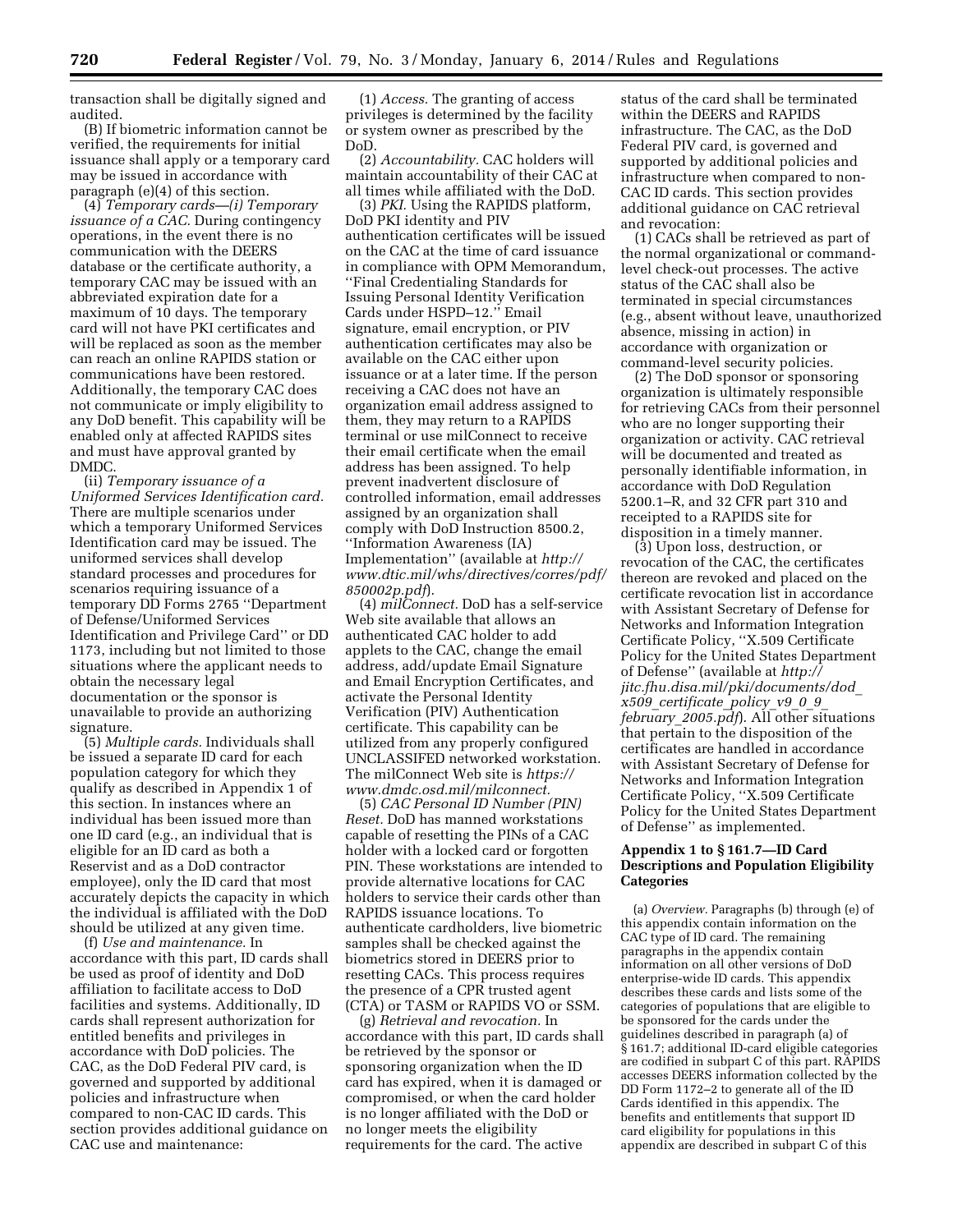part. Guidelines and restrictions that pertain to all forms of DoD ID cards are included in this part.

(b) *Armed Forces of the United States Geneva Conventions ID Card*—(1) *Description.* This CAC is the primary ID card for uniformed services members and shall be used to identify the member's eligibility for benefits and privileges administered by the uniformed services as described in subpart C of this part. The CAC shall also be used to facilitate standardized, uniform access to DoD facilities, installations, and computer systems.

(i) The card shall also serve as ID for purposes of Geneva Convention requirements in accordance with DoD Instruction 1000.01.

(ii) If a member is captured as a hostage, detainee, or prisoner of war (POW), the card shall be shown to the capturing authorities, but, insofar as possible, should not be surrendered.

(2) *Eligibility.* Those populations eligible for this type of CAC include:

(i) Members of the regular components of the Military Services.

(ii) Members of the Selected Reserve of the Ready Reserve of the Reserve Components.

(iii) Members of the IRR of the Ready Reserve authorized in accordance with regulations prescribed by the Secretary of Defense to perform duty in accordance with 10 U.S.C. 10147.

(iv) Uniformed services members of NOAA and USPHS.

(c) *U.S. DoD or Uniformed Services ID Card*—(1) *Description.* This CAC is the primary ID card for eligible civilian employees, contractors, and foreign national affiliates and shall be used to facilitate standardized, uniform access to DoD facilities, installations, and computer systems.

(2) *Eligibility.* (i) DoD civilian employees are eligible for this CAC, to include:

(A) Individuals appointed to appropriated fund and NAF positions.

(B) USCG and NOAA civilian employees. (C) Permanent or time-limited employees on full-time, part-time, or intermittent work

schedules for 6 months or more. (D) SES, Competitive Service, and

Excepted Service employees.

(ii) Eligibility for additional populations shall be based on a combination of the personnel category and the DoD Government sponsor's determination of the type and frequency of access required to DoD networks and facilities described in paragraph (a) of § 161.7 of this subpart. These personnel categories include:

(A) Non-DoD civilian employees to include:

(*1*) State employees working in support of the National Guard.

(*2*) IPA employees.

(*3*) Non-DoD Federal employees that are working in support of DoD but do not possess a Federal PIV card that is accepted by the sponsoring DoD Component. DoD Components shall obtain DHRA approval prior to sponsorship.

(B) DoD contractors.

(C) USCG and NOAA contractors.

(D) Persons whose affiliation with DoD is established through:

(*1*) *Direct and Indirect Hiring Overseas.*  Non-U.S. citizens hired under an agreement with the host nation and paid directly by the uniformed services (direct hire) or paid by an entity other than the uniformed services for the benefits of the uniformed services (indirect hire).

(*2*) *Assignment as Foreign Military, Foreign Government Civilians, or Foreign Government Contractors to Support DoD Missions.* Non-U.S. citizens who are sponsored by their government as part of an official visit or assignment to work with DoD.

(*3*) *Procurement Contracts, Grant Agreements or Other Cooperative Agreements.* Individuals who have a established relationship between the U.S. Government and a State, a local government, or other recipient as specified in 31 U.S.C. 6303, 6304, and 6305.

(d) *U.S. DoD or Uniformed Services ID and Privilege Card*—(1) *Description.* This CAC is the primary ID card for civilian employees, contractors, and foreign national military, as well as other eligible individuals entitled to benefits and privileges administered by the uniformed services as described in subpart C of this part. The CAC shall be used to facilitate standardized, uniform access to DoD facilities, installations, and computer systems.

(2) *Eligibility.* Specific population categories are entitled to benefits and privileges, in accordance with subpart C of this part, and shall be eligible for this CAC, to include:

(i) DoD and uniformed services civilian employees (both appropriated and nonappropriated) when required to reside in a household on a military installation within the CONUS, Hawaii, Alaska, Puerto Rico, and Guam.

(ii) DoD and uniformed services civilian employees when stationed or employed and residing in foreign countries for a period of at least 365 days.

(iii) DoD contractors when stationed or employed and residing in foreign countries for a period of at least 365 days.

(iv) DoD Presidential appointees who have been appointed with the advice and consent of the Senate.

(v) Civilian employees of the Army and Air Force Exchange System, Navy Exchange System, and Marine Corps Exchange System and NAF activity employees of the Coast Guard Exchange Service.

(vi) Uniformed and non-uniformed fulltime paid personnel of the Red Cross assigned to duty with the uniformed services within the CONUS, Hawaii, Alaska, Puerto Rico, and Guam, when required to reside in a household on a military installation.

(vii) Uniformed and non-uniformed, fulltime, paid personnel of the Red Cross assigned to duty with the uniformed services in foreign countries.

(viii) Foreign military who meet the eligibility requirement of paragraph (a)(2) of § 161.7 and are in one of the categories in paragraphs  $(d)(2)(viii)(A)$  through  $(C)$  of this appendix. Those foreign military not meeting the eligibility requirements for CAC as described in paragraph (a)(2) of § 161.7 shall be issued a DD Form 2765 as described in paragraph (l) of this appendix.

(A) Active duty officers and enlisted personnel of North Atlantic Treaty Organization (NATO) and Partnership For Peace (PFP) countries serving in the United States under the sponsorship or invitation of the DoD or a Military Department.

(B) Active duty officers and enlisted personnel of non-NATO countries serving in the United States under the sponsorship or invitation of the DoD or a Military Department.

(C) Active duty officers and enlisted personnel of NATO and non-NATO countries when serving outside the United States and outside their own country under the sponsorship or invitation of the DoD or a Military Department, or when it is determined by the major overseas commander that the granting of such privileges is in the best interests of the United States and such personnel are connected with, or their activities are related to, the performance of functions of the U.S. military establishment.

(e) *U.S. DoD or Uniformed Service Geneva Conventions ID Card for Civilians Accompanying the Armed Forces*—(1) *Description.* This CAC serves as the DoD and/ or Uniformed Services Geneva Conventions ID card for civilians accompanying the uniformed services and shall be used to facilitate standardized, uniform access to DoD facilities, installations, and computer systems.

(2) *Eligibility.* The following population categories are eligible for this CAC:

(i) Emergency-essential employees as defined in DoD Directive 1404.10, ''DoD Civilian Expeditionary Workforce'' (available at *http://www.dtic.mil/whs/directives/corres/ pdf/140410p.pdf*).

(ii) Contractors authorized to accompany the force (contingency contractor employees) as defined in Joint Publication 1–02 (available at *http://www.dtic.mil/doctrine/ new*\_*pubs/jp1*\_*02.pdf*).

(f) *DD Form 2, ''Armed Forces of the United States Identification Card (Reserve)*.''—(1) *Description.* This is the primary ID card for RC members not eligible for a CAC. Benefits and privileges shall be administered by the uniformed services as described in subpart C of this part.

(i) The DD Form 2S (RES) shall serve as ID for purposes of the Geneva Convention requirements in accordance with DoD Instruction 1000.01.

(ii) If a member is captured as a hostage, detainee, or POW, the DD Form 2S (RES), shall be shown to the capturing authorities, but, insofar as possible, should not be surrendered.

(2) *Eligibility.* Those populations eligible for the DD Form 2S (RES) include:

(i) Ready Reserve, who are not otherwise entitled to either DD Form 2S (RET), ''Armed Forces of the United States Geneva Conventions Identification Card (Retired) (Blue),'' or a CAC.

(ii) The Standby Reserve.

(iii) The Reserve Officers' Training Corps College Program students that have signed a contract leading to military service.

(g) *DD Form 2S (Ret)*—(1) *Description.* This is the primary ID card for retired uniformed services members entitled to retired pay.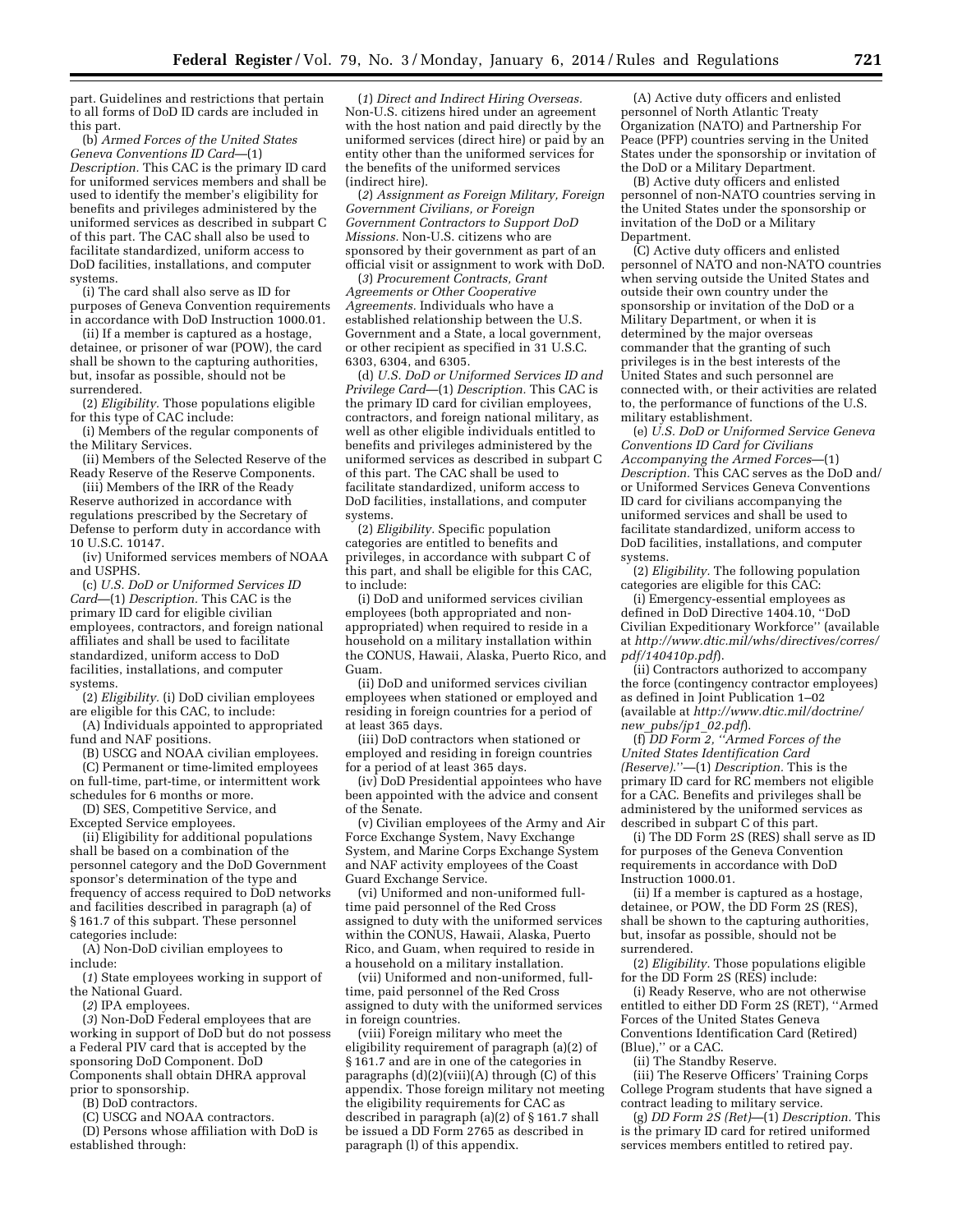Benefits and privileges shall be administered by the uniformed services as described in subpart C of this part.

(2) *Eligibility.* Members of the uniformed services who are entitled and in receipt of retired pay, or entitled and have waived their retired pay, are eligible for the DD 2S (RET).

(h) *DD Form 2, ''United States Uniformed Services Identification Card (Reserve Retired)*.''—(1) *Description.* This is the primary ID card for members of the National Guard or Reserves who have completed 20 creditable years of service and have elected to be transferred to the Retired Reserve. They will qualify for pay at age 60, or earlier if they have qualified contingency service.

(2) *Eligibility.* Members of the Reserve Components who are entitled to retired pay at age 60 (or earlier if they have qualified contingency service) and have not yet attained age 60 are eligible for the DD Form 2 (Reserve Retired).

(i) *DD Form 1173*—(1) *Description.* This is the primary ID card for dependents and other similar categories of individuals eligible for benefits and privileges administered by the uniformed services as described in subpart C of this part.

(2) *Eligibility.* Specific population categories entitled to benefits and privileges as described in subpart C of this part are eligible for the DD Form 1173 to include:

(i) Dependents of active duty Service members of the regular components, Reserve Component Service members on active duty for more than 30 days, and retirees.

(ii) Surviving dependents of active duty members.

(iii) Surviving dependents of retired military members.

(iv) Surviving dependents of MOH recipients and surviving dependents of honorably discharged veterans rated by the Department of Veterans Affairs (VA) as 100 percent disabled from a uniformed servicesconnected injury or disease at the time of his or her death.

(v) Accompanying dependents of foreign military.

(vi) Dependents of authorized civilian personnel overseas.

(vii) Other benefits eligible categories as described in subpart C of this part.

(j) *DD Form 1173–1, ''Department of Defense Guard and Reserve Family Member Identification Card.''*—(1) *Description.* This is the primary ID card for dependents of Ready Reserve and Standby Reserve members not on active duty in excess of 30 days. When accompanied by a set of the sponsor's valid active duty orders, the card shall be used in

place of a DD Form 1173 for a period of time not to exceed 270 days, if the member is called to active duty by congressional decree or Presidential call-up under 10 U.S.C. chapter 1209.

(2) *Eligibility.* Eligible dependents of Reserve Component members and retirees as described in subpart C of this part are eligible for the DD Form 1173–1.

(k) *DD Form 2764, ''United States DoD/ Uniformed Services Geneva Conventions Card.*''—(1) *Description.* This is the primary ID for non-CAC eligible civilian noncombatant personnel who are deployed in conjunction with military operations overseas. The DD Form 2764 also replaces DD Form 489, ''Geneva Conventions Identity Card for Civilians Who Accompany the Armed Forces.''

(2) *Eligibility.* Civilian noncombatant personnel who have been authorized to accompany U.S. forces in regions of conflict, combat, and contingency operations and who are liable to capture and detention by the enemy as POWs are eligible for the DD Form 2764 in accordance with DoD Instruction 1000.01.

(l) *DD Form 2765*—(1) *Description.* This is the primary ID card for categories of individuals, other than current or retired members of the uniformed services, who are eligible for uniformed services benefits and privileges in their own right without requiring a current affiliation with another sponsor.

(2) *Eligibility.* Those populations eligible for the DD Form 2765 include:

(i) Foreign national military personnel described in paragraph (d)(2)(viii) of this appendix that cannot meet all criteria for CAC issuance.

(ii) Former members.

(iii) Members eligible for transitional health care (THC). These individuals shall be eligible for DD Form 2765 (with a ''TA'' overstamp) showing expiration date for each benefit, as shown on the reverse of the card.

(iv) MOH recipients. (v) DAV (rated 100 percent disabled by the

Department of Veterans Affairs). (vi) Former spouse (that qualify as a DoD

beneficiary). (vii) Civilian personnel in the categories listed in paragraphs (l)(2)(vii)(A) through (D) of this appendix:

(A) Other U.S. Government agency civilian employees when stationed or employed and residing in foreign countries for a period of at least 365 days.

(B) Area executives, center directors, and assistant directors of the United Service

Organization, when serving in foreign countries.

(C) United Seaman's Service (USS) personnel in foreign countries.

(D) Military Sealift Command (MSC) civil service marine personnel deployed to foreign countries on MSC-owned and -operated vessels.

(m) *DoD Civilian Retiree Card*—(1) *Description.* This ID shall only be used to establish DoD civilian retiree identity and affiliation with the DoD.

(2) *Eligibility.* Appropriated and NAF civilians that have retired from any DoD Service component or agency are eligible for the DoD Civilian Retiree Card. These civilians must have their retired status verified in DEERS before an ID card can be issued.

(n) *NOAA Retired Wage Mariner and Family Member Card*—(1) *Description.* The NOAA Retired Wage Mariner and Family Member Card is a sub-category of the DoD Civilian Retiree Card and shall be used to establish identity and affiliation with the DoD and to identify the individual's eligibility for benefits and privileges administered by the uniformed services as described in subpart C of this part.

(2) *Eligibility.* Retired Wage Mariners of NOAA and their dependents as described in subpart C of this part are eligible for the NOAA Retired Wage Mariners and Family Members Card.

#### **Appendix 2 to § 161.7—Topology Specifications**

(a) *Topology.* Graphical representations of all CACs are maintained at *www.cac.mil.* 

(b) *CAC stripe color coding.* The CAC shall be color-coded as indicated in the Table to reflect the status of the holder of the card.

(1) If a person meets more than one condition as shown in the Table, priority will be given to the blue stripe to denote a non-U.S. citizen unless the card serves as a Geneva Conventions card.

(2) FIPS Publication 201–1 reserves the color red to distinguish emergency first responder officials. Until the DoD implementation of Homeland Security Presidential Directive 12 is complete, the color red will also be used to denote non-U.S. personnel in the same manner as the blue stripe in the Table (i.e., some cards with red stripes may continue to exist in circulation until the 3-year life cycle is complete).

#### TABLE—CAC STRIPE COLOR CODING

| No stripe | U.S. military and DoD civilian personnel or any personnel eligible for a Geneva Conventions card                          |
|-----------|---------------------------------------------------------------------------------------------------------------------------|
|           | Non-U.S. personnel, including DoD contract employees (other than those persons requiring a Geneva<br>Conventions card).   |
| Green     | All U.S. citizen personnel under contract to the DoD (other than those persons requiring a Geneva Con-<br>ventions card). |

(c) *CAC printed statements*—(1) Eligible individuals who are permanently assigned in foreign countries for at least 365 days (it

should be noted that local nationals are in their home country, not a foreign country) will have the word ''OVERSEAS'' printed

within the authorized patronage area of the CAC.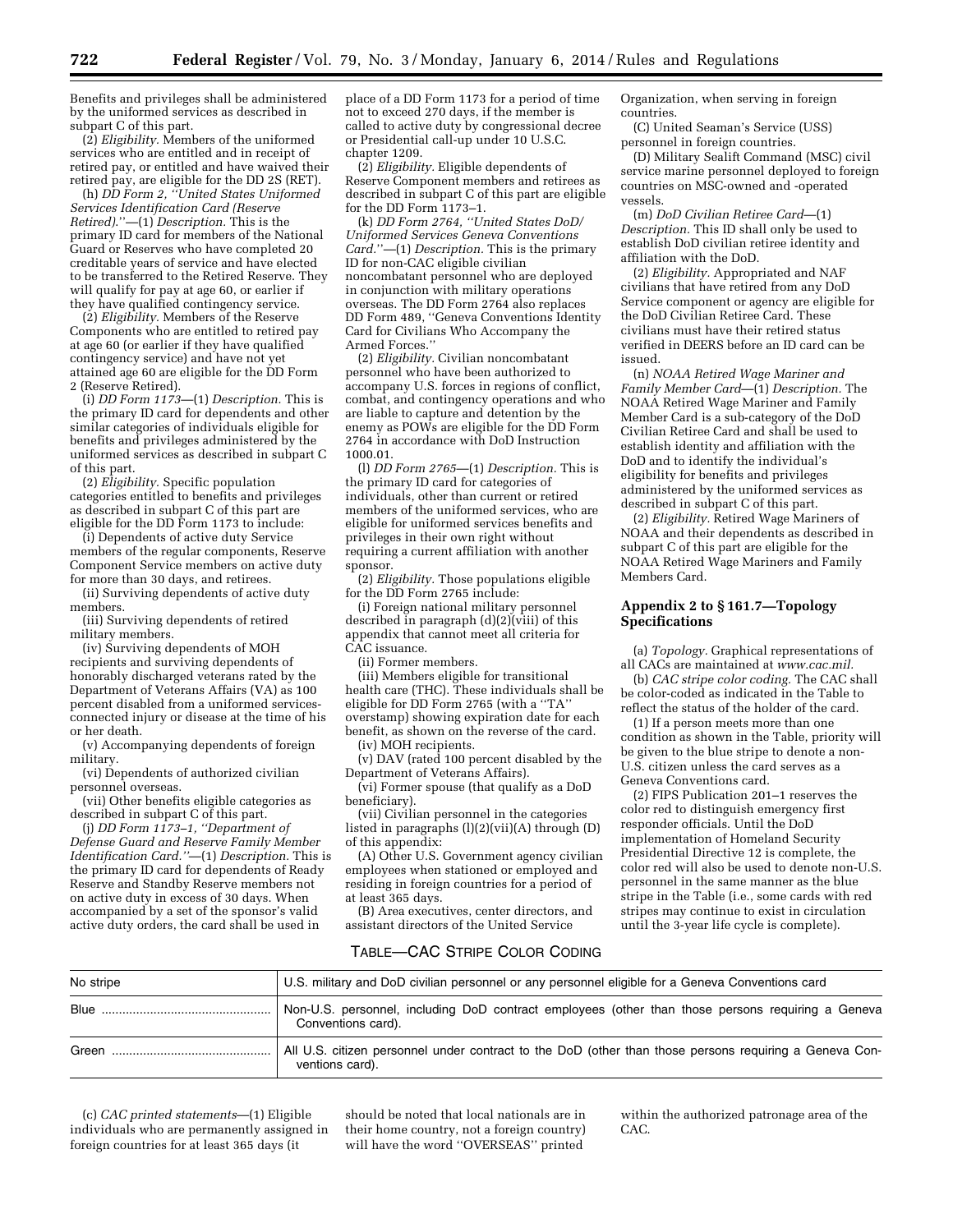(2) The authorized patronage area for eligible individuals permanently assigned within CONUS will be blank. Travel orders authorize access for these individuals while en route to the deployment site.

(3) During a conflict, combat, or contingency operation, civilian employees with a U.S. DoD or Uniformed Services Geneva Conventions ID Card for Civilians Accompanying the Uniformed Services will be granted all commissary; exchange; MWR; and medical privileges available at the site of the deployment, regardless of the statements on the ID card. Contractor employees possessing this ID card shall receive the benefit of those commissary, exchange, MWR, and medical privileges that are accorded to such persons by international agreements in force between the United States and the host country concerned and their letter of authorization.

(4) The medical area on the card for individuals on permanent assignment in a foreign country will contain the statement: ''When TAD/TDY or stationed overseas on a space available fully reimbursable basis.'' However, civilian employees and contractor employees providing support when forward deployed during a conflict, combat, or contingency operation are treated in accordance with 10 U.S.C. 10147 and chapters 1209 and 1223 and DoD Instruction 3020.41, ''Operational Contract Support'' (available at *http://www.dtic.mil/whs/ directives/corres/pdf/302041p.pdf*), and the Deputy Secretary of Defense Memorandum, ''Policy Guidance for Provision of Medical Care to Department of Defense Civilian Employees Injured or Wounded While Forward Deployed in Support of Hostilities'' (available at *http://cpol.army.mil/library/ nonarmy/dod*\_*092407.pdf*).

(d) *Blood type indicators.* A blood type indicator is an optional data element on the ID card and will only appear on the card if the blood type is provided by an authoritative data source prescribed by TRICARE Management Activity.

(e) *Organ donor indicators.* An organ donor indicator is an optional data element on the ID card and will only appear if the card applicant opts for this feature at the time of card issuance.

#### **§ 161.8 ID card life-cycle roles and responsibilities.**

(a) *General.* This section provides the roles and responsibilities associated with a series of processes and systems that support the ID card life-cycle. The requirements provided in this section may be supplemented by military Service guidance, DoD Component-level procedures and DMDC procedural and system documentation on DEERS, RAPIDS, TASS, and CPR.

(b) *Separation of duties.* The ID card life-cycle includes a requirement for a separation of duties to support the issuance process. This rule requires more than one person to serve in an official role during the sponsorship and enrollment and issuance processes. Authorizing a RAPIDS SSM or VO to

exercise the duties of a TASS TASM, TA, or sponsor would allow a single individual to control the ID card issuance process, from record creation to card issuance. Individuals serving in the role of a RAPIDS SSM or VO shall not exercise the role of the TASS TASM or TA or the role of the signatory sponsor on the DD Form 1172–2. (In the case of their own dependents, a RAPIDS SSM or VO can serve as the sponsor on the DD Form 1172–2 but cannot serve as the VO for card issuance.)

(c) *DD Form 1172–2.* The DD Form 1172–2 shall be used to collect the information necessary to register ID card and CAC applicants in DEERS via RAPIDS who are not enrolled through an authorized personnel data feed or are not registered through TASS. The DD Form 577, ''Appointment/Termination Record—Authorized Signature,'' shall be used to verify the sponsoring individual's signature, when verification through RAPIDS is unavailable. This form is to be used primarily for DEERS enrollment and verification of initial and continued association for dependents and DoD affiliates (e.g., foreign national military). The DD Form 1172–2 shall also be used to add benefits conditions for eligible personnel in accordance with DMDC, ''Real-time Automated Personnel Identification System (RAPIDS) User Guide'' and subpart C of this part. Retention and disposition of the DD Form 1172–2 shall be in accordance with the uniformed services' regulatory instructions. In the absence of electronic verification of sponsorship for the enrollment or reenrollment of dependents, the sponsor signing block 65 in Section 5 of the DD Form 1172– 2 for the ID card applicant:

(1) Shall be a uniformed services member, retiree, civilian employee working for the sponsoring organization, or an individual entitled to DoD benefits in their own right, without requiring relationship to another sponsor, as described in subpart C of this part.

(2) Must be a DoD ID card or CAC holder.

(3) Shall establish the applicant's initial and continued relationship to the sponsor, affiliation with DoD, and need for a CAC card in accordance with this subpart and DoD Component-level procedures.

(d) *TASS.* TASS shall serve as the sponsorship and DEERS data registration tool for CAC-eligible DoD contractors and other populations as determined by the Director, DHRA. TASS employs an automated version of the DD Form 1172–2 to collect information necessary for DEERS enrollment. Organizations that use

TASS shall adhere to the following guidelines on user roles:

(1) *Service Point of Contact (SPOC).* A DoD Component that utilizes TASS shall appoint a SPOC for TASS management and operation. The SPOC shall coordinate with the DMDC to establish a site with TASS capability. The SPOC shall create policies, operating procedures, and other supporting documentation in support of the Service or agency-specific implementation. The SPOC will oversee TASM registration, and provide any other required field support. The TASS SPOC:

(i) Must be a U.S. citizen.

(ii) Must be a uniformed services member, civilian employee working for the sponsoring organization, or a DoD contractor providing management support to the service or agency implementing TASS (a contractor cannot perform the TA or TASM role).

(iii) Must be capable of sending and receiving digitally signed and encrypted email.

(iv) Must be a CAC holder. (v) Shall complete the training provided by DMDC for the TASM and TA roles.

(2) *TASM.* The TASM will act as a TA and oversee the activity for TASS site TAs. A TASS TASM:

(i) Must be a U.S. citizen.

(ii) Must be a uniformed services member or a DoD civilian employee working for the sponsoring organization.

(iii) Must be capable of sending and receiving digitally signed and encrypted email.

(iv) Must be a CAC holder.

(v) Shall complete the training provided by DMDC for the TASM role.

(3) *TA.* TAs shall be sponsors for eligible populations within TASS and will utilize TASS to register data for the DD Form 1172–2, re-verify CAC holder affiliation, and revoke CACs in accordance with this part and the DMDC ''Contractor Verification System TASS (CVS) TASM/TA and Applicant User Guides, Version 3.03'' (available at *https://www.dmdc.osd.mil/appj/cvs/ login*). Sponsoring an applicant is a multi-step process which includes establishing the individual's eligibility in accordance with paragraph (a) of § 161.7 of this subpart and verifying that the individual has the necessary background investigation completed to be issued a CAC in accordance with paragraph (c) of *§ 161.7* of this subpart. A TASS TA:

(i) Must be a U.S. citizen.

(ii) Must be a uniformed services member, a DoD civilian employee working for the sponsoring organization,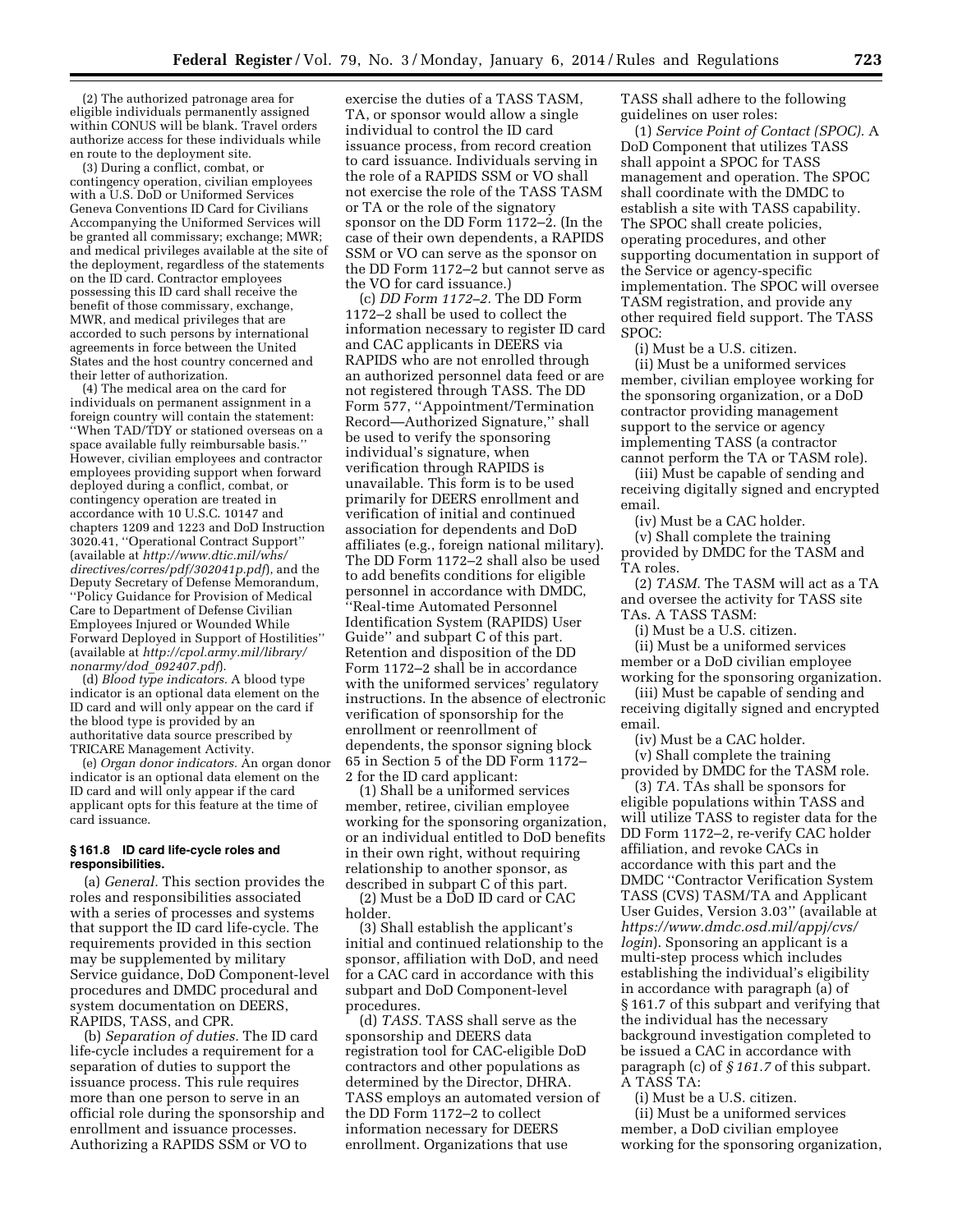or a non DoD Federal agency employee approved by DHRA.

(iii) Must be capable of sending and receiving digitally signed and encrypted email.

(iv) Must be a CAC holder.

(v) Shall complete the training provided by DMDC for the TA role.

(vi) Shall manage no more than 100 active contractors at any given time within TASS. Exceptions to this limit can be authorized by the DoD Component concerned to address specific contract requirements that substantiate a need for a larger contractor-to-TA ratio. The DoD Component SPOC shall document any authorized exceptions to the 100 contractors limit and shall, at a minimum, conduct annual audits on the oversight functions of these specific TAs.

(vii) Shall coordinate with their contracting personnel when establishing the contractor's initial and continued affiliation with DoD and need for CACs in accordance with agency or Component-level procedures.

(viii) Shall coordinate with their contracting, human resources, or personnel security organizations to confirm that the appropriate background check has been completed for CAC applicants.

(ix) Shall re-verify a CAC holder's need for a CAC every 6 months (180 days) within TASS.

(x) Shall revoke the CAC within the TASS upon termination of employment or completion of affiliation with the DoD.

(xi) Shall ensure that the CAC is retrieved upon the CAC holder's termination of employment or completion of affiliation with the DoD.

(e) *RAPIDS.* RAPIDS must be operated in accordance with DMDC, ''Real-time Automated Personnel Identification System (RAPIDS) User Guide.'' RAPIDS shall be supported by:

(1) *SSM.* The SSM shall manage the daily operations at a RAPIDS site to include managing users, cardstock, and consumables. The SPO shall assign a primary and secondary SSM to each site to ensure the site continues to function in the absence of one of the SSMs. The SSM shall perform all responsibilities of a RAPIDS user (VO), as well as all SSM responsibilities. The SSM shall:

(i) Be a U.S. citizen.

(ii) Be a uniformed services member, civilian employee working for the sponsoring organization, or a DoD contractor.

(iii) Be a CAC holder.

(iv) Complete the training provided by DMDC for the SSM and VO roles.

(v) Be responsible for supporting RAPIDS functions delineated in DMDC, ''Real-time Automated Personnel Identification System (RAPIDS) User Guide.''

(vi) Must have a favorably adjudicated NACI.

(2) *VO.* The VO shall complete identity and eligibility verification and card issuance functions in accordance with this part. The VO:

(i) Must be a U.S. citizen.

(ii) Must be a uniformed services member, civilian employee working for the sponsoring organization, or a DoD contractor.

(iii) Must be a CAC holder.

(iv) Shall complete the training provided by DMDC for the VO role.

(v) Be responsible for supporting RAPIDS functions delineated in DMDC, ''Real-time Automated Personnel Identification System (RAPIDS) User Guide.''

(f) *CPR.* Organizations that utilize CPR shall adhere to the guidelines in this section on user roles:

(1) *CPR project officer.* The CPR project officer (CPO) shall be appointed by the Service or Agency as the focal point for day-to-day CPR management and operation. The CPO:

(i) Must be a U.S. citizen.

(ii) Must be a uniformed services member, civilian employee working for the sponsoring organization, or a DoD contractor.

(iii) Must be a CAC holder.

(iv) Must establish sites with CPR capability, oversee CPR TASM registration, and ensure other required field support in accordance with DMDC and Service- or agency-level guidelines.

(2) *CPR TASM.* The CPR TASM manages the CPR trusted agent (CTA) operations. The CPR TASM:

(i) Must be a U.S. citizen.

(ii) Must be a uniformed services member, civilian employee working for the sponsoring organization, or a DoD contractor.

(iii) Must be a CAC holder.

(iv) Shall complete the required training and manage CTA operations in accordance with DMDC and Service- or agency-level guidelines.

(3) *CTA.* The CTA's primary role is to provide PIN reset. The CTA:

(i) Must be a U.S. citizen.

(ii) Must be a uniformed services member, civilian employee working for the sponsoring organization, or a DoD contractor.

(iii) Must be a CAC holder.

(iv) Shall complete the required training and conduct CPR operations in accordance with DMDC and Service- or agency-level guidelines.

#### **Subpart C—DoD Identification (ID) Cards: Benefits for Members of the Uniformed Services, Their Dependents, and Other Eligible Individuals**

#### **§ 161.9 DoD benefits.**

(a) The benefits population is defined by roles. There are roles that have a direct affiliation with the DoD, such as an active duty Service member, or those that have an association to someone who is affiliated, such as the spouse of an active duty member. This section reflects benefit eligibility established by law and affiliated DoD policy, and covers the roles that either receive CHC, direct care at an MTF, commissary, exchange, and MWR benefits, or are only affiliated to be issued a DoDauthorized CAC or uniformed services ID card. Sections 161.10 through 161.22 identify the categories of eligible persons and their authorized benefits as they would be recorded in the Defense Eligibility Enrollment Reporting System (DEERS).

(1) Sections 161.10 through 161.22 reflect the eligibility of persons for benefits.

(2) A sponsor's begin date for benefit eligibility is based on the date the sponsor begins their affiliation with the Department.

(3) A dependent's begin date for benefit eligibility is based on the date the dependent becomes associated as an eligible dependent to an eligible sponsor.

(4) Guidance on benefit eligibility begin dates and ID card expiration dates based on benefits will be maintained at *http://www.cac.mil*.

(5) Refer to the figure for abbreviations for the tables in this subpart.

#### FIGURE—BENEFITS TABLE **ABBREVIATIONS**

| DC. | civilian health care.<br>direct care at MTFs.<br>commissary privileges.<br>MWR privileges.<br>exchange privileges. |
|-----|--------------------------------------------------------------------------------------------------------------------|

#### **§ 161.10 Benefits for active duty members of the uniformed services.**

(a) This section describes the benefits for active duty uniformed services members and their eligible dependents administered by the uniformed services in accordance with 10 U.S.C. chapter 55 and DoD Instruction 1330.17, ''Armed Services Commissary Operations'' (available at *http://www.dtic.mil/whs/ directives/corres/pdf/133017p.pdf*); DoD Instruction 1330.21, ''Armed Services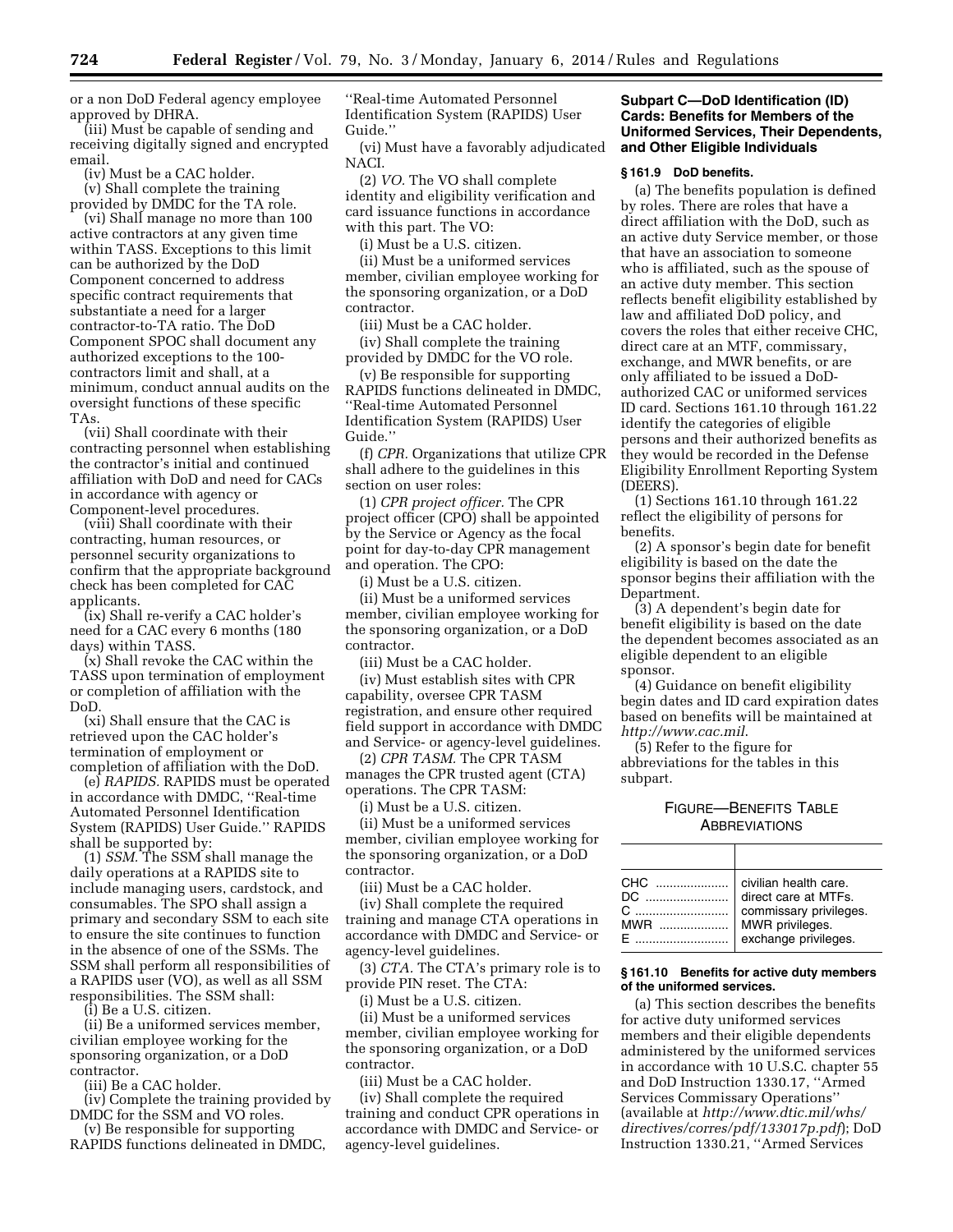Exchange Regulations'' (available at *http://www.dtic.mil/whs/directives/ corres/pdf/133021p.pdf*); and DoD Instruction 1015.10. Descriptions of benefits for National Guard and Reserve

members and their eligible dependents are contained in § 161.11. Descriptions of benefits for surviving dependents of active duty uniformed services members are contained in § 161.17.

(1) *Active duty service members.*  Active duty uniformed services members are eligible for benefits administered by the uniformed services as shown in Table 1.

#### TABLE 1 TO PART 161—BENEFITS FOR ACTIVE DUTY MEMBERS, NOT INCLUDING NATIONAL GUARD OR RESERVE **MEMBERS**

|                    |           | DC   |                | MWF |      |
|--------------------|-----------|------|----------------|-----|------|
| Member (Self)<br>. | . No<br>. | v ac | v.<br>ັບປ<br>. | Yes | Yes. |

(2) *Dependents of active duty members.* Dependents of active duty members are eligible for benefits as shown in Table 2 *to part 161.* Benefits for the eligible dependents of National Guard or Reserve members, non-regular Service retirees not yet age 60, or members entitled to retired pay or who are in receipt of retired pay for nonregular service, and non-regular Service retirees who are not in receipt of retired pay are identified in §§ 161.11 through 161.14.

#### TABLE 2 TO PART 161—BENEFITS FOR DEPENDENTS OF ACTIVE DUTY MEMBERS

|                                                                                                                                            | <b>CHC</b> | DC | <b>MWR</b> |      |
|--------------------------------------------------------------------------------------------------------------------------------------------|------------|----|------------|------|
| Spouse<br>Children, Unmarried, Under 21 Years:                                                                                             |            |    |            | Yes. |
| of female member, or illegitimate child of male member<br>whose paternity has been judicially determined or volun-<br>tarily acknowledged. |            |    |            |      |
|                                                                                                                                            |            |    |            |      |
|                                                                                                                                            |            |    |            |      |
|                                                                                                                                            |            |    |            |      |
|                                                                                                                                            |            |    |            |      |
| Parent by Adoption.                                                                                                                        |            |    |            |      |

#### **Notes:**

1. Yes, if a member of a household maintained by or for an authorized sponsor and dependent on that sponsor for over 50 percent of his or her support. Children residing in the household of a separated spouse continue to be eligible for commissary privileges until there is a final divorce decree. In the case of a divorce, children residing in the household of a former spouse ARE NOT considered to be members of the authorized sponsor's household for commissary privileges. Exception: Children who reside with a former spouse meeting requirements for commissary privileges based on 20 years of marriage during a period the member or retired member performed 20 years of service, or the dependent is entitled to privileges as a result of sponsor abuse pursuant to 10 U.S.C. 1408(h).

2. Yes, if dependent on an authorized sponsor for over 50 percent support or children of a sponsor residing in the household of a former spouse (20–20–20 or 10–20–10).

3. Yes, if, for determination of dependency made on or after July 1, 1994, placed in the legal custody of the member as a result of a court of competent jurisdiction in the United States (or possession of the United States) for a period of at least 12 consecutive months; and: a. Is dependent on the member for over 50 percent support.

b. Resides with the member unless separated by the necessity of military service or to receive institutional care as a result of a disability or incapacitation or under such other circumstances as the administering Secretary or Director may, by regulation, prescribe.

4. Yes, if, for determinations of dependency made on or after October 5, 1994, placed in the home of the member by a placement agency (recognized by the Secretary of Defense) or by another organization authorized by State or local law to provide adoption placement, in anticipation of the legal adoption by the member.

5. Yes, if the child:

a. Has not attained the age of 23, is enrolled in a full-time course of study at an institution of higher learning approved by the administering Secretary and is dependent on the member for over 50 percent of the child's support; or

b. Is incapable of self-support because of a mental or physical incapacity that existed before age 21, or occurred before the age of 23 while a full-time student, while a dependent of a member and is dependent on the member for over 50 percent of the child's support.

#### **§ 161.11 Benefits for National Guard and Reserve Members of the Uniformed Services.**

(a) This section describes the benefits for National Guard and Reserve members of the uniformed services and their eligible dependents. Benefits for members of the Retired Reserve and

their eligible dependents are described in § 161.13. Benefits for surviving dependents of deceased National Guard and Reserve members are described in § 161.17.

(1) *National Guard and Reserve members.* National Guard and Reserve members are eligible for benefits based on being ordered to periods of active duty or full-time National Guard duty or active status in the SelRes, including Ready Reserve and Standby Reserve and participation in the Reserve Officer Training Corps.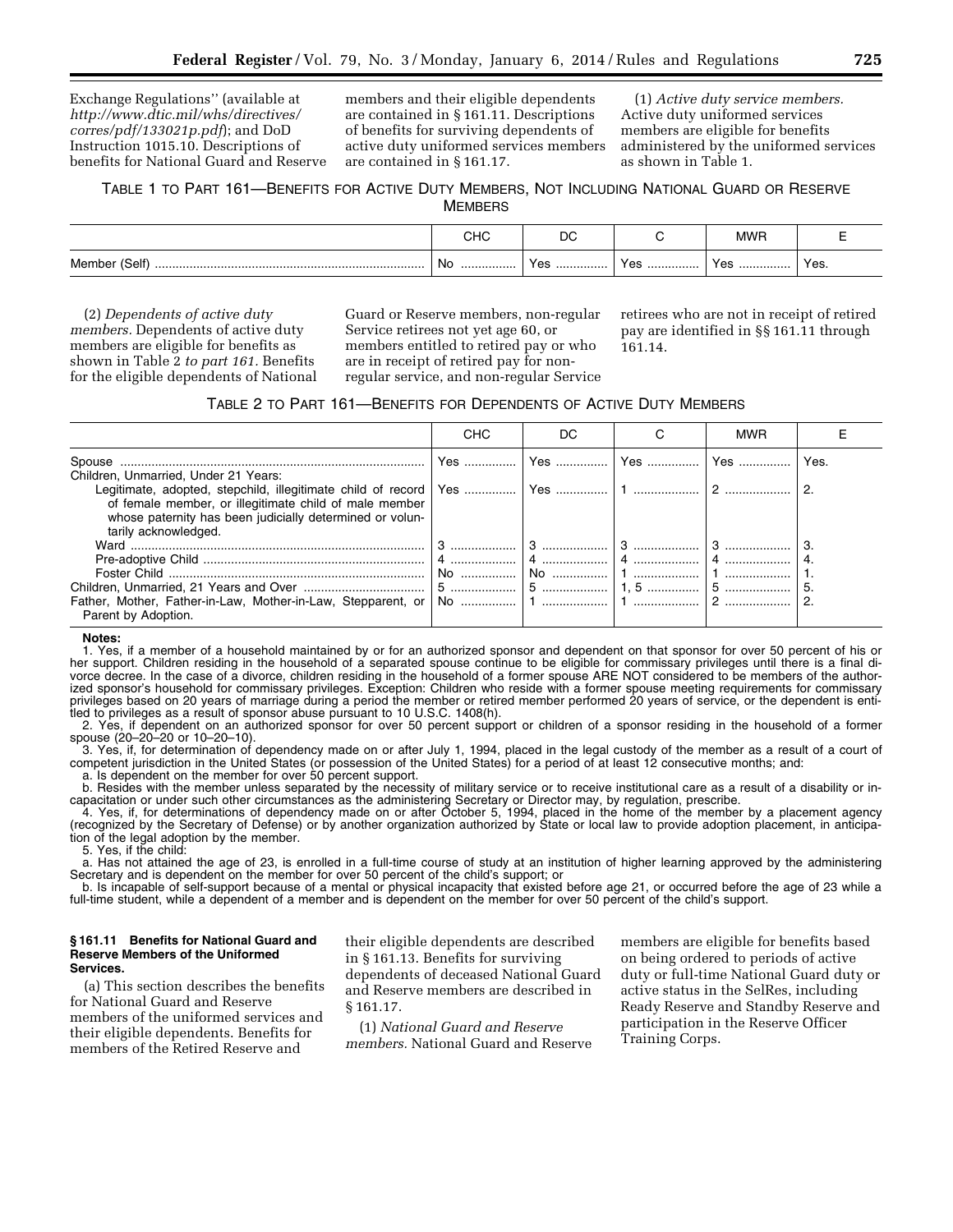TABLE 3 TO PART 161—BENEFITS FOR NATIONAL GUARD AND RESERVE MEMBERS NOT ON ACTIVE DUTY GREATER THAN 30 DAYS

|                      | <b></b><br>טו וש | ◡<br>$\sim$ |                          | <b>MWP</b> |      |
|----------------------|------------------|-------------|--------------------------|------------|------|
| Member<br>(Self)<br> | No<br>.          | No<br>.     | <b>Vac</b><br>1 G J<br>. | Yes<br>.   | Yes. |

TABLE 4 TO PART 161—BENEFITS FOR NATIONAL GUARD AND RESERVE MEMBERS ON ACTIVE DUTY FOR PERIODS GREATER THAN 30 DAYS

|                    | יי י<br>∪⊓∪ | n,<br>יע                 |            | <b>MWR</b> |      |
|--------------------|-------------|--------------------------|------------|------------|------|
| Member (Self)<br>. | . No<br>.   | $V \cap \cap$<br>55<br>. | Voc<br>100 | Yes        | Yes. |

**Notes:** 

1. This includes reported periods of early identification of Service members in support of a contingency operation in accordance with DoD Instruction 7730.54, ''Reserve Components Common Personnel Data System (RCCPDS)'' (available at *http://www.dtic.mil/whs/directives/corres/pdf/ 773054p.pdf*).

(2) *Dependents of National Guard or Reserve Members.* Dependents of National Guard or Reserve members are 5.

eligible for benefits as shown in Table

TABLE 5 TO PART 161—BENEFITS FOR DEPENDENTS OF NATIONAL GUARD OR RESERVE MEMBERS

|                                                          | <b>CHC</b> | DC. |                      | <b>MWR</b> |      |
|----------------------------------------------------------|------------|-----|----------------------|------------|------|
| Spouse                                                   |            |     | <u>l Yes  l Yes </u> |            | Yes. |
| Children, Unmarried, Under 21 Years:                     |            |     |                      |            |      |
| of female member, or illegitimate child of male member   |            |     |                      |            |      |
| whose paternity has been judicially determined or volun- |            |     |                      |            |      |
| tarily acknowledged.                                     |            |     |                      |            |      |
|                                                          |            |     |                      |            |      |
|                                                          |            |     |                      |            |      |
|                                                          |            |     |                      |            |      |
|                                                          |            |     |                      |            |      |
| Parent by Adoption.                                      |            |     |                      |            |      |

**Notes:** 

Yes, if the sponsor is on active duty greater than 30 days. When the order to active duty period is greater than 30 days the eligibility for CHC and DC for eligible dependents begins on the first day of the active duty period.

2. Yes, if a member of a household maintained by or for an authorized sponsor and dependent on that sponsor for over 50 percent of his or her support. Children residing in the household of a separated spouse continue to be eligible for commissary privileges until there is a final divorce decree. In the case of a divorce, children residing in the household of a former spouse ARE NOT considered to be members of the authorized sponsor's household for commissary privileges. Exception: Children who reside with a former spouse meeting requirements for commissary privileges based on 20 years of marriage during a period the member or retired member performed 20 years of service, or the dependent is entitled to privileges as a result of sponsor abuse pursuant to 10 U.S.C. 1408(h).

3. Yes, if dependent on an authorized sponsor for over 50 percent support, or children of a sponsor residing in the household of a former spouse (20–20–20 or 10–20–10).

4. Yes, if, for determination of dependency made on or after July 1, 1994, placed in the legal custody of the member as a result of a court of competent jurisdiction in the United States (or possession of the United States) for a period of at least 12 consecutive months; and: a. Is dependent on the member for over 50 percent support.

b. Resides with the member unless separated by the necessity of military service or to receive institutional care as a result of a disability or incapacitation or under such other circumstances as the administering Secretary may, by regulation, prescribe.

5. Yes, if, for determinations of dependency made on or after October 5, 1994, placed in the home of the member by a placement agency (recognized by the Secretary of Defense) or by another source authorized by State or local law to provide adoption placement, in anticipation of the legal adoption by the member.

6. Yes, if the child:

a. Has not attained the age of 23, is enrolled in a full-time course of study at an institution of higher learning approved by the administering Secretary, and is dependent on the member for over 50 percent of the child's support; or

b. Is incapable of self-support because of a mental or physical incapacity that existed before age 21, or occurred before the age of 23 while a full-time student, while a dependent of a member and is dependent on the member for over 50 percent of the child's support.

#### **§ 161.12 Benefits for former uniformed services members.**

(a) This section describes the benefits for former uniformed services members and their eligible dependents. Former members are eligible to receive retired

pay, at age 60, for non-regular service in accordance with 10 U.S.C. chapter 1223, but have been discharged from their respective Service or agency and maintain no military affiliation.

(1) *Former Members and their Eligible Dependents.* Former members and their dependents are eligible for benefits as shown in Table 6 *to part 161.*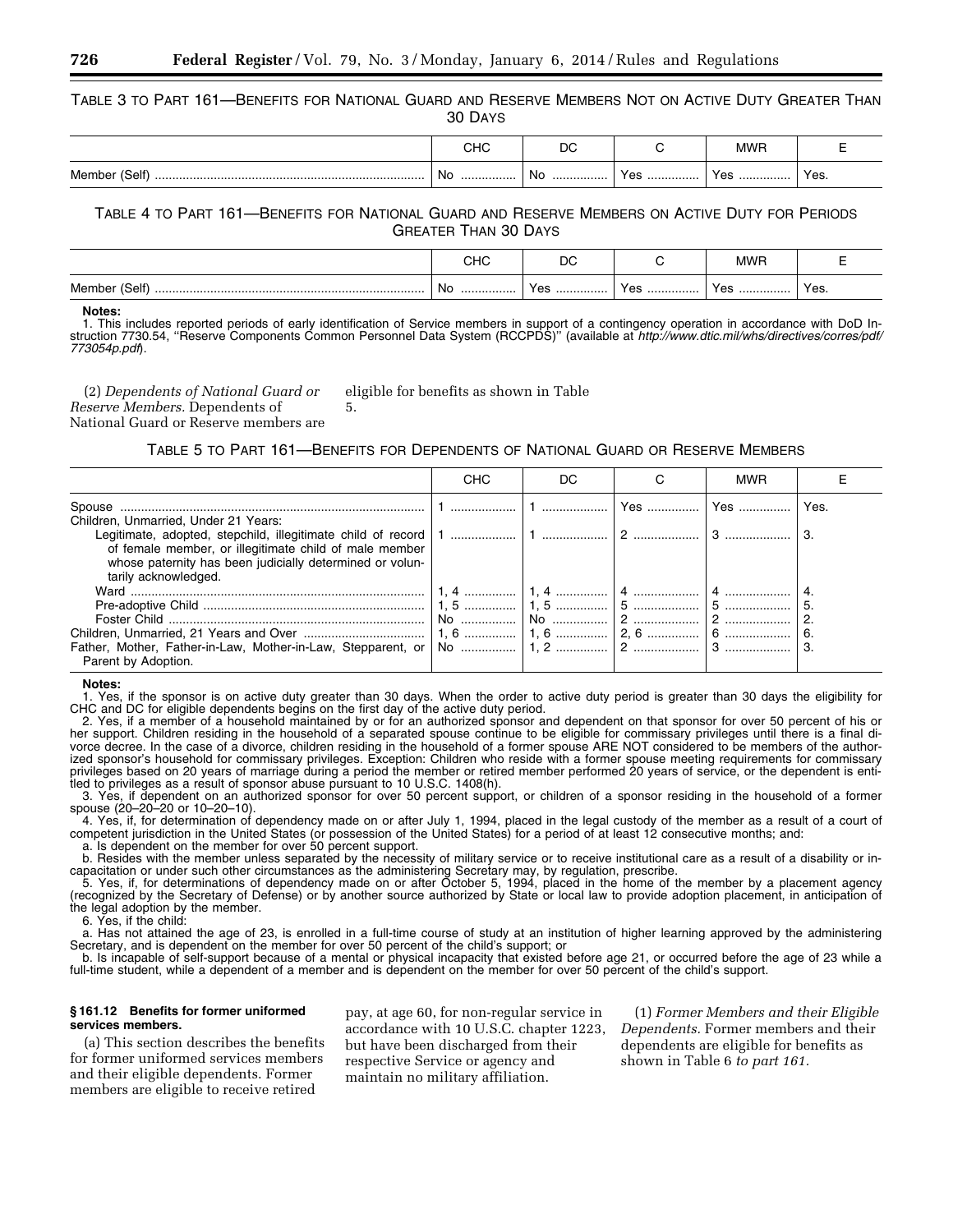#### TABLE 6 TO PART 161—BENEFITS FOR FORMER MEMBERS AND DEPENDENTS

|                                                          | <b>CHC</b> | DC. | <b>MWR</b> |      |
|----------------------------------------------------------|------------|-----|------------|------|
|                                                          |            |     |            |      |
|                                                          |            |     |            | Yes. |
| Children. Unmarried. Under 21 Years:                     |            |     |            |      |
|                                                          |            |     |            |      |
| of female member, or illegitimate child of male member   |            |     |            |      |
| whose paternity has been judicially determined or volun- |            |     |            |      |
| tarily acknowledged.                                     |            |     |            |      |
|                                                          |            |     |            |      |
|                                                          |            |     |            |      |
|                                                          |            |     |            |      |
|                                                          |            |     |            |      |
|                                                          |            |     |            |      |
| Parent by Adoption.                                      |            |     |            |      |

#### **Notes:**

1. Yes, if the former member is age 60 or over and in receipt of retired pay for non-regular service; and is:

a. Not entitled to Medicare Part A hospital insurance through the SSA, or

b. Entitled to Medicare Part A hospital insurance and enrolled in Medicare Part B medical insurance or qualified as an exception in accordance with section 706 of Public Law 111–84, ''National Defense Authorization Act for Fiscal Year 2010.''

2. Yes, if former member is age 60 or over and in receipt of retired pay for non-regular service.

3. Yes, if a member of a household maintained by or for an authorized sponsor and dependent on that sponsor for over 50 percent of his or her support. Children residing in the household of a separated spouse continue to be eligible for commissary privileges until there is a final divorce decree. In the case of a divorce, children residing in the household of a former spouse ARE NOT considered to be members of the authorized sponsor's household for commissary privileges. Exception: Children who reside with a former spouse meeting requirements for commissary privileges based on 20 years of marriage during a period the member or retired member performed 20 years of service, or the dependent is entitled to privileges as a result of sponsor abuse pursuant to 10 U.S.C. 1408(h).

4. Yes, if dependent on an authorized sponsor for over 50 percent support, or children of a sponsor residing in the household of a former spouse (20–20–20 or 10–20–10).

5. Yes, if, for determination of dependency made on or after July 1, 1994, placed in the legal custody of the member or former member as a result of a court of competent jurisdiction in the United States (or possession of the United States) for a period of at least 12 consecutive months; and:

a. Is dependent on the member for over 50 percent support.

b. Resides with the member or former member unless separated by the necessity of military service or to receive institutional care as a result of a disability or incapacitation or under such other circumstances as the administering Secretary may, by regulation, prescribe.

6. Yes, if, for determinations of dependency made on or after October 5, 1994, placed in the home of the member or former member by a placement agency (recognized by the Secretary of Defense) or by another source authorized by State or local law to provide adoption placement, in anticipation of the legal adoption by the member or former member.

7. Yes, if the child:

a. Has not attained the age of 23, is enrolled in a full-time course of study at an institution of higher learning approved by the administering Secretary, and is dependent on the former member for over 50 percent of the child's support; or

b. Is incapable of self-support because of a mental or physical incapacity that existed before age 21, or occurred before the age of 23 while a full-time student, while a dependent of a member or former member, and is dependent on the member or former member for over 50 percent of the child's support.

#### **§ 161.13 Benefits for retired members of the uniformed services.**

(a) This section describes the benefits for retired uniformed service members entitled to retired pay and their eligible dependents. Retired uniformed service members are entitled to retired pay and eligible for benefits administered by the uniformed services in accordance with

10 U.S.C., DoD Instruction 1330.17, DoD Instruction 1330.21, DoD Instruction 1015.10, and TRICARE Policy Manual 6010.57–M (available at *http:// www.tricare.mil/contracting/healthcare/ t3manuals/change2/tp08/c8s9*\_*1.pdf*). This includes voluntary, temporary, and permanent disability retired list (PDRL) retirees. Benefits for former members

and their eligible dependents are described in § 161.12.

(1) *Retired Members.* Benefits for voluntary retired members and PDRL retirees are shown in Table 7 *to part 161*. Benefits for temporary disability retired list (TDRL) retirees are shown in Table 8 *to part 161*.

#### TABLE 7 TO PART 161—BENEFITS FOR VOLUNTARY RETIRED MEMBERS AND PDRL MEMBERS

|               | $\sim$<br>∪⊓∪ | nc<br>◡  |     | <b>MWR</b> |      |
|---------------|---------------|----------|-----|------------|------|
| Member (Self) | .             | Yes<br>. | Yes | Yes        | Yes. |

**Notes:** 

1. Yes, if:

a. Not entitled to Medicare Part A hospital insurance through the SSA or

b. Entitled to Medicare Part A hospital insurance and enrolled in Medicare Part B medical insurance or qualified as an exception in accordance with section 706 of Public Law 111–84.

#### TABLE 8 TO PART 161—BENEFITS FOR TDRL MEMBERS

|                                      | снс | DC      |               | 1111E   |      |
|--------------------------------------|-----|---------|---------------|---------|------|
| (Self <sup>®</sup><br>Member<br><br> | .   | Yes<br> | v م<br>.<br>. | Yes<br> | Yes. |

**Notes:**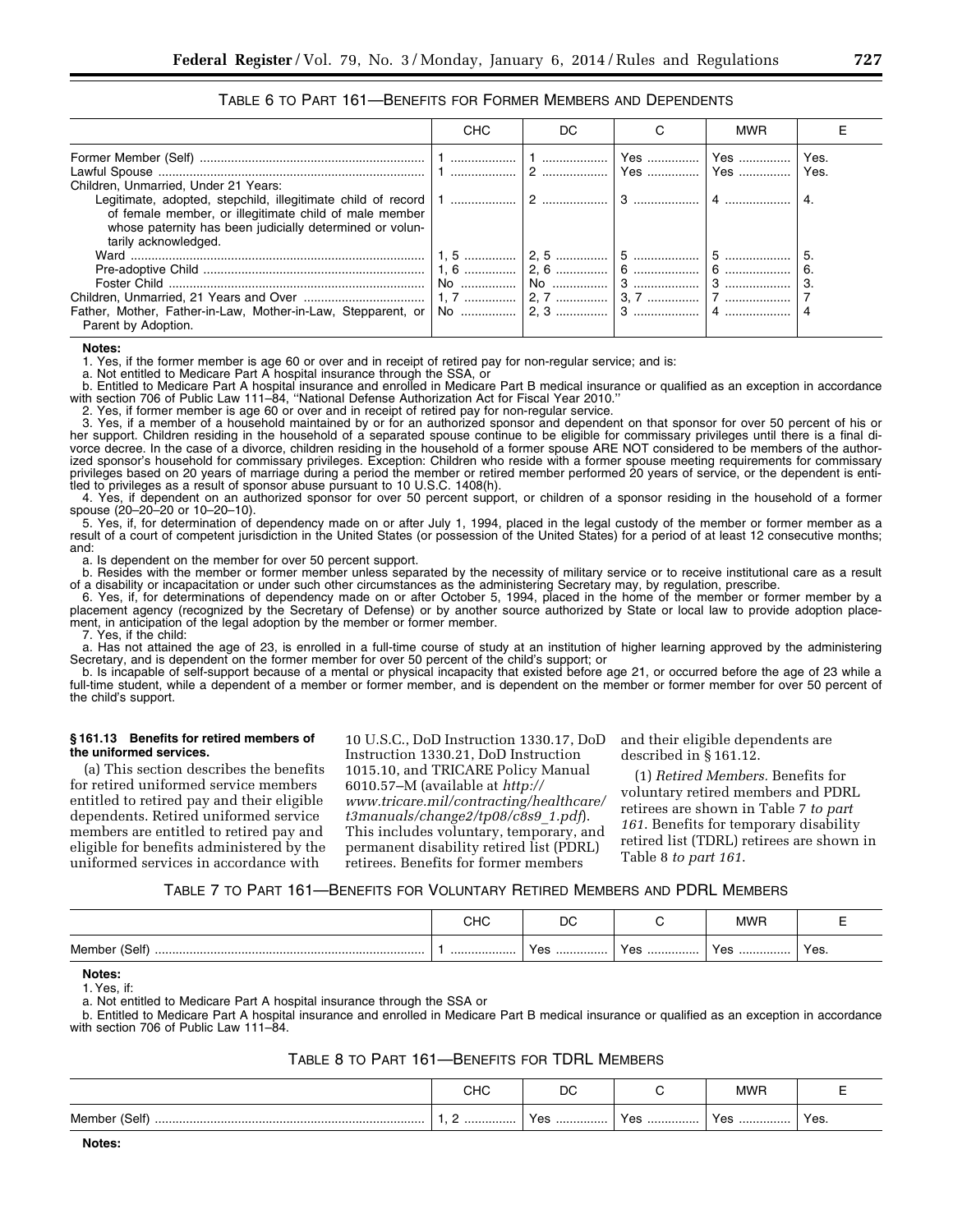1. If not removed sooner, retention of the service member on the TDRL shall not exceed a period of 5 years. The uniformed service member must be returned to active duty, separated with or without severance pay, or retired as PDRL in accordance with 10 U.S.C. 1210.

2. Yes, if:

a. Not entitled to Medicare Part A hospital insurance through the SSA or

b. Entitled to Medicare Part A hospital insurance and enrolled in Medicare Part B medical insurance or qualified as an exception in accordance with section 706 of Public Law 111-84.

(2) *Retired Reserve.* Benefits for members of the Retired Reserve who have attained 20 creditable years of service, have not reached the age of 60, and are not in receipt of retired pay are

shown in Table 9. When a Retired Reserve member is ordered to active duty greater than 30 days, their benefits will reflect what is shown in Table 10 *to part 161.* When a Retired Reserve

member is in receipt of retired pay under age 60 (non-regular Service retirement), or upon reaching age 60, their benefits will reflect what is shown in Table 11 *to part 161.* 

#### TABLE 9 TO PART 161—BENEFITS FOR RETIRED RESERVE MEMBERS

|                        | יי י<br>ี∼⊓ | n,<br>◡ |     | <b>MWR</b> |      |
|------------------------|-------------|---------|-----|------------|------|
| Member (Self)<br>.<br> | - No<br>.   | No<br>. | Yes | Yes<br>.   | Yes. |

### TABLE 10 TO PART 161—BENEFITS FOR RETIRED RESERVE MEMBERS ORDERED TO ACTIVE DUTY GREATER THAN 30

DAYS

|                       | יי י     | ◡          |                       | MWP      |      |
|-----------------------|----------|------------|-----------------------|----------|------|
| (Self)<br>Member<br>. | Nc.<br>. | 0۵<br>. Co | Voc<br>. <del>.</del> | Yes<br>. | Yes. |

#### TABLE 11 TO PART 161—BENEFITS FOR NON-REGULAR SERVICE RETIREMENT FOR QUALIFYING READY RESERVE **MEMBERS**

|                    | снс | DC |          | <b>MWR</b> |      |
|--------------------|-----|----|----------|------------|------|
| Member (Self)<br>. | .   | .  | Yes<br>. | Yes<br>.   | Yes. |

**Notes:** 

1. Yes, if age 60 or over, and:

a. Applied for or in receipt of retired pay in accordance with 10 U.S.C. 1074. If in receipt of retired pay in accordance with the provisions of 10 U.S.C. 12731, after the date of the enactment of section 647 of Public Law 110–181, ''National Defense Authorization Act for Fiscal Year 2008,'' the member must be age 60 to qualify for CHC and DC.

b. Not entitled to Medicare Part A hospital insurance through the SSA, or

c. Entitled to Medicare Part A hospital insurance and enrolled in Medicare Part B medical insurance or qualified as an exception in accordance with section 706 of Public Law 111–84.

(3) *Dependents.* Dependents of retired uniformed services members entitled to retired pay, including TDRL and PDRL, non-regular Service retirees not yet age 60 not in receipt of retired pay; nonregular Service retirees entitled to retired pay in accordance with the provisions of 10 U.S.C. 12731 after the date of the enactment of section 647 of Public Law 110–181; and non-regular

Service retirees, age 60 or over, in receipt of retired pay for non-regular service in accordance with 10 U.S.C. chapter 1223, are eligible for benefits as shown in Table 12 *to part 161.* 

TABLE 12 TO PART 161—BENEFITS FOR DEPENDENTS OF RETIRED UNIFORMED SERVICES MEMBERS

|                                                                                                                                            | <b>CHC</b> | DC. |            | <b>MWR</b> |      |
|--------------------------------------------------------------------------------------------------------------------------------------------|------------|-----|------------|------------|------|
| Children, Unmarried, Under 21 Years:                                                                                                       |            |     | Yes    Yes |            | Yes. |
| of female member, or illegitimate child of male member<br>whose paternity has been judicially determined or volun-<br>tarily acknowledged. |            |     |            |            |      |
|                                                                                                                                            |            |     |            |            |      |
|                                                                                                                                            |            |     |            |            |      |
|                                                                                                                                            |            |     |            |            |      |
|                                                                                                                                            |            |     |            |            |      |
| Parent by Adoption.                                                                                                                        |            |     |            |            |      |

#### **Notes:**

1. Yes, if the sponsor is:

a. Retired (as shown in Tables 7 and 8) and the dependent is not entitled to Medicare Part A hospital insurance through the SSA; or if entitled to Medicare Part A hospital insurance and enrolled in Medicare Part B medical insurance or qualified as an exception in accordance with section 706 of Public Law 111–84;

b. A National Guard or Reserve member on a period of active duty in excess of 30 days (as shown in Table 10). When the ordered to active duty period is greater than 30 days the eligibility for CHC and DC for the eligible dependents begins on the first day of the active duty period; or c. A medically eligible non-regular Service Reserve Retiree, age 60 or over, as shown in Table 11.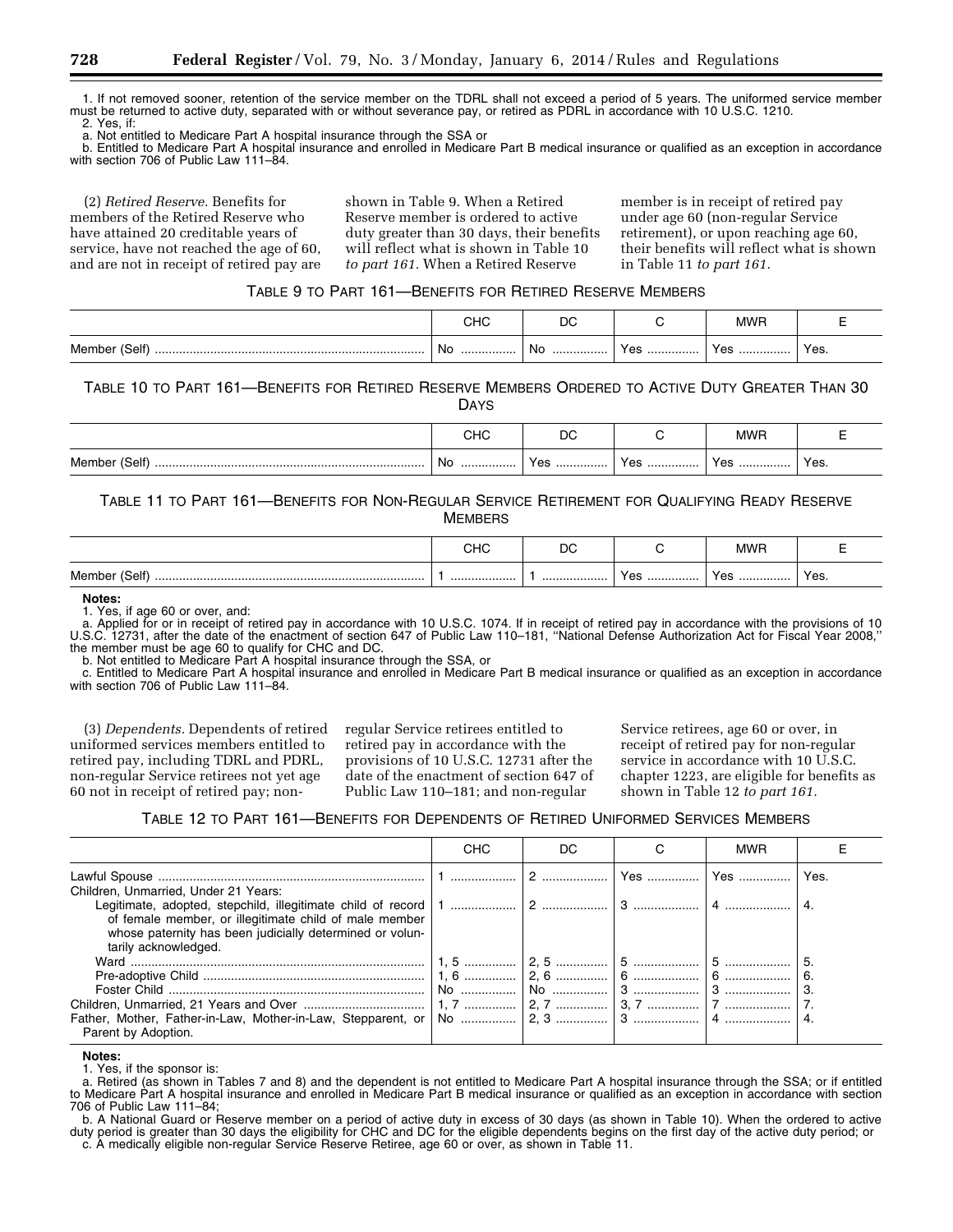2. Yes, if the sponsor is:

a. Retired (as shown in Tables 7 and 8);

b. A National Guard or Reserve member on a period of active duty in excess of 30 days (as shown in Table 10). When the ordered to active duty period is greater than 30 days the eligibility for CHC and DC for the eligible dependents begins on the first day of the active duty period; or c. A medically eligible non-regular Service Reserve Retiree, age 60 or over, as seen in Table 11.

3. Yes, if a member of a household maintained by or for an authorized sponsor and dependent on that sponsor for over 50 percent of his or her support. Children residing in the household of a separated spouse continue to be eligible for commissary privileges until there is a final divorce decree. In the case of a divorce, children residing in the household of a former spouse ARE NOT considered to be members of the authorized sponsor's household for commissary privileges. Exception: Children who reside with a former spouse meeting requirements for commissary privileges based on 20 years of marriage during a period the member or retired member performed 20 years of service, or the dependent is entitled to privileges as a result of sponsor abuse pursuant to 10 U.S.C. 1408(h).

4. Yes, if dependent on an authorized sponsor for over 50 percent of his or her support or children of a sponsor residing in the household of a former spouse (20–20–20 or 10–20–10).

5. Yes, if, for determination of dependency made on or after July 1, 1994, placed in the legal custody of the member or former member as a result of a court of competent jurisdiction in the United States (or possession of the United States) for a period of at least 12 consecutive months; and:

a. Is dependent on the member for over 50 percent support.

b. Resides with the member or former member unless separated by the necessity of military service or to receive institutional care as a result of a disability or incapacitation or under such other circumstances as the administering Secretary may, by regulation, prescribe.

6. Yes, if, for determinations of dependency made on or after October 5, 1994, placed in the home of the member or former member by a placement agency (recognized by the Secretary of Defense) or by another source authorized by State or local law to provide adoption placement, in anticipation of the legal adoption by the member or former member.

7. Yes, if the child:

a. Has not attained the age of 23, is enrolled in a full-time course of study at an institution of higher learning approved by the administering Secretary, and is dependent on the former member for over 50 percent of the child's support; or

b. Is incapable of self-support because of a mental or physical incapacity that existed before age 21, or occurred before the age of 23 while a full-time student, while a dependent of a member or former member, and is dependent on the member or former member for over 50 percent of the child's support.

#### **§ 161.14 Benefits for MOH recipients.**

(a) This section describes the benefits for MOH recipients and their dependents who are authorized pursuant to section 706 of Public Law 106–398, ''National Defense Authorization Act for Fiscal Year 2001'' and who are not otherwise entitled to military medical and dental care. Section 706 of Public Law 106–398 authorized MOH recipients not otherwise entitled to military medical and dental care and their dependents to be given care in the same manner that such care is provided to former

uniformed service members who are entitled to military retired pay and the dependents of those former members. Eligibility for the benefits described in Table 13 *to part 161* begins on the date of award of the MOH but no earlier than October 30, 2000.

#### TABLE 13 TO PART 161—BENEFITS FOR MOH RECIPIENTS AND DEPENDENTS

|                                                                                                                                            | <b>CHC</b> | DC | <b>MWR</b> |      |
|--------------------------------------------------------------------------------------------------------------------------------------------|------------|----|------------|------|
| Self<br>……………………………………………………………………………… │1 ……………… │2 ……………… │Yes …………… │Yes …………… │Yes.                                                     |            |    |            |      |
|                                                                                                                                            |            |    |            | Yes. |
| Children, Unmarried, Under 21 Years:                                                                                                       |            |    |            |      |
| of female member, or illegitimate child of male member<br>whose paternity has been judicially determined or volun-<br>tarily acknowledged. |            |    |            |      |
|                                                                                                                                            |            |    |            |      |
|                                                                                                                                            |            |    |            |      |
|                                                                                                                                            |            |    |            |      |
|                                                                                                                                            |            |    |            |      |
| Parent by Adoption.                                                                                                                        |            |    |            |      |

**Notes:** 

1. Yes, if the sponsor is a MOH recipient and is not otherwise entitled to medical care as of or after October 30, 2000 pursuant to section 706 of Public Law 106–398 and:

a. Is not entitled to Medicare Part A hospital insurance through the SSA or

b. Is entitled to Medicare Part A hospital insurance and enrolled in Medicare Part B medical insurance or qualified as an exception in accordance with section 706 of Public Law 111–84.

2. Yes, if the sponsor is a MOH recipient and is not otherwise entitled to medical care as of or after October 30, 2000 pursuant to section 706 of Public Law 106–398.

3. Yes, if a member of a household maintained by or for an authorized sponsor and dependent on that sponsor for over 50 percent of his or her support. Children residing in the household of a separated spouse continue to be eligible for commissary privileges until there is a final divorce decree. In the case of a divorce, children residing in the household of a former spouse ARE NOT considered to be members of the authorized sponsor's household for commissary privileges. Exception: Children who reside with a former spouse meeting requirements for commissary privileges based on 20 years of marriage during a period the member or retired member performed 20 years of service, or the dependent is entitled to privileges as a result of sponsor abuse pursuant to 10 U.S.C. 1408.

4. Yes, if dependent on an authorized sponsor for over 50 percent of his or her support or children of a sponsor residing in the household of a former spouse (20–20–20 or 10–20–10).

5. Yes, if, for determination of dependency made on or after July 1, 1994, placed in the legal custody of the member or former member as a result of a court of competent jurisdiction in the United States (or possession of the United States) for a period of at least 12 consecutive months; and:

a. Is dependent on the member for over 50 percent support.

b. Resides with the member or former member unless separated by the necessity of military service or to receive institutional care as a result of a disability or incapacitation or under such other circumstances as the administering Secretary may, by regulation, prescribe.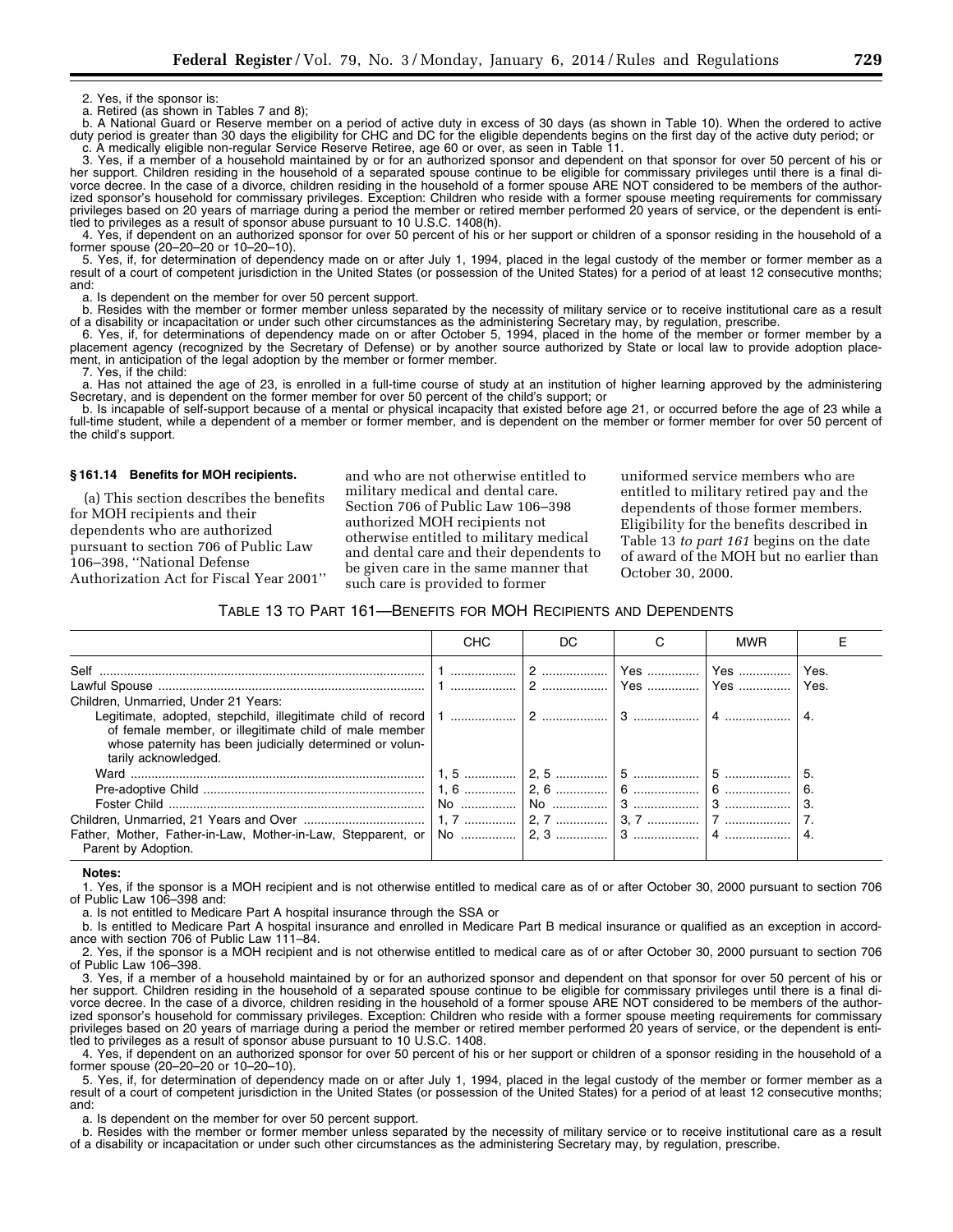6. Yes, if, for determinations of dependency made on or after October 5, 1994, placed in the home of the member or former member by a placement agency (recognized by the Secretary of Defense) or by another source authorized by State or local law to provide adoption placement, in anticipation of the legal adoption by the member or former member.

7. Yes, if the child:

a. Has not attained the age of 23, is enrolled in a full-time course of study at an institution of higher learning approved by the administering Secretary, and is dependent on the former member for over 50 percent of the child's support or

b. Is incapable of self-support because of a mental or physical incapacity that existed before age 21, or occurred before the age of 23 while a full-time student, while a dependent of a member or former member, and is dependent on the member or former member for over 50 percent of the child's support.

#### **§ 161.15 Benefits for Disabled American Veterans (DAV).**

(a) This section describes the benefits for DAVs rated as 100 percent disabled or 100 percent unemployable by the VA and their eligible dependents. Neither

DAVs nor their eligible dependents receive CHC or DC benefits from the DoD based on their affiliation. Honorably discharged veterans rated by the VA as 100 percent disabled or 100

percent unemployable from a uniformed service-connected injury or disease and certified by VA, and their dependents, are eligible for benefits as shown in Table 14 *to part 161.* 

#### TABLE 14 TO PART 161—BENEFITS FOR 100 PERCENT DAVS AND DEPENDENTS

|                                                                                        | <b>CHC</b> | DC. |                                      | <b>MWR</b> |      |
|----------------------------------------------------------------------------------------|------------|-----|--------------------------------------|------------|------|
| Lawful Spouse …………………………………………………………………   No ……………   No ……………   Yes ……………   Yes ……………… |            |     | │ No   │ No   │ Yes   │ Yes   │ Yes. |            | Yes. |
| Children, Unmarried, Under 21 Years:                                                   |            |     |                                      |            |      |
|                                                                                        |            |     |                                      |            |      |
| of female member, or illegitimate child of male member                                 |            |     |                                      |            |      |
| whose paternity has been judicially determined or volun-<br>tarily acknowledged.       |            |     |                                      |            |      |
|                                                                                        |            |     |                                      |            |      |
|                                                                                        |            |     |                                      |            |      |
|                                                                                        |            |     |                                      |            |      |
| Parent-by-Adoption.                                                                    |            |     |                                      |            |      |

#### **Notes:**

1. Yes, if a member of a household maintained by or for an authorized sponsor and dependent on that sponsor for over 50 percent of his or her support. Children residing in the household of a separated spouse continue to be eligible for commissary privileges until there is a final divorce decree. In the case of a divorce, children residing in the household of a former spouse ARE NOT considered to be members of the authorized sponsor's household for commissary privileges. Exception: Children who reside with a former spouse meeting requirements for commissary privileges based on 20 years of marriage during a period the member or retired member performed 20 years of service, or the dependent is entitled to privileges as a result of sponsor abuse pursuant to 10 U.S.C. 1408.

2. Yes, if dependent on an authorized sponsor for over 50 percent of his or her support or children of a sponsor residing in the household of a former spouse (20–20–20 or 10–20–10).

3. Yes, if, for determination of dependency made on or after July 1, 1994, placed in the legal custody of the member or former member as a result of a court of competent jurisdiction in the United States (or possession of the United States) for a period of at least 12 consecutive months; and:

a. Is dependent on the member for over 50 percent support.

b. Resides with the member or former member unless separated by the necessity of military service or to receive institutional care as a result of a disability or incapacitation or under such other circumstances as the administering Secretary may, by regulation, prescribe.

4. Yes, if, for determinations of dependency made on or after October 5, 1994, placed in the home of the member or former member by a placement agency (recognized by the Secretary of Defense) or by another source authorized by State or local law to provide adoption placement, in anticipation of the legal adoption by the member or former member.

5. Yes, if the child:

a. Has not attained the age of 23, is enrolled in a full-time course of study at an institution of higher learning approved by the administering Secretary, and is dependent on the former member for over 50 percent of the child's support or

b. Is incapable of self-support because of a mental or physical incapacity that existed before age 21, or occurred before the age of 23 while a full-time student, while a dependent of a member or former member, and is dependent on the member or former member for over 50 percent of the child's support.

#### **§ 161.16 Benefits for transitional health care members and dependents.**

This section shows the benefits for THC members and their eligible dependents. THC (formerly the TAMP) was instituted in section 502 of Public Law 101–510, ''Department of Defense Appropriations Bill Fiscal Year 1991'' effective October 1, 1990. Section 706 of Public Law 108–375, ''National Defense

Authorization Act of for Fiscal Year 2005'' made the THC program permanent and made the medical eligibility 180 days for all eligible uniformed services members. Section 651 of Public Law 110–181 extended 2 years' commissary and exchange benefits to THC members. Section 734 of Public Law 110–417, ''National

Defense Authorization Act for Fiscal Year 2009'' extended THC benefits to uniformed service members separating from active duty who agree to become members of the SelRes of the Ready Reserve of a reserve component. Uniformed service members separated as uncharacterized entry-level separations do not qualify for THC.

| TABLE 15 TO PART 161-BENEFITS FOR THC MEMBERS AND DEPENDENTS |
|--------------------------------------------------------------|
|                                                              |

|                                      | снс    | DC.  |                                    | <b>MWR</b>                        |  |
|--------------------------------------|--------|------|------------------------------------|-----------------------------------|--|
| Children, Unmarried, Under 21 Years: | .<br>. | <br> | $\vert$ 2, 3, 4  2, 3, 4  2, 3, 4. | $\mid$ 2, 3, 4  2, 3, 4  2, 3, 4. |  |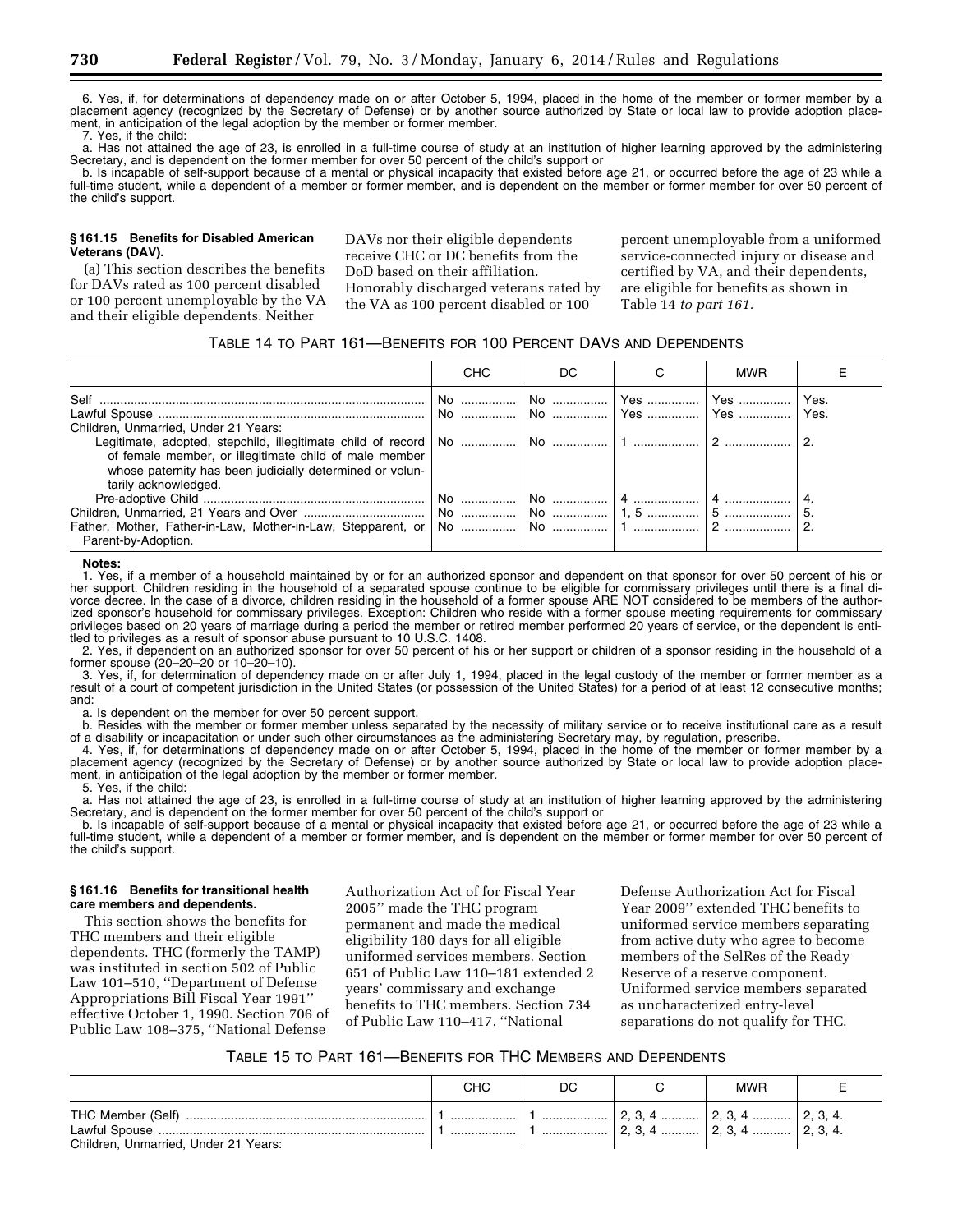|                                                                                                                                                                                                                                                           | <b>CHC</b> | DC. | <b>MWR</b> |  |
|-----------------------------------------------------------------------------------------------------------------------------------------------------------------------------------------------------------------------------------------------------------|------------|-----|------------|--|
| Legitimate, adopted, stepchild, illegitimate child of record   1    2, 3, 4, 5    2, 3, 4, 6    2, 3, 4, 6.<br>of female member, or illegitimate child of male member<br>whose paternity has been judicially determined or volun-<br>tarily acknowledged. |            |     |            |  |
|                                                                                                                                                                                                                                                           |            |     |            |  |
|                                                                                                                                                                                                                                                           |            |     |            |  |
|                                                                                                                                                                                                                                                           |            |     |            |  |
|                                                                                                                                                                                                                                                           |            |     |            |  |
| Parent-by-Adoption.                                                                                                                                                                                                                                       |            |     |            |  |

TABLE 15 TO PART 161—BENEFITS FOR THC MEMBERS AND DEPENDENTS—Continued

#### **Notes:**

1. Yes, medical entitlement for 180 days beginning on the date after the member separated from the qualifying active duty period. There is no exception based on entitlement to Medicare Part A. The THC eligible sponsor and eligible dependents receive the medical benefits as if they were active duty eligible dependents.

2. No, if the member separated on or after January 1, 2001 but before October 1, 2007; or if separated in accordance with 10 U.S.C. 1145(a)(2)(F).

3. No, if the member separated from active duty to join the SelRes or the Ready Reserve of a Reserve Component.

4. Yes, if the member was separated during the period beginning on October 1, 1990, through December 31, 2001, or after October 1, 2007. Entitlement shall be for 2 years, beginning on the date the member separated.

5. Yes, if a member of a household maintained by or for an authorized sponsor and dependent on that sponsor for over 50 percent of his or her support. Children residing in the household of a separated spouse continue to be eligible for commissary privileges until there is a final divorce decree. In the case of a divorce, children residing in the household of a former spouse are not considered to be members of the authorized sponsor's household for commissary privileges, except children who reside with a former spouse meeting requirements for commissary privileges based on 20 years of marriage during a period the member or retired member performed 20 years of service.

6. Yes, if dependent on the authorized sponsor for over 50 percent of his or her support or children of a sponsor residing in the household of a former spouse (20–20–20 or 10–20–10).

7. Yes, if, for determination of dependency made on or after July 1, 1994, placed in the legal custody of the member or former member as a result of a court of competent jurisdiction in the United States (or possession of the United States) for a period of at least 12 consecutive months; and:

a. Is dependent on the member for over 50 percent support.

b. Resides with the member or former member unless separated by the necessity of military service or to receive institutional care as a result of a disability or incapacitation or under such other circumstances as the administering Secretary may, by regulation, prescribe.

8. Yes, if, for determinations of dependency made on or after October 5, 1994, placed in the home of the member or former member by a placement agency (recognized by the Secretary of Defense) or by another source authorized by State or local law to provide adoption placement, in anticipation of the legal adoption by the member or former member.

9. Yes, if the child:

a. Has not attained the age of 23, is enrolled in a full-time course of study at an institution of higher learning approved by the administering Secretary, and is dependent on the former member for over 50 percent of the child's support; or

b. Is incapable of self-support because of a mental or physical incapacity that existed before age 21, or occurred before the age of 23 while a full-time student, while a dependent of a member or former member, and is dependent on the member or former member for over 50 percent of the child's support.

#### **§ 161.17 Benefits for surviving dependents.**

(a) This section describes the benefits for surviving dependents of active duty deceased uniformed services members, deceased National Guard and Reserve

service members, deceased MOH recipients, and deceased 100 percent DAV.

(1) *Surviving dependents of active duty deceased members.* Surviving dependents of members who died while on active duty under orders that specified a period of more than 30 days or members who died while in a retired with pay status are eligible for benefits as shown in Table 16 *to part 161.* 

TABLE 16 TO PART 161—BENEFITS FOR SURVIVING DEPENDENTS OF ACTIVE DUTY DECEASED MEMBERS

|                                                                                                                                                                                                           | <b>CHC</b> | DC | C | <b>MWR</b> |                     |
|-----------------------------------------------------------------------------------------------------------------------------------------------------------------------------------------------------------|------------|----|---|------------|---------------------|
| Widow or widower:                                                                                                                                                                                         |            |    |   |            | Yes.<br>No.<br>Yes. |
| Children, Unmarried, or Under 21 Years (Including Orphans):<br>of female member, or illegitimate child of male member<br>whose paternity has been judicially determined or volun-<br>tarily acknowledged. |            |    |   |            | 3.                  |
|                                                                                                                                                                                                           |            |    |   |            | 5.<br>$\mathbf{2}$  |
| Parent by Adoption.                                                                                                                                                                                       |            |    |   |            | 6.<br>З.            |

**Notes:** 

1. Yes, if the sponsor died on active duty (for dependents of National Guard or Reserve members or Retired Reserve members the period of active duty must be in excess of 30 days in order to qualify for the benefits in this table) and: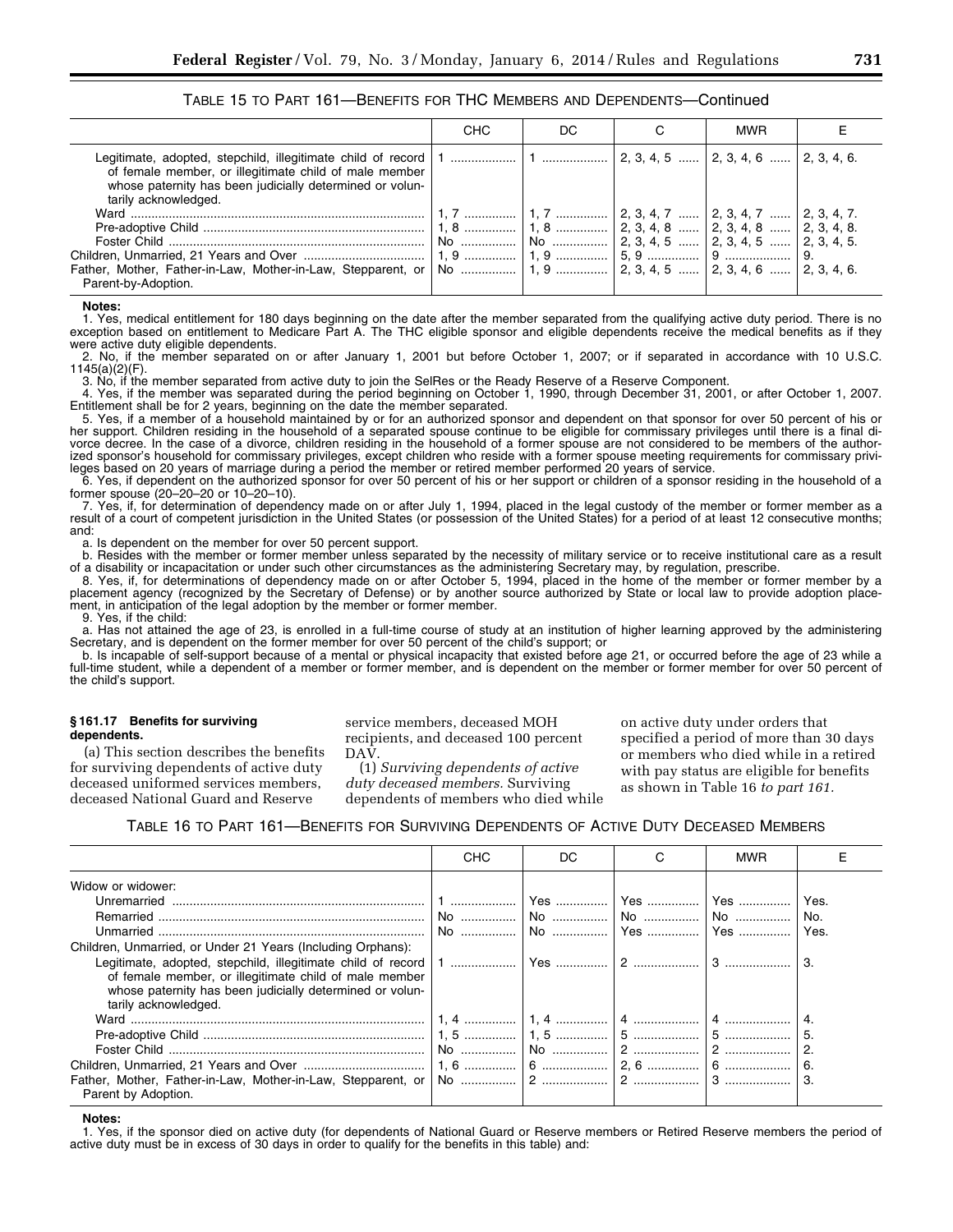a. If claims are filed less than 3 years from the date of death, there is no Medicare exception for the widow. After 3 years from the date of death, the widow is eligible if,

(1) Not entitled to Medicare Part A hospital insurance through the SSA.

(2) Entitled to Medicare Part A hospital insurance and enrolled in Medicare Part B medical insurance or qualified as an exception in accordance with section 706 of Public Law 111–84.

b. Yes, for children regardless of the number of years from the date of death or entitlement to Medicare they are entitled.

2. Yes, if at the time of the sponsor's death, the person was living in a home provided by or for an authorized sponsor and was dependent on the sponsor for over 50 percent of his or her support. Children residing in the household of the authorized sponsor at the time of death are entitled to commissary privileges.

3. Yes, if dependent on an authorized sponsor for over 50 percent of his or her support at the time of the sponsor's death or children of a sponsor residing in the household of a former spouse (20–20–20 or 10–20–10).

4. Yes, if, for determinations of dependency made on or after July 1, 1994, and prior to the death of the member, the child had been placed in the legal custody of the member as a result of a court of competent jurisdiction in the United States (or possession of the United States) for a period of at least 12 consecutive months; and was at the time of the sponsor's death:

a. Dependent on the member for over 50 percent support.

b. Residing with the member unless separated by the necessity of military service or to receive institutional care as a result of a disability or incapacitation or under such other circumstances as the administering Secretary may, by regulation, prescribe.

5. Yes, if, for determinations of dependency made on or after October 5, 1994, and prior to the death of the member, the child had been placed in the home of the member by a placement agency (recognized by the Secretary of Defense) or by another source authorized by State or local law to provide adoption placement, in anticipation of the legal adoption by the member.

6. Yes, if the child:

a. Has not attained the age of 23, is enrolled in a full-time course of study at an institution of higher learning approved by the administering Secretary, and is or was at the time of the member's death dependent on the member for over 50 percent of the child's support; or

b. Is incapable of self-support because of a mental or physical incapacity that existed before age 21, or occurred before the age of 23 while a full-time student, while a dependent of a member or former member and is or was at the time of the member's death dependent on the member for over 50 percent of the child's support.

(2) *Surviving dependents of deceased National Guard and Reserve members not on an active duty period greater than 30 days.* The surviving dependents of National Guard and Reserve Service members are eligible for the benefits shown in Table 17 *to part 161* if:

(i) The National Guard or Reserve member died from an injury or illness incurred or aggravated while on active duty for a period of 30 days or less, on

active duty for training, or on inactive duty training, or while traveling to or from the place at which the member was to perform, or performed, such active duty, active duty for training, or inactive duty training pursuant to 10 U.S.C. 1076 and 1086(c)(2) and if death occurred on or after October 1, 1985; or

(ii) The National Guard or Reserve member died from an injury, illness, or disease incurred or aggravated while

performing, or while traveling to or from performing active duty for a period of 30 days or less, or active duty for training, or inactive duty training, or while performing service on funeral honors in accordance with 10 U.S.C. 1074a and if death occurred on or after November 15, 1986.

TABLE 17 TO PART 161—BENEFITS FOR SURVIVING DEPENDENTS OF DECEASED NATIONAL GUARD AND RESERVE MEMBERS NOT ON ACTIVE DUTY FOR A PERIOD GREATER THAN 30 DAYS

|                                                                                                                                                                                                                                                                                             | <b>CHC</b> | DC. | <b>MWR</b> |                   |
|---------------------------------------------------------------------------------------------------------------------------------------------------------------------------------------------------------------------------------------------------------------------------------------------|------------|-----|------------|-------------------|
| Widow or Widower:<br>Children, Unmarried, Under 21 Years (Including Orphans):<br>Legitimate, adopted, stepchild, illegitimate child of record<br>of female member, or illegitimate child of male member<br>whose paternity has been judicially determined or volun-<br>tarily acknowledged. |            |     |            | No.<br>2.<br>2, 4 |
| Father, Mother, Father-in-Law, Mother-in-Law, Stepparent, or   No    2, 3    2, 4    2, 4    2, 4.<br>Parent by Adoption.                                                                                                                                                                   |            |     |            |                   |

**Notes:** 

1. Yes, if:

a. Not entitled to Medicare Part A hospital insurance through the SSA.

b. Entitled to Medicare Part A hospital insurance and enrolled in Medicare Part B medical insurance or qualified as an exception in accordance with section 706 of Public Law 111–84.

2. Yes, only if death occurred on or after 1 October 1985 in accordance with the provisions of 10 U.S.C. 1076, or on or after November 15, 1986 in accordance with the provisions of 10 U.S.C. 1074a.

3. Yes, if at the time of the sponsor's death the person was living in a home provided by or for an authorized sponsor and was dependent on the sponsor for over 50 percent of his or her support. Children residing in the household of the authorized sponsor at the time of death, but not the household of the sponsor's former spouse, are entitled to commissary privileges.

4. Yes, if dependent on an authorized sponsor for over 50 percent of his or her support at the time of the sponsor's death or children of a sponsor residing in the household of a former spouse (20–20–20 or 10–20–10).

5. Yes, if, for determinations of dependency made on or after July 1, 1994, and prior to the death of the member, the child had been placed in the legal custody of the member as a result of a court of competent jurisdiction in the United States (or possession of the United States) for a period of at least 12 consecutive months and was at the time of the sponsor's death:

a. Dependent on the member for over 50 percent support.

b. Residing with the member unless separated by the necessity of military service or to receive institutional care as a result of a disability or incapacitation or under such other circumstances as the administering Secretary may, by regulation, prescribe.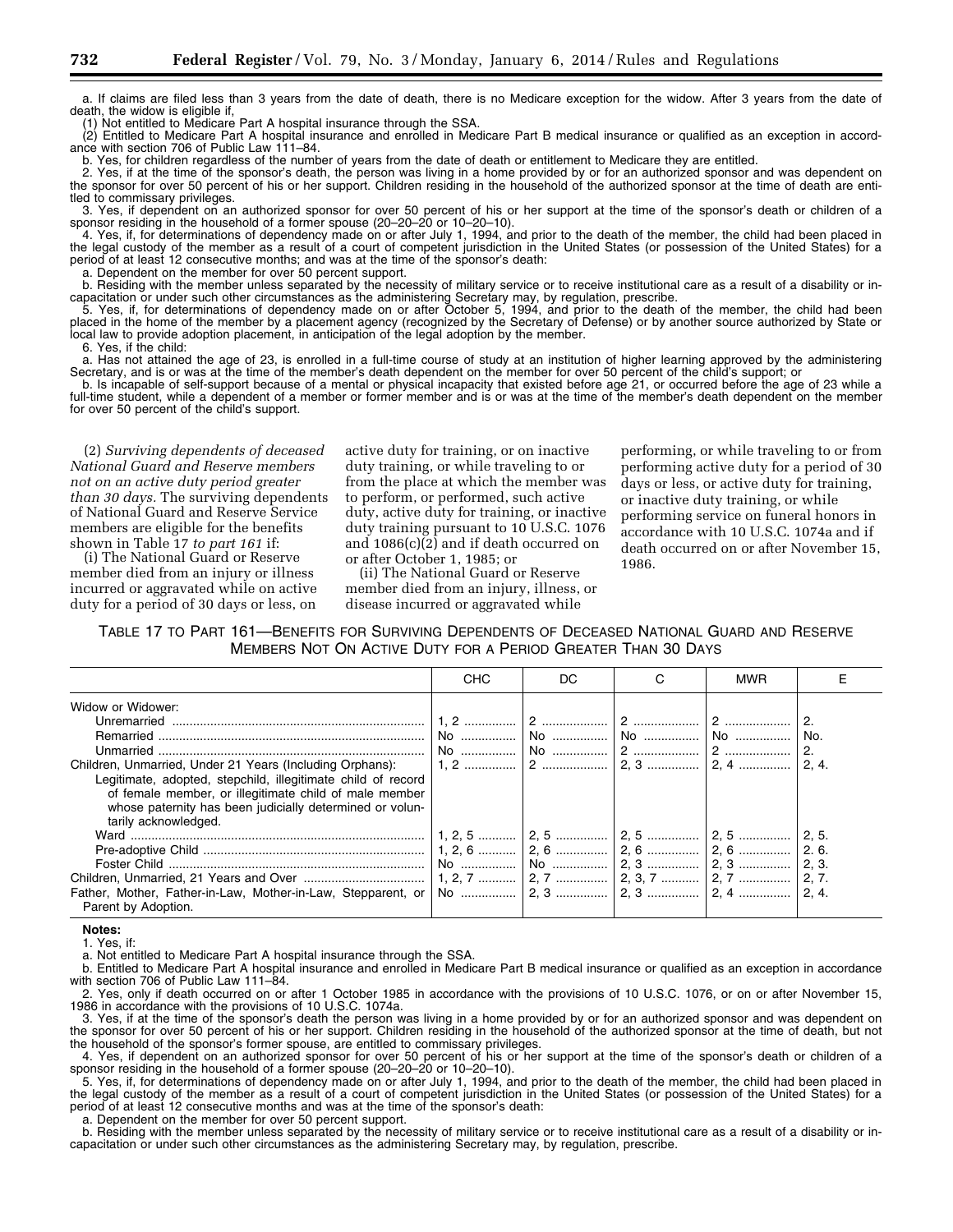6. Yes, if, for determinations of dependency made on or after October 5, 1994, and prior to the death of the member, the child had been placed in the home of the member by a placement agency (recognized by the Secretary of Defense) or by another source authorized by State or local law to provide adoption placement, in anticipation of the legal adoption.

7. Yes, if the child:

a. Has not attained the age of 23, is enrolled in a full-time course of study at an institution of higher learning approved by the administering Secretary, and is or was at the time of the member's death dependent on the member for over 50 percent of the child's support; or

b. Is incapable of self-support because of a mental or physical incapacity that existed before age 21, or occurred before the age of 23 while a full-time student, while a dependent of a member and is or was at the time of the member's or former member's death dependent on the member for over 50 percent of the child's support.

(3) *Surviving dependents of deceased National Guard and Reserve members in receipt of their notice of eligibility (NOE), Retired Reserve members not yet age 60, and former members not in receipt of retired pay.* The surviving dependents of National Guard and

Reserve members who have died before the age of 60 are eligible for the benefits shown in Table 18 *to part 161* if the deceased sponsor was:

(i) A Reserve member who had earned 20 qualifying years for retirement and received their NOE for retired pay at age

60, but HAD NOT transferred to the Retired Reserve.

(ii) A Retired Reserve member eligible for pay at age 60, not yet age 60.

(iii) A former member who had met time-in-service requirements.

#### TABLE 18 TO PART 161—BENEFITS FOR SURVIVING DEPENDENTS OF NATIONAL GUARD AND RESERVE MEMBERS WHO HAVE DIED BEFORE AGE 60

|                                                          | <b>CHC</b> | DC. | <b>MWR</b> |     |
|----------------------------------------------------------|------------|-----|------------|-----|
| Widow or Widower:                                        |            |     |            |     |
|                                                          |            |     |            |     |
|                                                          |            |     |            | No. |
|                                                          |            |     |            |     |
| Children, Unmarried, Under 21 Years (Including Orphans): |            |     |            |     |
|                                                          |            |     |            |     |
| of female member, or illegitimate child of male member   |            |     |            |     |
| whose paternity has been judicially determined or volun- |            |     |            |     |
| tarily acknowledged.                                     |            |     |            |     |
|                                                          |            |     |            |     |
|                                                          |            |     |            |     |
|                                                          |            |     |            |     |
|                                                          |            |     |            |     |
|                                                          |            |     |            |     |
| Parent by Adoption.                                      |            |     |            |     |

#### **Notes:**

1. Yes, on or after the date the member would have become age 60.<br>2. Yes, if:

Yes, if:

a. Not entitled to Medicare Part A hospital insurance through the SSA or

b. Entitled to Medicare Part A hospital insurance and enrolled in Medicare Part B medical insurance or qualified as an exception in accordance with section 706 of Public Law 111–84.

3. Yes, if at the time of the sponsor's death, the person was living in a home provided by or for an authorized sponsor and was dependent on the sponsor for over 50 percent of his or her support. Children residing in the household of the authorized sponsor at the time of death, but not the household of the sponsor's former spouse, are entitled to commissary privileges. Medical care is only authorized on or after the date the uniformed service member would have become age 60.

4. Yes, if dependent on an authorized sponsor for over 50 percent of his or her support at the time of the sponsor's death or children of a sponsor residing in the household of a former spouse (20–20–20 or 10–20–10).

5. Yes, if, for determinations of dependency made on or after July 1, 1994, and prior to the death of the member, the child had been placed in the legal custody of the member or former member as a result of a court of competent jurisdiction in the United States (or possession of the United States) for a period of at least 12 consecutive months; and was at the time of the sponsor's death:

a. Dependent on the member for over 50 percent support.

b. Residing with the member or former member unless separated by the necessity of military service or to receive institutional care as a result of a disibility or incapacitation or under such other circumstances as the administering Secretary may, by regulation, prescribe.

6. Yes, if, for determinations of dependency made on or after October 5, 1994, and prior to the death of the member, the child had been placed in the home of the member or former member by a placement agency (recognized by the Secretary of Defense) or by another source authorized by State or local law to provide adoption placement, in anticipation of the legal adoption.

7. Yes, if the child:

a. Has not attained the age of 23, is enrolled in a full-time course of study at an institution of higher learning approved by the administering Secretary, and is or was at the time of the member's or former member's death dependent on the former member for over 50 percent of the child's support; or

b. Is incapable of self-support because of a mental or physical incapacity that existed before age 21, or occurred before the age of 23 while a full-time student, while a dependent of a member or former member and is, or was at the time of the member's or former member's death, dependent on the member or former member for over 50 percent of the child's support.

8. Eligible dependents of deceased former members who died prior to age 60 receive commissary, MWR, and exchange benefits. If the former member dies after applying for pay upon reaching age 60 then the eligible dependents are entitled to medical care only in accordance with notes 1 and 2 as applicable.

(4) *Surviving dependents of deceased uniformed services retirees or deceased MOH recipients.* The surviving

dependents of deceased uniformed services retirees or deceased MOH

recipients are eligible for the benefits shown in Table 19 *to part 161*.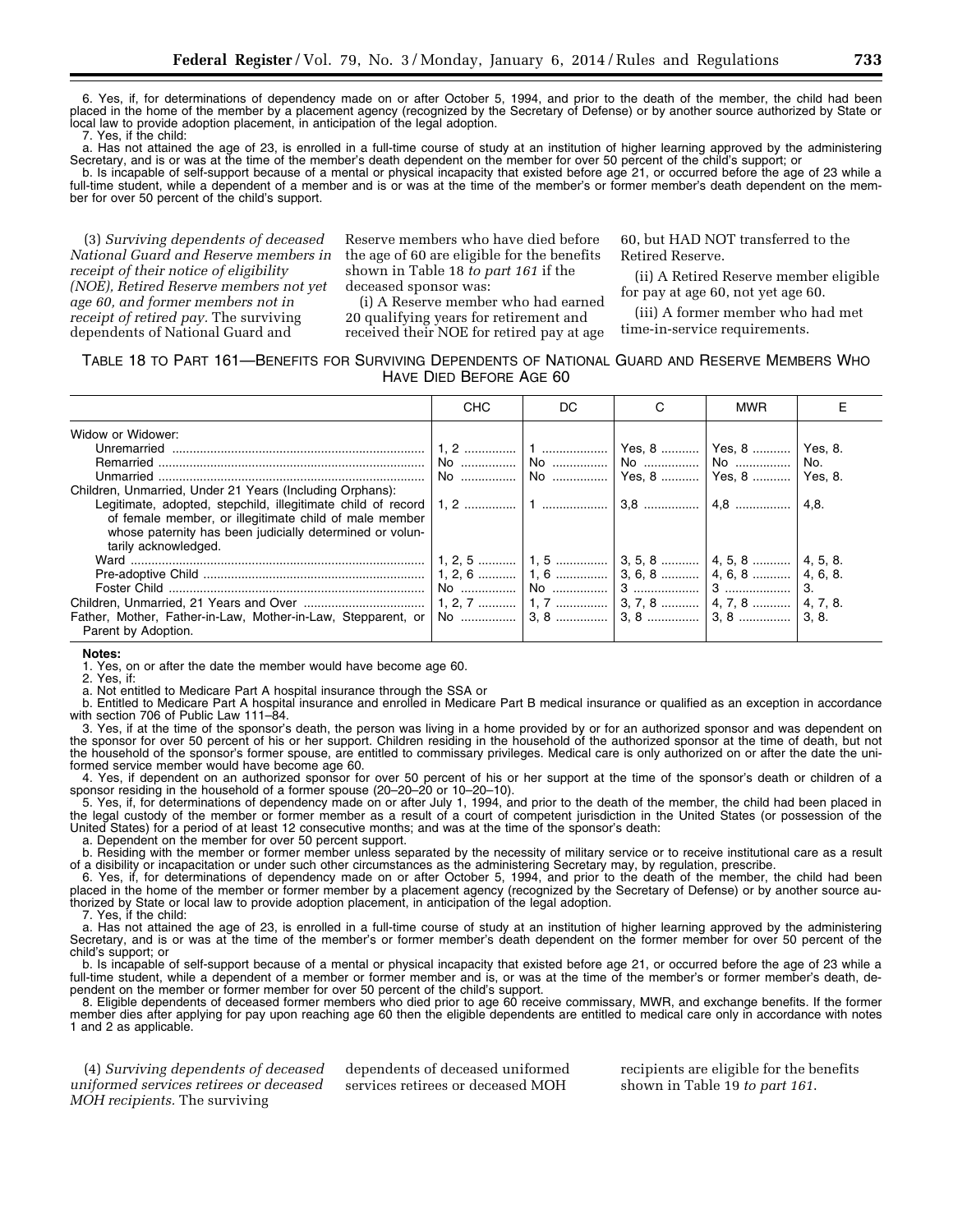TABLE 19 TO PART 161—BENEFITS FOR SURVIVING DEPENDENTS OF DECEASED UNIFORMED SERVICES RETIREES AND DECEASED MOH RECIPIENTS

|                                                                                                 | CHC | DC. | <b>MWR</b> |                     |
|-------------------------------------------------------------------------------------------------|-----|-----|------------|---------------------|
| Widow or Widower:<br>Children. Unmarried. Under 21 Years:<br>ber, illegitimate child of spouse. |     |     |            | Yes.<br>No.<br>Yes. |
| Parent by Adoption.                                                                             |     |     |            | -8.<br>6.           |

**Notes:** 

1. Yes, if the deceased uniformed service member was a retired uniformed service member entitled to retired pay, including TDRL or PDRL, or a non-regular Service retiree, age 60 or over, in receipt of retired pay, and if the person is:

a. Not entitled to Medicare Part A hospital insurance through the SSA; or,

b. Entitled to Medicare Part A hospital insurance and enrolled in Medicare Part B medical insurance or qualified as an exception in accordance with section 706 of Public Law 111–84.

2. Yes, if the deceased MOH recipient was not otherwise entitled to medical care as of, or after October 30, 2000 in accordance with section 706 of Public Law 106–398 and if the person is:

a. Not entitled to Medicare Part A hospital insurance through the SSA; or,

b. Entitled to Medicare Part A, hospital insurance and enrolled in Medicare Part B medical insurance or qualified as an exception in accordance with section 706 of Public Law 111–84.

3. No, if the deceased uniformed service member was a non-regular Service Retiree in accordance with the provision of 10 U.S.C. 12731 after the enactment of Public Law 110–181, sections 647 and 1106. The eligible surviving dependents will become eligible for CHC and DC on the anniversary of the 60th birthday of the deceased uniformed service member. Eligibility for CHC also requires that the person is:

a. Not entitled to Medicare Part A hospital insurance through the SSA; or,

b. Entitled to Medicare Part A hospital insurance and enrolled in Medicare Part B medical insurance or qualified as an exception in accordance with section 706 of Public Law 111–84.

4. Yes, if dependent on an authorized sponsor for over 50 percent of his or her support at the time of the sponsor's death or children of a sponsor residing in the household of a former spouse (20–20–20 or 10–20–10).

5. Yes, if the deceased was a retired uniformed services member entitled to retired pay, including TDRL or PDRL, or a non-regular Service retiree, age 60 or over, in receipt of retired pay, or a deceased MOH recipient not otherwise entitled to medical care as of or after, October 30, 2000, or a deceased non-regular Service retiree entitled in accordance with the provisions of 10 U.S.C. 12731 after the enactment of Public Law 110–181, sections 647 and 1106 on the anniversary of the 60th birthday of the deceased uniformed Service member.

6. Yes, if a member of a household maintained by or for an authorized sponsor and dependent on that sponsor for over 50 percent of his or her support. Children residing in the household of a separated spouse continue to be eligible for commissary privileges until there is a final divorce decree. In the case of a divorce, children residing in the household of a former spouse are not considered to be members of the authorized sponsor's household for commissary privileges.

7. Yes, if, for determinations of dependency made on or after July 1, 1994, and prior to the death of the member, the child had been placed in the legal custody of the member or former member as a result of a court of competent jurisdiction in the United States (or possession of the United States) for a period of at least 12 consecutive months; and was at the time of the sponsor's death:

a. Dependent on the member for over 50 percent support.

b. Residing with the member or former member unless separated by the necessity of military service or to receive institutional care as a result of a disability or incapacitation or under such other circumstances as the administering Secretary may, by regulation, prescribe.

8. Yes, if, for determinations of dependency made on or after October 5, 1994, and prior to the death of the member, the child had been placed in the home of the member or former member by a placement agency (recognized by the Secretary of Defense) or by another source authorized by State or local law to provide adoption placement, in anticipation of the legal adoption.

9. Yes, if the child:

a. Has not attained the age of 23, is enrolled in a full-time course of study at an institution of higher learning approved by the administering Secretary, and is or was at the time of the member's or former member's death dependent on the former member for over 50 percent of the child's support; or

b. Is incapable of self-support because of a mental or physical incapacity that existed before age 21, or occurred before the age of 23 while a full-time student, while a dependent of a member or former member and is or was at the time of the member's or former member's death dependent on the member or former member for over 50 percent of the child's support.

(5) *Surviving Dependents of 100 Percent DAVs.* Surviving dependents of honorably discharged veterans rated as

100 percent disabled or 100 percent unemployable by the VA from a uniformed services-connected injury or

disease at the time of his or her death are eligible for benefits as shown in Table 20 *to part 161.* 

#### TABLE 20 TO PART 161—BENEFITS FOR SURVIVING DEPENDENTS OF 100 PERCENT DAVS

|                                      | CHC | DC. |                                                                                                                                                                                                                                                                                                                                                                                                                                                                   | <b>MWR</b> |      |
|--------------------------------------|-----|-----|-------------------------------------------------------------------------------------------------------------------------------------------------------------------------------------------------------------------------------------------------------------------------------------------------------------------------------------------------------------------------------------------------------------------------------------------------------------------|------------|------|
| Widow or Widower: (DoD Beneficiary): |     |     |                                                                                                                                                                                                                                                                                                                                                                                                                                                                   |            |      |
|                                      |     |     |                                                                                                                                                                                                                                                                                                                                                                                                                                                                   |            | Yes. |
|                                      |     |     |                                                                                                                                                                                                                                                                                                                                                                                                                                                                   |            |      |
|                                      |     |     | $\overline{\text{No}}$ $\overline{\text{No}}$ $\overline{\text{No}}$ $\overline{\text{No}}$ $\overline{\text{Yes}}$ $\overline{\text{Yes}}$ $\overline{\text{Yes}}$ $\overline{\text{S}}$ $\overline{\text{S}}$ $\overline{\text{S}}$ $\overline{\text{S}}$ $\overline{\text{S}}$ $\overline{\text{S}}$ $\overline{\text{S}}$ $\overline{\text{S}}$ $\overline{\text{S}}$ $\overline{\text{S}}$ $\overline{\text{S}}$ $\overline{\text{S}}$ $\overline{\text{S}}$ |            | Yes. |
| Children, Unmarried, Under 21 Years: |     |     |                                                                                                                                                                                                                                                                                                                                                                                                                                                                   |            |      |
|                                      |     |     |                                                                                                                                                                                                                                                                                                                                                                                                                                                                   |            |      |
| ber, illegitimate child of spouse.   |     |     |                                                                                                                                                                                                                                                                                                                                                                                                                                                                   |            |      |
| Ward                                 | No. |     |                                                                                                                                                                                                                                                                                                                                                                                                                                                                   |            |      |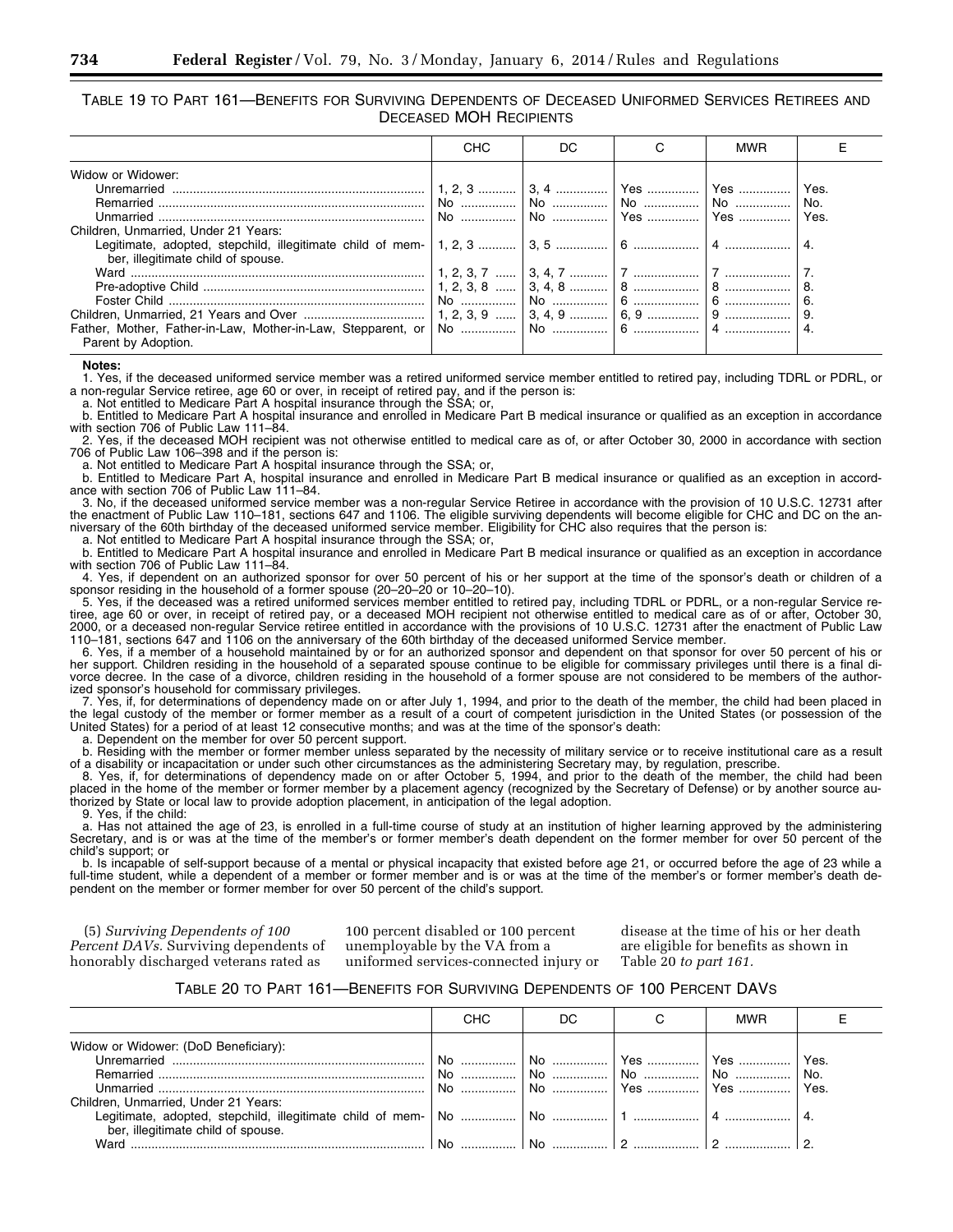TABLE 20 TO PART 161—BENEFITS FOR SURVIVING DEPENDENTS OF 100 PERCENT DAVS—Continued

|                     | CHC. | DC. | MWR |  |
|---------------------|------|-----|-----|--|
| Parent by Adoption. |      |     |     |  |

#### **Notes:**

1. Yes, if at the time of the sponsor's death, the person was living in a home provided by or for an authorized sponsor and was dependent on the sponsor for over 50 percent of his or her support. Children residing in the household of the authorized sponsor at the time of death are entitled to commissary privileges.

2. Yes, if, for determination of dependency made on or after July 1, 1994, was placed in the legal custody of the member or former member as a result of a court of competent jurisdiction in the United States (or possession of the United States) for a period of at least 12 consecutive months; and was at the time of the sponsor's death:

a. Dependent on the member for over 50 percent support.

b. Residing with the member or former member unless separated by the necessity of military service or to receive institutional care as a result of a disability or incapacitation or under such other circumstances as the administering Secretary may, by regulation, prescribe.

3. Yes, if, for determinations of dependency made on or after July 1, 1994, and prior to the death of the member, the child had been placed in the home of the member or former member by a placement agency (recognized by the Secretary of Defense) or by another source authorized by State or local law to provide adoption placement, in anticipation of the legal adoption.

4. Yes, if dependent on an authorized sponsor for over 50 percent of his or her support at the time of the sponsor's death or children of a sponsor residing in the household of a former spouse (20–20–20 or 10–20–10).

5. Yes, if the child:

a. Has not attained the age of 23, is enrolled in a full-time course of study at an institution of higher learning approved by the administering Secretary, and is or was at the time of the member's or former member's death, dependent on the former member for over 50 percent of the child's support; or

b. Is incapable of self-support because of a mental or physical incapacity that existed before age 21, or occurred before the age of 23 while a full-time student, while a dependent of a member or former member and is, or was at the time of the member's or former member's death, dependent on the member or former member for over 50 percent of the child's support.

#### **§ 161.18 Benefits for abused dependents.**

(a) Abused dependents of active duty uniformed services members entitled to retired pay based on 20 or more years of service who, on or after October, 23, 1992, while a member, have their

eligibility to receive retired pay terminated as a result of misconduct involving the abuse of the spouse or dependent child pursuant to 10 U.S.C. 1408(h), are eligible for benefits as shown in Table 21. For the purposes of these benefits the eligible spouse or child may not reside in the household of the sponsor. See § 161.19 for additional information on abused dependents under the 10/20/10 former spouse rule.

#### TABLE 21 TO PART 161—BENEFITS FOR ABUSED DEPENDENTS OF RETIREMENT ELIGIBLE UNIFORMED SERVICES **MEMBERS**

|                                      | CHC | DC. | <b>MWR</b> |  |
|--------------------------------------|-----|-----|------------|--|
| Children, Unmarried, Under 18 Years: |     |     |            |  |
|                                      |     |     |            |  |

**Notes:** 

1. Yes, if:

a. Not entitled to Medicare Part A hospital insurance through the SSA.

b. Entitled to Medicare Part A hospital insurance and enrolled in Medicare Part B medical insurance or qualified as an exception in accordance with section 706 of Public Law 111–84.

2. Yes, if a court order provides for an annuity for the spouse.

3. Yes, if a member of the household where the abuse occurred.

4. Yes, if a member of the household where the abuse occurred and dependent on that sponsor for over 50 percent of his or her support at the time the abuse occurred.

5. Yes, if the child:

a. Is older than 18 years old and is enrolled in a full-time course of study at an institution of higher learning approved by the administering Secretary; or

b. Is incapable of self-support because of a mental or physical incapacity that existed before age 18, or occurred before the age of 23 while a full-time student.

6. The spouse must have been married to the uniformed service member for at least 10 years, the uniformed service member must have completed 20 creditable years for retired pay, and they must have been married at least 10 years during the 20 years of creditable service (see § 161.19). The uniformed services shall prescribe specific procedures to verify the eligibility of an applicant.

(b) Dependents of active duty uniformed service members (who have served for a continuous period greater than 30 days) not entitled to retired pay who have received a dishonorable or bad-conduct discharge, dismissal from a uniformed service as a result of a court martial conviction for an offense involving physical or emotional abuse

of the spouse or child, or was administratively discharged as a result of such an offense, separated on or after November 30, 1993, are eligible for transitional privileges in accordance with DoD Instruction 1342.24, ''Transitional Compensation for Abused Dependents'' (available at *http:// www.dtic.mil/whs/directives/corres/pdf/*

*134224p.pdf*). For the purposes of these benefits the eligible spouse or child may not reside in the household of the sponsor. A maximum of up to 36 months of medical benefits can be granted by the uniformed services to the transitional compensation dependent.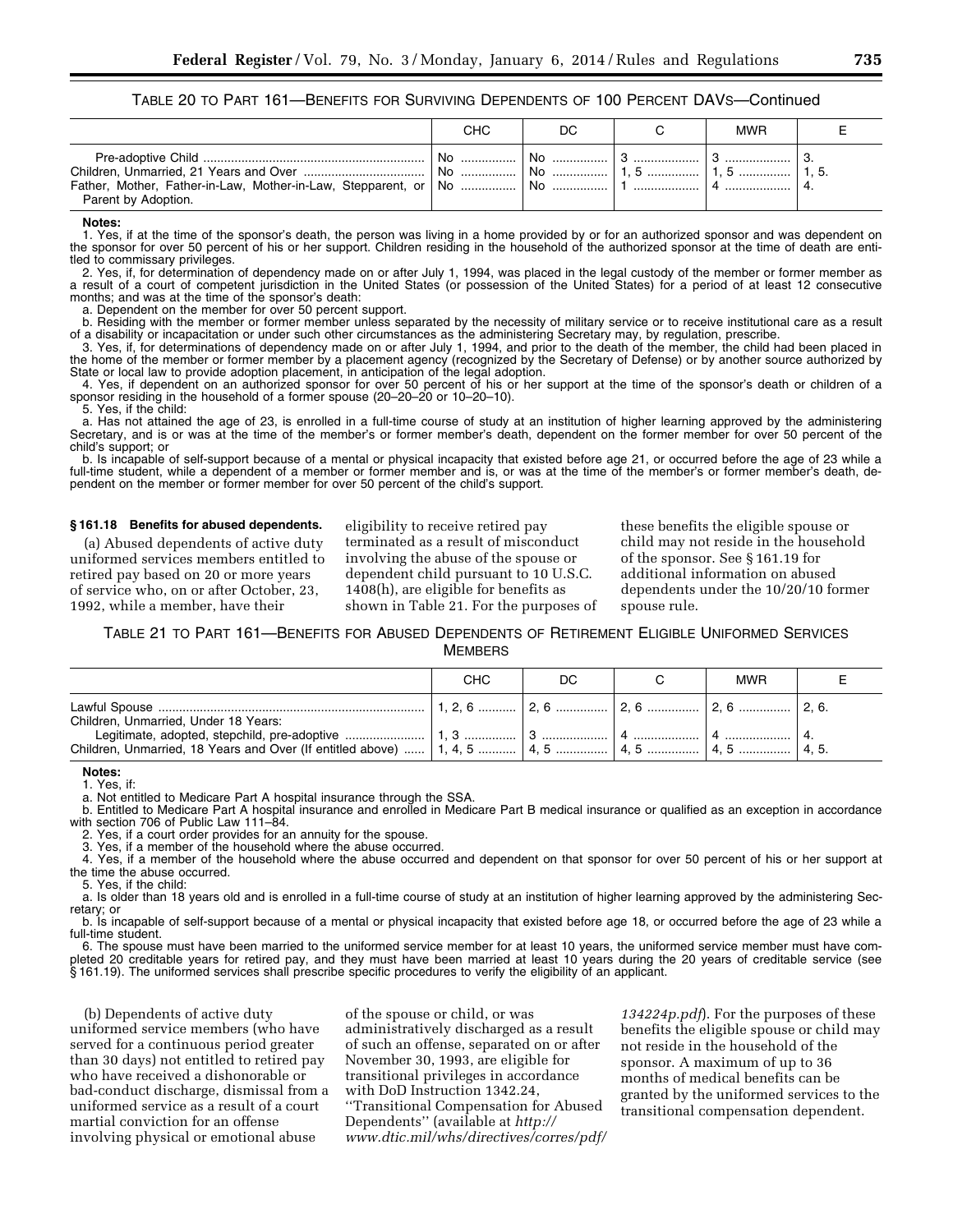TABLE 22 TO PART 161—BENEFITS FOR ABUSED DEPENDENTS OF NON-RETIREMENT ELIGIBLE UNIFORMED SERVICES **MEMBERS** 

|                                                                               | СНС | DС |                | <b>MWR</b> |  |
|-------------------------------------------------------------------------------|-----|----|----------------|------------|--|
| Children, Unmarried, Under 18 Years:                                          |     |    |                |            |  |
| Children, Unmarried, 18 Years and Over (If entitled above)    1, 2, 3    2, 3 |     |    | │ 2, 3 …………… │ |            |  |

**Notes:**  1. Yes, if:

a. Not entitled to Medicare Part A hospital insurance through the SSA.

b. Entitled to Medicare Part A hospital insurance and enrolled in Medicare Part B medical insurance or qualified as an exception in accordance with section 706 of Public Law 111–84.

2. Yes, if

a. Residing with the member at the time of the dependent-abuse offense and not residing with the member while receiving transitional compensation for abused dependents.

b. Married to and residing with the member at the time of the dependent-abuse offense and while receiving transitional compensation for abused dependents.

3. Yes, if:

a. 18 years of age or older and incapable of self-support because of a mental or physical incapacity that existed before the age of 18 and who is (or was when a punitive or other adverse action was carried out on the member) dependent on the member for over one-half of the child's support; or

b. 18 years of age or older, but less than 23 years of age, is enrolled in a full-time course of study in an institution of higher learning approved by the Secretary of Defense and who is (or was when a punitive or other adverse action was carried out on the member) dependent on the member for over one-half of the child's support.

#### **§ 161.19 Benefits for former spouses.**

(a) *20/20/20 former spouses.*  Unremarried former spouses of a uniformed services member or retired member, married to the member or retired member for a period of at least 20 years, during which period the member or retired member performed at least 20 years of service that is

creditable in determining the member's or retired member's eligibility for retired or retainer pay, or equivalent pay pursuant to 10 U.S.C. 1408 and 1072(2)(F), and the period of the marriage and the service overlapped by at least 20 years are eligible for benefits as shown in Tables 23 and 24 *to part 161.* The benefit eligibility period begins

on qualifying date of divorce from the uniformed services member.

(1) *20/20/20 former spouses of an active duty, regular retired, or a nonregular retired sponsor at age 60.* 20/20/ 20 former spouses of an active duty, regular retired, or a non-regular retired sponsor at age 60 are eligible for benefits as shown in Table 23 *to part 161.* 

TABLE 23 TO PART 161—BENEFITS FOR 20/20/20 FORMER SPOUSES OF ACTIVE DUTY, REGULAR RETIRED, AND NON-REGULAR RETIRED MEMBERS AT AGE 60

|                                                                | CHC      | DC            |                        | <b>MWR</b>       |                     |
|----------------------------------------------------------------|----------|---------------|------------------------|------------------|---------------------|
| Former Spouse:<br>Unremarried<br>Remarried<br><b>Jnmarried</b> | No<br>No | .<br>No<br>N∩ | Voc<br>53<br>No<br>Yes | Yes<br>No<br>Yes | Yes.<br>No.<br>Yes. |

**Notes:** 

1. Yes, if the former spouse certifies in writing that he or she has no medical coverage under an employer-sponsored health plan.

2. Yes, if:

a. Not entitled to Medicare Part A hospital insurance through the SSA.

b. Entitled to Medicare Part A hospital insurance and enrolled in Medicare Part B medical insurance with the exception of those individuals who qualify in accordance with section 706 of Public Law 111–84.

(2) *20/20/20 former spouses of a national guard, reserve member, or retired reserve member under age 60.* (i) In the case of former spouses of National Guard, Reserve, or Retired Reserve members or former members who are entitled to retired pay at age 60, but have not yet reached age 60, the former spouse is only entitled to commissary, MWR, and exchange benefits as shown

in Table 24 *to part 161.* When the Retired Reserve member or former member attains or would have attained, age 60, the former spouse will be entitled to benefits as shown in Table 23 *to part 161.* 

(ii) In the case of former spouses of National Guard members or Reserve members ordered to active duty, or Retired Reserve members under age 60

recalled to active duty, they continue to receive benefits as shown in Table 24 *to part 161* if the orders are for a period of 30 days or less. If the National Guard member, Reserve member, or recalled Retired Reserve member is on active duty orders in excess of 30 days, the former spouse will receive benefits as shown in Table 23 *to part 161.* 

TABLE 24 TO PART 161—BENEFITS FOR 20/20/20 FORMER SPOUSES FOR RETIRED RESERVE UNDER AGE 60

|                                            | снс          | DC                       |               | <b>MWR</b>     |             |
|--------------------------------------------|--------------|--------------------------|---------------|----------------|-------------|
| Former Spouse:<br>Unremarried<br>Remarried | No<br><br>No | No<br><br>N <sub>0</sub> | Yes<br><br>No | Yes<br><br>No. | Yes.<br>No. |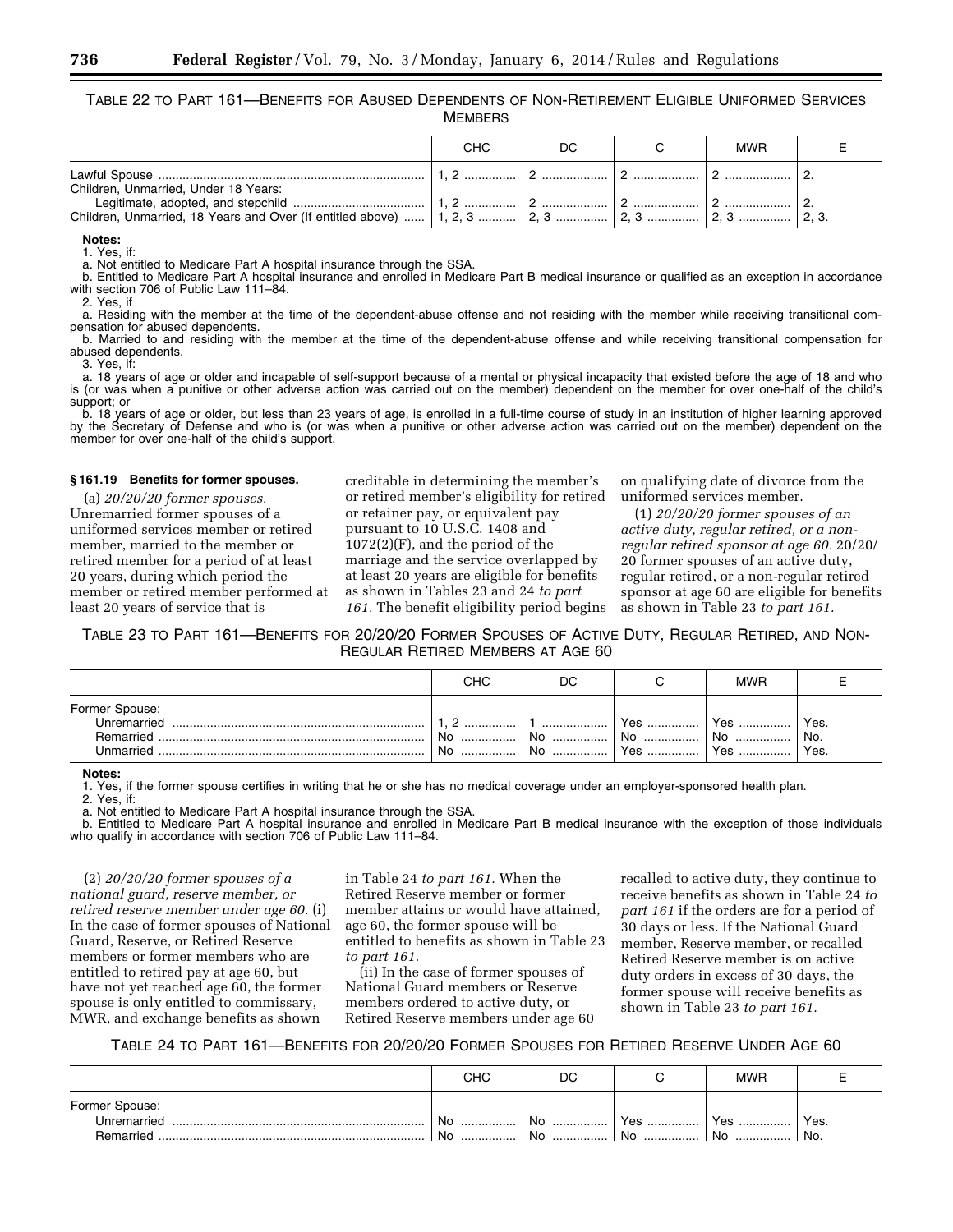TABLE 24 TO PART 161—BENEFITS FOR 20/20/20 FORMER SPOUSES FOR RETIRED RESERVE UNDER AGE 60— **Continued** 

| снс     | DC       |     | <b>MME</b> |      |
|---------|----------|-----|------------|------|
| No<br>. | .No<br>. | Yes | Yes        | Yes. |

(b) *20/20/15 former spouses.*  Unremarried former spouses described in paragraph (a)(1) of this section, with the period of overlap of marriage and the member's creditable service at least 15 years, but less than 20 years, are not eligible for the commissary, MWR, or exchange benefits.

(1) *20/20/15 former spouses of an active duty, regular retired, or a non-* *regular retired sponsor at age 60.* 20/20/ 15 former spouses of an active duty, regular retired, or a non-regular retired sponsor at age 60 are eligible for benefits as shown in Table 25 *to part 161.* 

TABLE 25 TO PART 161—BENEFITS FOR 20/20/15 FORMER SPOUSES OF ACTIVE DUTY, REGULAR RETIRED, AND NON-REGULAR RETIRED AT AGE 60

|                                                                | CHC                    | DC           |                | <b>MWR</b>     |                    |
|----------------------------------------------------------------|------------------------|--------------|----------------|----------------|--------------------|
| Former Spouse:<br>Unremarried<br>Remarried<br><b>Jnmarried</b> | <b>റ</b> വ<br>No<br>No | <br>No<br>No | No<br>No<br>No | No<br>No<br>No | No.<br>No.<br>'No. |

**Notes:** 

1. Yes, if former spouse certifies in writing that he or she has no medical coverage under an employer-sponsored health plan.

2. Yes, if:

a. Not entitled to Medicare Part A hospital insurance through the SSA; or

b. Entitled to Medicare Part A hospital insurance and enrolled in Medicare Part B medical insurance or qualified as an exception in accordance with section 706 of Public Law 111–84.

3. Yes, if the:

a. Final decree of divorce, dissolution, or annulment of the marriage was before April 1, 1985; or

b. Marriage ended on, or after, September 29, 1988, entitlements shall exist for 1 year, beginning on the date of the divorce, dissolution, or annulment pursuant to 10 U.S.C. 1076 and 1072(2)(H).

(2) *20/20/15 former spouses of a retired reserve member under age 60.* (i) In the case of former spouses of Retired Reserve members or former members who are entitled to retired pay at age 60, but have not yet reached age 60, the former spouse has no entitlement under age 60. The benefit eligible period is 1 year from the date of divorce. If any

period of eligibility extends beyond the Retired Reserve or former member's 60th birthday then the former spouse will receive benefits as shown in Table 25 *to part 161* for that period.

(ii) In the case of former spouses of Reserve members or Retired Reserve members under age 60 recalled to active duty on orders for a period of 30 days or less they are not entitled to any

benefits as shown in Table 26 *to part 161.* If the Reserve member or recalled Retired Reserve member is on active duty orders in excess of 30 days, the former spouse will receive benefits as shown in Table 25 *to part 161* if they are within 1 year from the date of divorce from the uniformed service member.

TABLE 26 TO PART 161—BENEFITS FOR 20/20/15 FORMER SPOUSES OF A RETIRED RESERVE MEMBER UNDER AGE 60

|                               | CHC | DC             |    | <b>MWR</b> |     |
|-------------------------------|-----|----------------|----|------------|-----|
| Former Spouse:<br>Unremarried | Nc. | N <sub>c</sub> | No | No         | No. |
| Remarried                     | No  | No             | No | No         | No. |
| Unmarried                     | No  | NI∩            | No | No.        | No. |

(c) *10/20/10 former spouses.*  Unremarried former spouses of a member or retired member, married to the member or retired member for a period of at least 10 years to a member or retired member who performed at least 20 years of service that is

creditable in determining the member's or retired member's eligibility for retired or retainer pay, when the period of overlap of marriage and the member's creditable service was at least 10 years and the former spouse is in receipt of an annuity as a result of the member being

separated from the service due to misconduct involving dependent abuse pursuant to 10 U.S.C. 1408(h), are eligible for benefits as shown in Table 27 *to part 161.* 

#### TABLE 27 TO PART 161—BENEFITS FOR 10/20/10 FORMER SPOUSES

|                                            | снс    | DC               |                             | <b>MWR</b> |            |
|--------------------------------------------|--------|------------------|-----------------------------|------------|------------|
| Former Spouse:<br>Unremarried<br>Remarried | <br>No | <u>.</u><br>NI∩. | <b>Vec</b><br>55<br>.<br>No | Yes<br>No. | Yes<br>No. |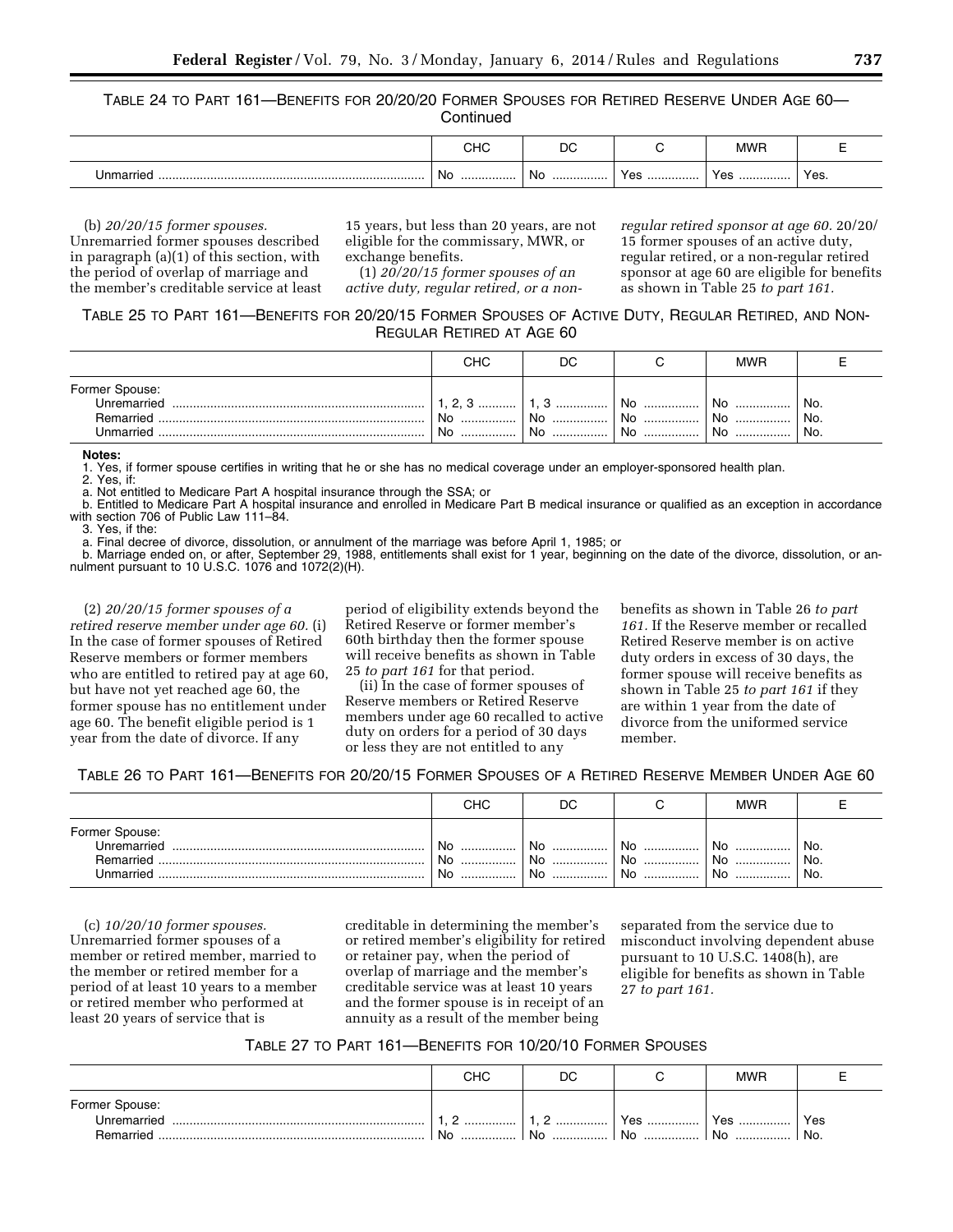#### TABLE 27 TO PART 161—BENEFITS FOR 10/20/10 FORMER SPOUSES—Continued

|   | הו ור<br>∪⊓∪ | DC |     | <b>MWR</b> |      |
|---|--------------|----|-----|------------|------|
| . | <u>.</u>     |    | Yes | Yes        | Yes. |

**Notes:** 

1. Yes, if:

a. Not entitled to Medicare Part A hospital insurance through the SSA.

b. Entitled to Medicare Part A hospital insurance and enrolled in Medicare Part B medical insurance or qualified as an exception in accordance with section 706 of Public Law 111–84.

2. The spouse must have been married to the uniformed service member for at least 10 years, the uniformed service member must have completed 20 creditable years for retired pay, and they must have been married at least 10 years during the 20 years of creditable service (see § 161.18, paragraph (a)(1)). The uniformed services shall prescribe specific procedures to verify the eligibility of an applicant.

#### **§ 161.20 Benefits for civilian personnel.**

(a) Civilian personnel may be eligible for certain benefits described in this section based on their affiliation with DoD, Service-specific guidelines, or other authorizing conditions. The definition of ''civilian personnel'' (e.g., civilian employee, DoD contractor, Red

Cross employee) is specific to each benefit set described.

(1) Civilian personnel in the United States, to include civilian employees of the DoD and other Government agencies, as well as DoD contractors and personnel covered by PL 91–648 (also known and hereinafter referred to as

Public Law 91–648, ''Intergovernmental Personnel Act'' (IPA)), may be issued a DoD ID card as a condition of employment or assignment in accordance with subpart B of this part. Civilian personnel in the United States are eligible for benefits as shown in Table 28 *to part 161.* 

| Table 28 to Part 161—Benefits for Civilian Employees in the United States |  |
|---------------------------------------------------------------------------|--|
|---------------------------------------------------------------------------|--|

|                    | יי י<br>∪⊓∪         | DC                                          |                   | <b>MWR</b>  |             |
|--------------------|---------------------|---------------------------------------------|-------------------|-------------|-------------|
| Self<br>Dependents | .No<br><br>. No<br> | -NK<br><br>w<br>N <sub>c</sub><br>1 Y V<br> | No<br><br>No<br>. | <br>No<br>. | 'No.<br>No. |

**Note:** 

1. In accordance with DoD Instruction 1015.10, retired DoD civilian employees are eligible, on a space available basis, to the limited use of MWR facilities based on the discretion of the installation commander.

(2) Civilian personnel required to reside on a military installation within the CONUS, Hawaii, or Alaska and their

dependents, when residing in the same household, are eligible for benefits as shown in Table 29 *to part 161.* For the

purposes of this benefit set, ''civilian personnel'' includes civilian DoD employees and IPA personnel.

TABLE 29 TO PART 161—BENEFITS FOR CIVILIAN PERSONNEL AND DEPENDENTS WHEN REQUIRED TO RESIDE ON A MILITARY INSTALLATION IN CONUS, HAWAII, OR ALASKA

|                                          | <b>CHC</b> | DC. | <b>MWR</b> |       |
|------------------------------------------|------------|-----|------------|-------|
| Children, Unmarried, Under 21 Years:     |            |     |            |       |
| ployee, or illegitimate child of spouse. |            |     |            |       |
|                                          |            |     |            |       |
|                                          |            |     |            |       |
|                                          |            |     |            | 2. 3. |
|                                          |            |     |            | 2.6.  |
| Parent-by-Adoption.                      |            |     |            |       |

**Notes:** 

1. Yes, but commissary privileges do not include the purchase of tobacco products in those States, including the District of Columbia, that impose a tax on such products.

2. Yes, are entitled to limited exchange privileges, which include purchase of all items except uniform articles and State tax-free items.

3. Yes, if dependent on an authorized sponsor for over 50 percent of his or her support.

4. Yes, if, for determination of dependency made on or after July 1, 1994, placed in the legal custody of the member as a result of a court of competent jurisdiction in the United States (or possession of the United States) for a period of at least 12 consecutive months.

5. Yes, if, for determinations of dependency made on or after October 5, 1994, placed in the home of the member by a placement agency (recognized by the Secretary of Defense) or by another source authorized by State or local law to provide adoption placement, in anticipation of the legal adoption by the member.

6. Yes, if the child:

a. Has not attained the age of 23, is enrolled in a full-time course of study at an institution of higher learning approved by the administering Secretary, and is dependent on the member for over 50 percent of the child's support; or

b. Is incapable of self-support because of a mental or physical incapacity that existed before age 21, or occurred before the age of 23 while a full-time student, while a dependent of a member and is, dependent on the member or former member for over 50 percent of the child's support.

(3) DoD civilian personnel stationed or employed outside the continental

United States (OCONUS) and their accompanying dependents, when

residing in the same household, are eligible for benefits as shown in Table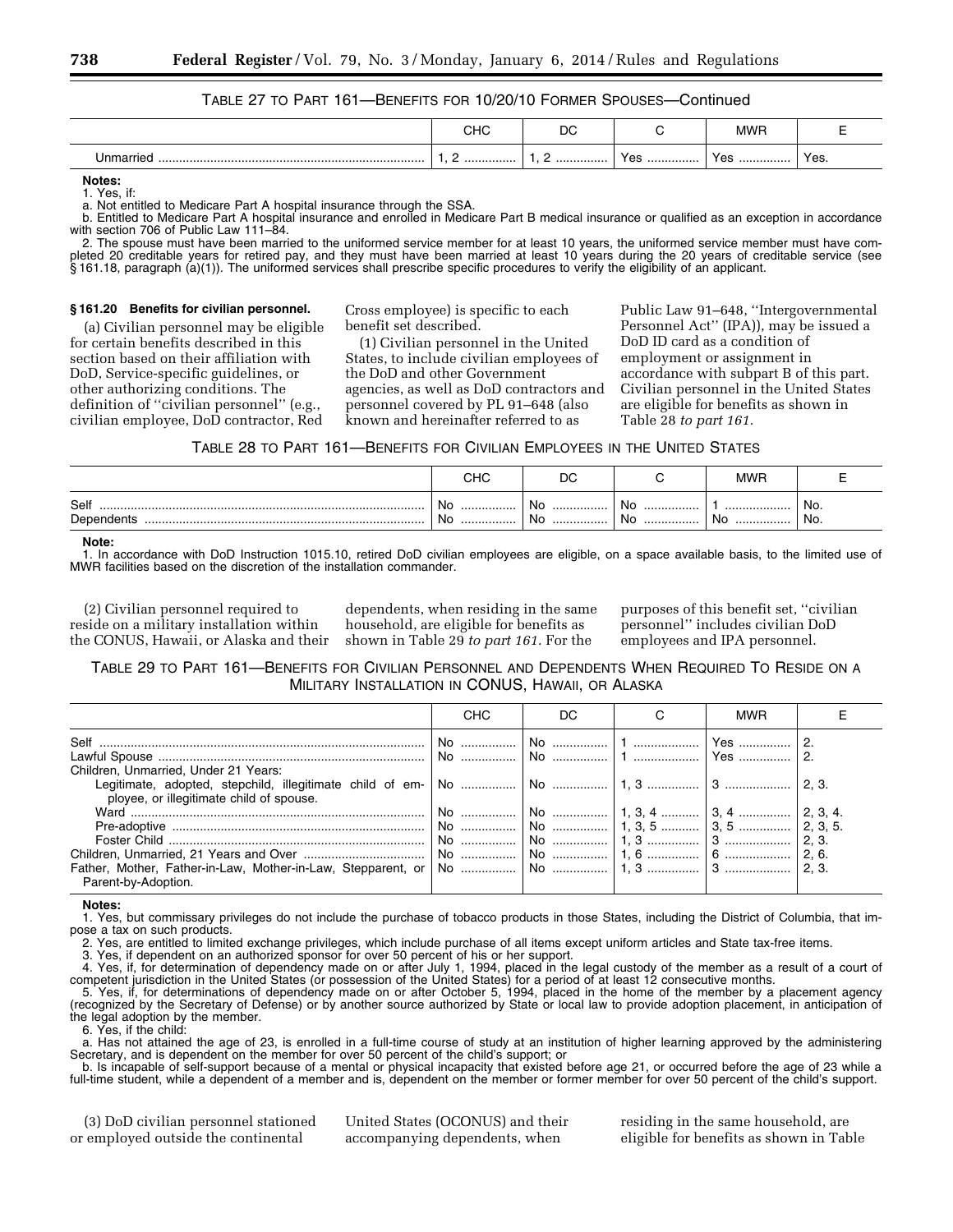30. For the purposes of this benefit set, ''civilian personnel'' includes civilian DoD employees, DoD contractors, and

IPA personnel. Overseas commanders may never authorize benefits not authorized by this section, but they may

deny privileges indicated when base support facilities cannot handle the burden imposed.

#### TABLE 30 TO PART 161—BENEFITS FOR DOD CIVILIAN PERSONNEL STATIONED OCONUS AND ACCOMPANYING **DEPENDENTS**

|                                                                                  | <b>CHC</b> | DC. | MWR |  |
|----------------------------------------------------------------------------------|------------|-----|-----|--|
|                                                                                  |            |     |     |  |
| Children, Unmarried, Under 21 Years:<br>ployee, or Illegitimate child of spouse. |            |     |     |  |
|                                                                                  |            |     |     |  |
| Parent-by-Adoption.                                                              |            |     |     |  |

**Notes:** 

1. Yes, on a space-available, fully reimbursable basis. Medical care at uniformed services facilities shall be rendered in accordance with Service instructions. Additional guidelines are contained in DoD Instruction 1100.22 and Volume 1231 of DoD Instruction 1400.25.

2. Yes, if dependent on an authorized sponsor for over 50 percent of his or her support.

3. Yes, if, for determination of dependency made on or after July 1, 1994, placed in the legal custody of the member as a result of a court of competent jurisdiction in the United States (or possession of the United States) for a period of at least 12 consecutive months.

4. Yes, if, for determinations of dependency made on or after October 5, 1994, placed in the home of the member by a placement agency (recognized by the Secretary of Defense) or by another source authorized by State or local law to provide adoption placement, in anticipation of the legal adoption by the member.

5. Yes, if the child:

a. Has not attained the age of 23, is enrolled in a full-time course of study at an institution of higher learning approved by the administering Secretary, and is dependent on the member for over 50 percent of the child's support; or

b.Is incapable of self-support because of a mental or physical incapacity that existed before age 21, or occurred before the age of 23 while a full-time student, while a dependent of a member and is, dependent on the member for over 50 percent of the child's support.

(4) Civilian personnel of non-DoD Government agencies stationed or employed OCONUS, and their dependents, when residing in the same household, are eligible for benefits as shown in Table 31. For the purposes of this benefit set, ''civilian personnel'' includes civilian employees of non-DoD

Government agencies (e.g., Federal employees of the Department of State). Commissary, MWR, and exchange privileges are authorized by overseas commanders to the persons designated in Table 31 when it is within the capability of the facilities and it shall not impair the military mission.

Overseas commanders may never authorize benefits beyond those authorized by this section, but they may deny privileges indicated when base support facilities cannot handle the burden imposed.

#### TABLE 31 TO PART 161—BENEFITS FOR NON-DOD GOVERNMENT AGENCIES CIVILIAN PERSONNEL STATIONED OR EMPLOYED OCONUS AND ACCOMPANYING DEPENDENTS

|                                                                                                                                               | <b>CHC</b> | DC.                                    | <b>MWR</b> |      |
|-----------------------------------------------------------------------------------------------------------------------------------------------|------------|----------------------------------------|------------|------|
| Children, Unmarried, Under 21 Years:<br>Legitimate, adopted, stepchild, Illegitimate child of em-<br>ployee, or Illegitimate child of spouse. |            |                                        |            | Yes. |
| Parent-by-Adoption.                                                                                                                           |            | No    1, 2, 3    2, 3    2, 3    2, 3. |            |      |

**Notes:** 

1. Yes, on a space-available, fully reimbursable basis. Medical care at uniformed services facilities shall be rendered in accordance with Service instructions. Additional guidelines are contained in DoD Instruction 1100.22 and Volume 1231 of DoD Instruction 1400.25.

2. Yes, if dependent on an authorized sponsor for over 50 percent of his or her support.

3. Yes, if, for determination of dependency made on or after July 1, 1994, placed in the legal custody of the member as a result of a court of competent jurisdiction in the United States (or possession of the United States) for a period of at least 12 consecutive months.

4. Yes, if, for determinations of dependency made on or after October 5, 1994, placed in the home of the member by a placement agency (recognized by the Secretary of Defense) or by another source authorized by State or local law to provide adoption placement, in anticipation of the legal adoption by the member.

5. Yes, if the child:

a. Has not attained the age of 23, is enrolled in a full-time course of study at an institution of higher learning approved by the administering Secretary, and is dependent on the member for over 50 percent of the child's support; or

b. Is incapable of self-support because of a mental or physical incapacity that existed before age 21, or occurred before the age of 23 while a full-time student, while a dependent of a member and is, dependent on the member or former member for over 50 percent of the child's support.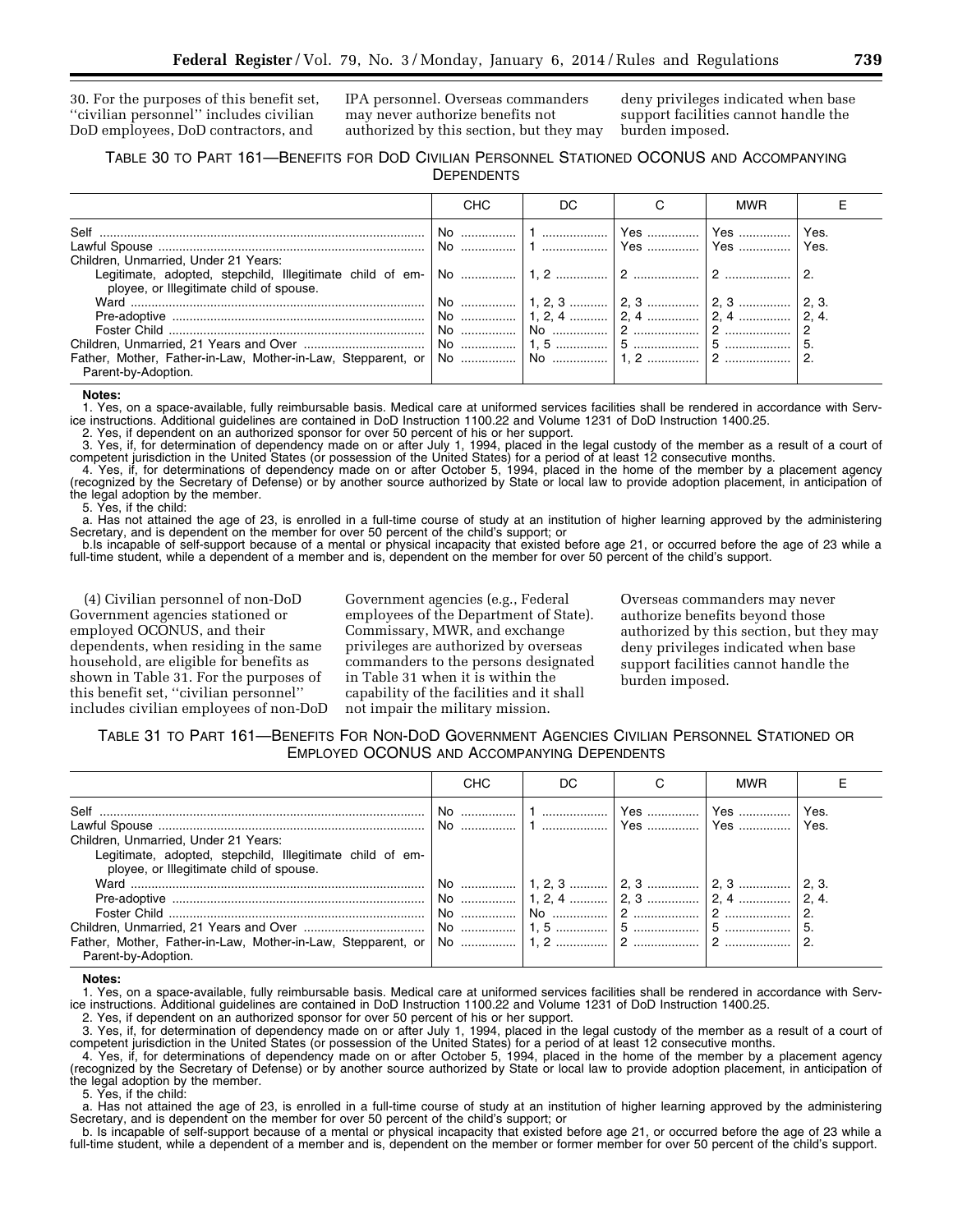(5) Civilian personnel stationed or employed in Puerto Rico or Guam and their dependents, when residing in the same household, are eligible for benefits

as shown in Table 32. For the purposes of this benefit set, ''civilian personnel'' includes civilian DoD employees under a valid transportation agreement, as well as civilian employees of other Government agencies, DoD contractors, and IPA personnel.

#### TABLE 32 TO PART 161—BENEFITS FOR CIVILIAN PERSONNEL STATIONED OR EMPLOYED IN PUERTO RICO OR GUAM AND ACCOMPANYING DEPENDENTS

|                                                                                                                                                                            | <b>CHC</b> | DC. | <b>MWR</b> |  |
|----------------------------------------------------------------------------------------------------------------------------------------------------------------------------|------------|-----|------------|--|
|                                                                                                                                                                            |            |     |            |  |
| Children, Unmarried, Under 21 Years:<br>Legitimate, adopted, stepchild, Illegitimate child of em-   No    1, 4    2, 4    3, 4.<br>ployee or illegitimate child of spouse. |            |     |            |  |
|                                                                                                                                                                            |            |     |            |  |
| Parent-by-Adoption.                                                                                                                                                        |            |     |            |  |

#### **Notes:**

1. Yes, on a space-available, fully reimbursable basis only if residing in a household on a military installation. Additional guidelines are contained in DoD Instruction 1100.22 and Volume 1231 of DoD Instruction 1400.25.

2. In cases where deviations are granted by the Secretary of a Military Department or the Commander of a Combatant Command permitting access to commissary and exchange to non-DoD Federal employees and employees of firms under contract to the U.S. Government, the installation commander shall establish procedures to verify status, maintain databases, and issue appropriate identification.

3. Yes, are entitled to limited exchange privileges, which include purchase of all items except articles of uniform and State tax-free items.

4. Yes, if dependent on an authorized sponsor for over 50 percent of his or her support.

5. Yes, if, for determination of dependency made on or after July 1, 1994, placed in the legal custody of the member as a result of a court of competent jurisdiction in the United States (or possession of the United States) for a period of at least 12 consecutive months.

6. Yes, if, for determinations of dependency made on or after October 5, 1994, placed in the home of the member by a placement agency (recognized by the Secretary of Defense) or by another source authorized by State or local law to provide adoption placement, in anticipation of the legal adoption by the member.

7. Yes, if the child:

a. Has not attained the age of 23, is enrolled in a full-time course of study at an institution of higher learning approved by the administering Secretary, and is dependent on the member for over 50 percent of the child's support; or

b. Is incapable of self-support because of a mental or physical incapacity that existed before age 21, or occurred before the age of 23 while a full-time student, while a dependent of a member, and is dependent on the member for over 50 percent of the child's support.

(6) DoD OCONUS hires are foreign nationals in host countries who are employed by U.S. forces, consistent with any agreement with the host

country as defined in Volume 1231 of DoD Instruction 1400.25. They are entered into DEERS for the purposes of issuing a CAC and are not eligible for

benefits as shown in Table 33 *to part 161.* 

#### TABLE 33 TO PART 161—BENEFITS FOR DOD OCONUS HIRES

|      | $\cdots$<br>טו וי | n,<br>יע |        | <b>MMF</b> |               |
|------|-------------------|----------|--------|------------|---------------|
| Self | .No<br>           | NH<br>   | No<br> | Nc<br>.    | No.<br>$\sim$ |

(7) Uniformed and non-uniformed full-time paid personnel of the Red Cross assigned to duty with the uniformed services within the CONUS,

Hawaii, Alaska, and Puerto Rico and their accompanying dependents, when required to reside in the same household on a military installation are eligible for benefits as shown in Table 34 *to part 161.* 

TABLE 34 TO PART 161—BENEFITS FOR FULL-TIME PAID PERSONNEL OF THE RED CROSS ASSIGNED TO DUTY WITH THE UNIFORMED SERVICES IN CONUS, HAWAII, OR ALASKA AND REQUIRED TO RESIDE ON A MILITARY INSTALLATION AND ACCOMPANYING DEPENDENTS

|                                          | CHC | DC. | <b>MWR</b> |  |
|------------------------------------------|-----|-----|------------|--|
|                                          |     |     |            |  |
|                                          |     |     |            |  |
| Children, Unmarried, Under 21 Years:     |     |     |            |  |
|                                          |     |     |            |  |
| ployee, or illegitimate child of spouse. |     |     |            |  |
|                                          |     |     |            |  |
|                                          |     |     |            |  |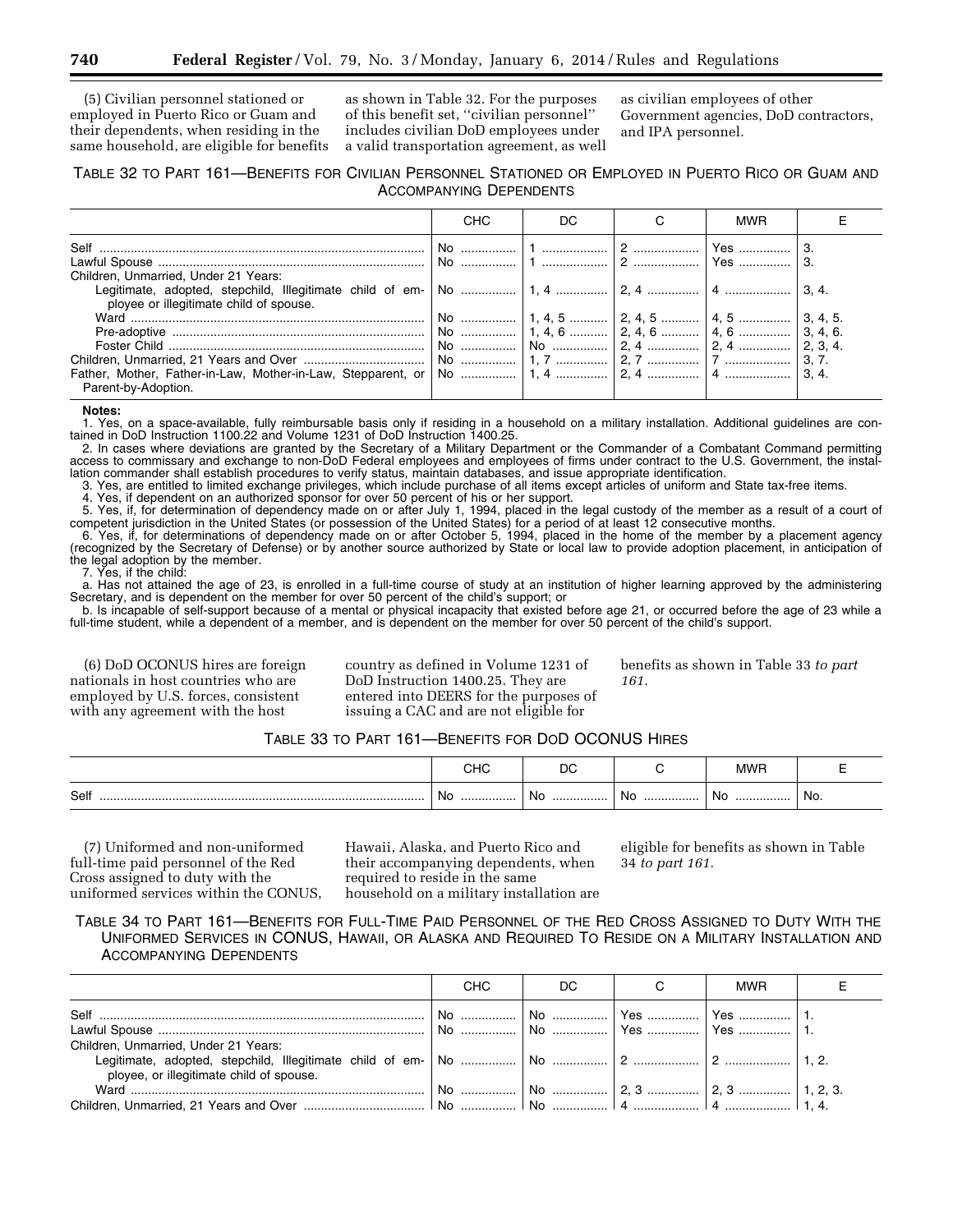TABLE 34 TO PART 161—BENEFITS FOR FULL-TIME PAID PERSONNEL OF THE RED CROSS ASSIGNED TO DUTY WITH THE UNIFORMED SERVICES IN CONUS, HAWAII, OR ALASKA AND REQUIRED TO RESIDE ON A MILITARY INSTALLATION AND ACCOMPANYING DEPENDENTS—Continued

|                                                                                        | снс | DC        |          | <b>MWP</b> |          |
|----------------------------------------------------------------------------------------|-----|-----------|----------|------------|----------|
| Father, Mother, Father-in-Law, Mother-in-Law, Stepparent, or No<br>Parent-by-Adoption. |     | l No<br>. | <u>.</u> |            | <u>.</u> |

**Notes:** 

1. If authorized by installation commander, entitled to exchange privileges.

Yes, if dependent on an authorized sponsor for over 50 percent of his or her support.

3. Yes, if, for determination of dependency made on or after July 1, 1994, placed in the legal custody of the member as a result of a court of competent jurisdiction in the United States (or possession of the United States) for a period of at least 12 consecutive months. 5. Yes, if the child:

a. Has not attained the age of 23, is enrolled in a full-time course of study at an institution of higher learning approved by the administering Secretary, and is dependent on the member for over 50 percent of the child's support; or

b. Is incapable of self-support because of a mental or physical incapacity that existed before age 21, or occurred before the age of 23 while a full-time student, while a dependent of a member, and is dependent on the member for over 50 percent of the child's support.

(8) Uniformed and non-uniformed full-time paid personnel of the Red Cross assigned to duty with the

uniformed services OCONUS and their accompanying dependents, when residing in the same household, are

eligible for benefits as shown in Table 35 *to part 161.* 

TABLE 35 TO PART 161—BENEFITS FOR FULL-TIME PAID PERSONNEL OF THE RED CROSS ASSIGNED TO DUTY WITH THE UNIFORMED SERVICES OCONUS AND ACCOMPANYING DEPENDENTS

|                                                 | CHC. | DC.                                                           | <b>MWR</b> |      |
|-------------------------------------------------|------|---------------------------------------------------------------|------------|------|
| Self                                            |      | │ No   │ 1   │ Yes   │ Yes<br>  No    1    Yes    Yes    Yes. |            | Yes. |
| Children, Unmarried, Under 21 Years:<br>spouse. |      |                                                               |            |      |
|                                                 |      | No    No    2, 3    2, 3    2, 3.                             |            |      |

*Notes:* 

1. Yes, on a space-available basis at rates specified in uniformed services instructions. Additional guidelines are contained in DoD Instruction 1100.22 and Volume 1231 of DoD Instruction 1400.25.

2. Yes, if dependent on an authorized sponsor for over 50 percent of his or her support.

3. Yes, if, for determination of dependency made on or after July 1, 1994, placed in the legal custody of the member as a result of a court of competent jurisdiction in the United States (or possession of the United States) for a period of at least 12 consecutive months. 4. Yes, if the child:

a. Has not attained the age of 23, is enrolled in a full-time course of study at an institution of higher learning approved by the administering Secretary, and is dependent on the member for over 50 percent of the child's support; or

b. Is incapable of self-support because of a mental or physical incapacity that existed before age 21, or occurred before the age of 23 while a full-time student, while a dependent of a member, and is dependent on the member for over 50 percent of the child's support.

(9) Area executives, center directors, and assistant directors of the United Service Organizations (USO) serving

OCONUS and their accompanying dependents when residing in the same household are eligible for benefits as shown in Table 36 *to part 161.* 

TABLE 36 TO PART 161—BENEFITS FOR AREA EXECUTIVES, CENTER DIRECTORS, AND ASSISTANT DIRECTORS OF THE USO AND ACCOMPANYING DEPENDENTS SERVING OCONUS

| CHC | DC | <b>MWR</b> |  |
|-----|----|------------|--|
|     |    |            |  |
|     |    |            |  |
|     |    |            |  |
|     |    |            |  |
|     |    |            |  |
|     |    |            |  |
|     |    |            |  |
|     |    |            |  |
|     |    |            |  |

**Notes:** 

1. Yes, on a space-available, fully reimbursable basis. Additional guidelines are contained in DoD Instruction 1100.22 and Volume 1231 of DoD Instruction 1400.25.

2. Yes, if dependent on an authorized sponsor for over 50 percent of his or her support.

3. Yes, if, for determination of dependency made on or after July 1, 1994, placed in the legal custody of the member as a result of a court of competent jurisdiction in the United States (or possession of the United States) for a period of at least 12 consecutive months.

4. Yes, if the child: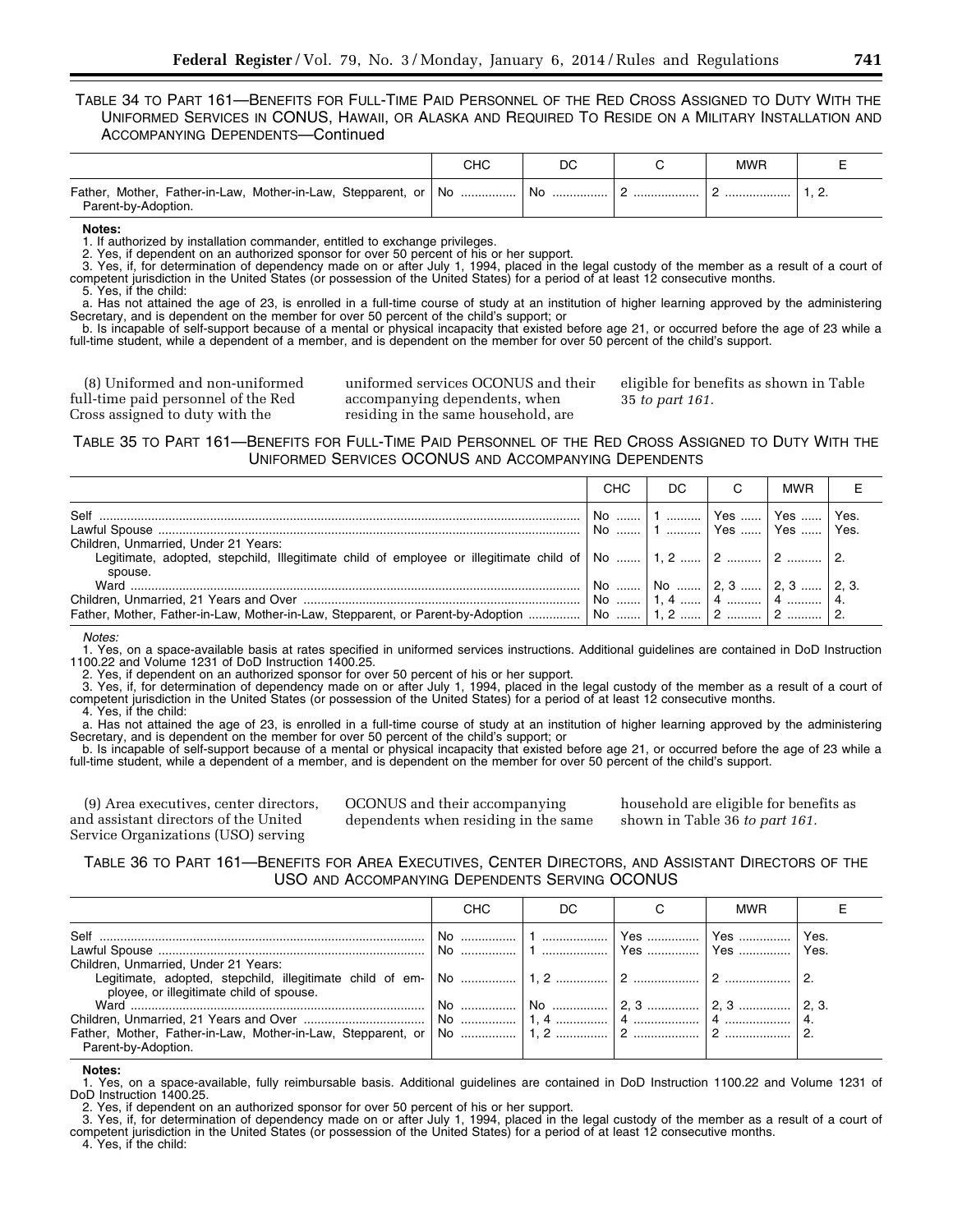a. Has not attained the age of 23, is enrolled in a full-time course of study at an institution of higher learning approved by the administering Secretary, and is dependent on the member for over 50 percent of the child's support; or

b. Is incapable of self-support because of a mental or physical incapacity that existed before age 21, or occurred before the age of 23 while a full-time student, while a dependent of a member, and is dependent on the member for over 50 percent of the child's support.

(10) USS personnel serving OCONUS and their accompanying dependents, when residing in the same household,

are eligible for benefits as shown in Table 37 *to part 161.* 

TABLE 37 TO PART 161—BENEFITS FOR USS PERSONNEL SERVING OCONUS AND ACCOMPANYING DEPENDENTS

|                                          | CHC | DC. | <b>MWR</b> |  |
|------------------------------------------|-----|-----|------------|--|
|                                          |     |     |            |  |
|                                          |     |     |            |  |
| Children, Unmarried, Under 21 Years:     |     |     |            |  |
|                                          |     |     |            |  |
| ployee, or illegitimate child of spouse. |     |     |            |  |
|                                          |     |     |            |  |
|                                          |     |     |            |  |
|                                          |     |     |            |  |
| Parent-by-Adoption.                      |     |     |            |  |

#### **Notes:**

1. Yes, on a space-available, fully reimbursable basis. Additional guidelines are contained in DoD Instruction 1100.22 and Volume 1231 of DoD Instruction 1400.25.

2. Yes, if dependent on an authorized sponsor for over 50 percent of his or her support.

*161.* 

3. Yes, if, for determination of dependency made on or after July 1, 1994, placed in the legal custody of the member as a result of a court of competent jurisdiction in the United States (or possession of the United States) for a period of at least 12 consecutive months. 4. Yes, if the child:

a. Has not attained the age of 23, is enrolled in a full-time course of study at an institution of higher learning approved by the administering Secretary, and is dependent on the member for over 50 percent of the child's support; or

b. Is incapable of self-support because of a mental or physical incapacity that existed before age 21, or occurred before the age of 23 while a full-time student, while a dependent of a member, and is dependent on the member for over 50 percent of the child's support.

(11) MSC civil service Marine personnel deployed OCONUS on MSCowned and operated vessels are eligible for benefits as shown in Table 38 *to part* 

TABLE 38 TO PART 161—BENEFITS FOR MSC PERSONNEL DEPLOYED OCONUS ON MSC-OWNED AND OPERATED **VESSELS** 

|      | יי י<br>∪⊓∪ | r,<br>◡ |            | "MW |  |
|------|-------------|---------|------------|-----|--|
| Self | No          | .       | $V \cap r$ | Yes |  |
|      | .           |         | $100$      | .   |  |

#### **Notes:**

1. Yes, on a space-available, fully reimbursable basis.

2. Entitled to limited exchange privileges, which includes purchase of all items except distinctive uniform items and State tax-free items.

(12) Ship's officers and members of the crews of NOAA vessels are eligible for benefits in accordance with 33

U.S.C. 3074 as shown in Table 39. Ship's officers are not commissioned officers, but civilian employees of NOAA.

TABLE 39 TO PART 161—BENEFITS FOR SHIP'S OFFICERS AND MEMBERS OF THE CREWS OF NOAA VESSELS [NOAA Wage Mariner Employees]

|                                                                                  | CHC | DC. | <b>MWR</b> |  |
|----------------------------------------------------------------------------------|-----|-----|------------|--|
|                                                                                  |     |     |            |  |
| Children, Unmarried, Under 21 Years:<br>ployee, or Illegitimate child of spouse. |     |     |            |  |
|                                                                                  |     |     |            |  |
| Parent-by-Adoption.                                                              |     |     |            |  |

**Notes:** 

1. Yes, if dependent on an authorized sponsor for over 50 percent of his or her support or children of a sponsor residing in the household of a former spouse (20–20–20 or 10–20–10).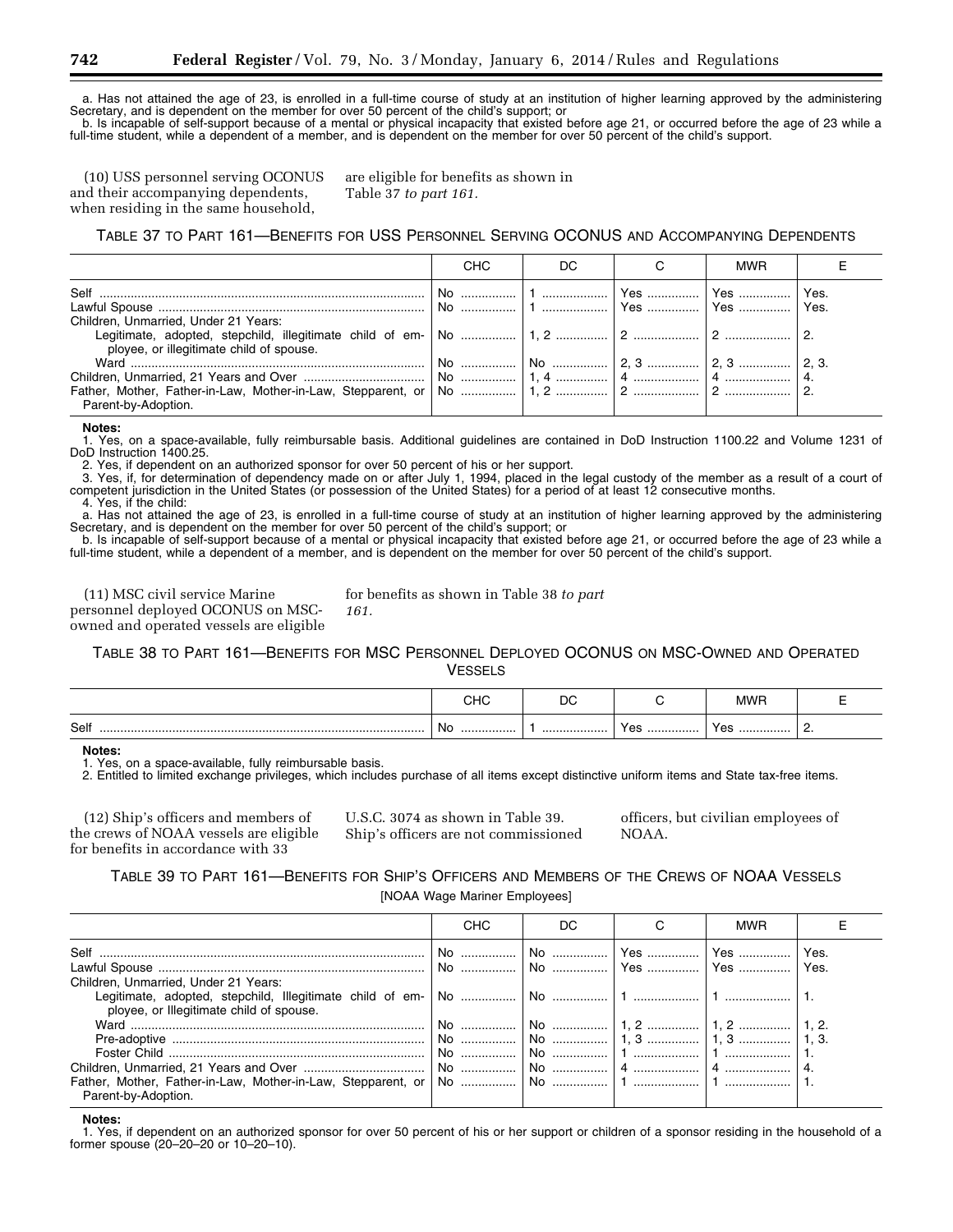2. Yes if, for determination of dependency made on or after July 1, 1994, placed in the legal custody of the member as a result of a court of competent jurisdiction in the United States (or possession of the United States) for a period of at least 12 consecutive months.

3. Yes if, for determinations of dependency made on or after October 5, 1994, placed in the home of the member by a placement agency (recognized by the Secretary of Defense) or by another source authorized by State or local law to provide adoption placement, in anticipation of the legal adoption by the member.

4. Yes, if the child:

a. Has not attained the age of 23, is enrolled in a full-time course of study at an institution of higher learning approved by the administering Secretary, and is dependent on the member for over 50 percent of the child's support; or

b. Is incapable of self-support because of a mental or physical incapacity that existed before age 21, or occurred before the age of 23 while a full-time student, while a dependent of a member, and is dependent on the member for over 50 percent of the child's support.

(13) Officers and crews of vessels, lighthouse keepers, and depot keepers of the former Lighthouse Service are

eligible for benefits as shown in Table 40 *to part 161.* 

#### TABLE 40 TO PART 161—BENEFITS FOR OFFICERS AND CREWS OF VESSELS, LIGHTHOUSE KEEPERS AND DEPOT KEEPERS OF THE FORMER LIGHTHOUSE SERVICE

|      | הו ור<br>∪⊓∪ | DC      |     | $A$ $I$        |      |
|------|--------------|---------|-----|----------------|------|
| Self | - No<br>.    | Νo<br>. | Yes | $V$ $\alpha$ c | Yes. |

been confirmed by the Senate (PASs),

(14) Presidential appointees who have non-career and career SES employees, and SES equivalents of the DoD and the Military Services are eligible for benefits as shown in Table 41 *to part 161.* 

#### TABLE 41 TO PART 161—BENEFITS FOR PRESIDENTIAL APPOINTEES

|      | $\sim$ $\sim$<br>◡⊓◡ | ◡<br>$\sim$ |          | <b>MWF</b> |     |
|------|----------------------|-------------|----------|------------|-----|
| Self | ∵ No<br>.            | .           | .No<br>. | No<br>.    | No. |

Note:

1. Designation for PASs and other designated civilian officials within the DoD and the Military Departments. This is a specific reimbursable care value at the interagency rate outside the National Capital Region.

(15) Contract surgeons overseas during the period of their contract are eligible for benefits as shown in Table 42 *to part 161.* 

#### TABLE 42 TO PART 161—BENEFITS FOR CONTRACT SURGEONS OVERSEAS

|           | הו וה<br>∪⊓∪ | DC      |                | <b>MWF</b> |      |
|-----------|--------------|---------|----------------|------------|------|
| Self<br>. | No<br>.      | No<br>. | <b>Nc</b><br>. | Yes<br>.   | Yes. |

(16) State employees of the National Guard may be identified in DEERS for the purpose of issuing a CAC to access DoD networks. There are no benefits assigned and no dependent benefits are extended as shown in Table 43 *to part 161.* 

#### TABLE 43 TO PART 161—BENEFITS FOR STATE GUARD EMPLOYEES

|          | <b>PIIA</b> | ◡        |         |         |                 |
|----------|-------------|----------|---------|---------|-----------------|
| Self<br> | - No<br>.   | No.<br>. | No<br>. | No<br>. | $^{\prime}$ No. |

#### **§ 161.21 Benefits for retired civilian personnel.**

employees of the DoD are eligible for benefits as shown in Table 44 *to part 161.* 

(a) *Retired DoD civilian employees.*  Retired appropriated and NAF

TABLE 44 TO PART 161—BENEFITS FOR RETIRED DOD CIVILIAN EMPLOYEES

|          | $\sim$              | $\sim$        |                       |         |
|----------|---------------------|---------------|-----------------------|---------|
| Self<br> | Nc.<br>. <b>.</b> . | <b>NC</b><br> | Nκ<br>.<br><br>$\sim$ | <br>No. |

Note:

<sup>1.</sup> In accordance with DoD Instruction 1015.10, retired DoD civilian employees are eligible, on a space available basis, to the limited use of MWR facilities based on the discretion of the installation commander. The August 26, 2008, USD(P&R) Memorandum, ''Department of Defense Civilian Retiree Identification Cards'' authorized the issuance of a DoD ID card to this population.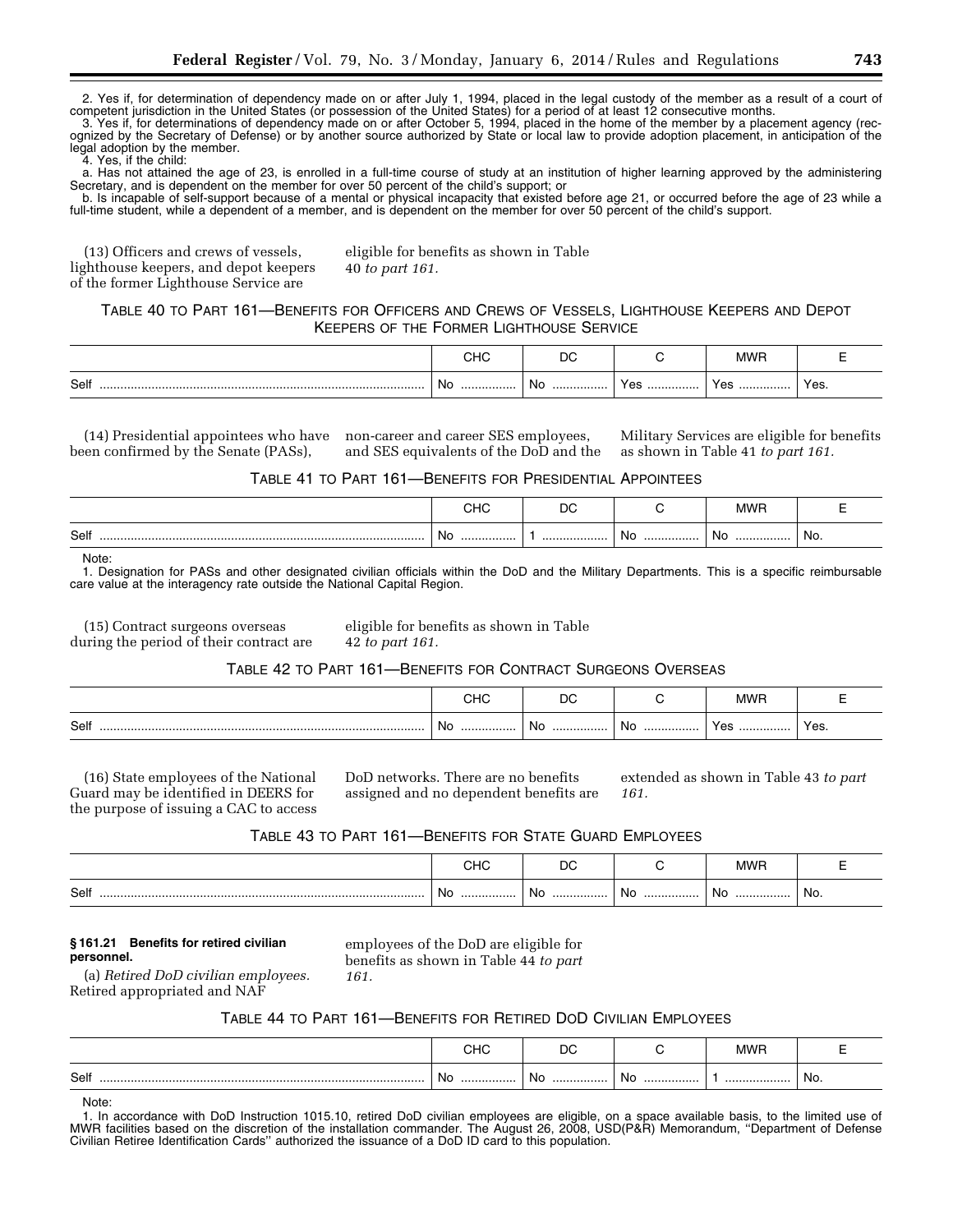(b) *Retired NOAA Wage Mariner employees and their eligible dependents.* Retired NOAA Wage

Mariners (retired ship's officers and members of the crews of NOAA vessels) are eligible for benefits in accordance

with 33 U.S.C. 3074 as shown in Table 45 *to part 161.* 

#### TABLE 45 TO PART 161—BENEFITS FOR RETIRED NOAA WAGE MARINER EMPLOYEES AND THEIR ELIGIBLE DEPENDENTS

|                                                                                                                                                                                                                                      | СНС               | DC                             |           | <b>MWR</b>             |              |
|--------------------------------------------------------------------------------------------------------------------------------------------------------------------------------------------------------------------------------------|-------------------|--------------------------------|-----------|------------------------|--------------|
| Self.                                                                                                                                                                                                                                | No<br>No          | No   <br>No                    | Yes    No |                        | Yes.<br>Yes. |
| Children, Unmarried, Under 21 Years:<br>of female member, or illegitimate child of male member,<br>whose paternity has been judicially determined.                                                                                   |                   |                                |           | No                     |              |
| Ward <u>with the community of the community of the community of the community of the community of the community of the community of the community of the community of the community of the community of the community of the com</u> | No  I<br>No<br>No | │ No   │ 1. 2   │ No   │ 1. 2. |           | .   No     1, 3.<br>No |              |

**Notes:** 

1. Yes, if a member of a household maintained by or for an authorized sponsor and dependent on that sponsor for over 50 percent of his or her support. Children residing in the household of a separated spouse continue to be eligible for commissary privileges until there is a final divorce decree. In the case of a divorce, children residing in the household of a former spouse ARE NOT considered to be members of the authorized sponsor's household for commissary privileges.

2. Yes, if, for determinations of dependency made on or after July 1, 1994, placed in the legal custody of the member or former member as a result of a court of competent jurisdiction in the United States (or possession of the United States) for a period of at least 12 consecutive months. 3. Yes, if, for determinations of dependency made on or after October 5, 1994, placed in the home of the member or former member by a placement agency (recognized by the Secretary of Defense) or by another source authorized by State or local law to provide adoption placement, in anticipation of the legal adoption by the member or former member.

4. Yes, if the child:

a. Has not attained the age of 23, is enrolled in a full-time course of study at an institution of higher learning approved by the administering Secretary, and is dependent on the former member for over 50 percent of the child's support; or

b. Is incapable of self-support because of a mental or physical incapacity that existed before age 21, or occurred before the age of 23 while a full-time student, while a dependent of a member or former member, and is dependent on the member or former member for over 50 percent of the child's support.

#### **§ 161.22 Benefits for foreign affiliates.**

(a) *Sponsored NATO and PFP personnel in the United States.* Active duty officer and enlisted personnel of

NATO and PFP countries serving in the United States under the sponsorship or invitation of the DoD or a Military Service and their accompanying

dependents living in the sponsor's U.S. household are eligible for benefits as shown in Table 46 *to part 161.* 

TABLE 46 TO PART 161—BENEFITS FOR SPONSORED NATO AND PFP PERSONNEL AND ACCOMPANYING DEPENDENTS IN THE UNITED STATES

|                                                                           | <b>CHC</b> | DC. | <b>MWR</b> |       |
|---------------------------------------------------------------------------|------------|-----|------------|-------|
|                                                                           |            |     |            | ∣Yes. |
| Children, Unmarried, Under 21 Years:.<br>or Illegitimate child of spouse. |            |     |            |       |
|                                                                           |            |     |            |       |
| Parent by Adoption.                                                       |            |     |            |       |

**Notes:** 

1. Yes, for outpatient care no charge and for inpatient care at full reimbursable rate.

2. Yes, for outpatient care only.

3. Yes, if residing in the household of the foreign service member in the United States.

4. Yes, if, for determination of dependency made on or after July 1, 1994, placed in the legal custody of the member as a result of a court of competent jurisdiction in the United States (or possession of the United States) for a period of at least 12 consecutive months.

5. Yes, if the child: a. Has not attained the age of 23, is enrolled in a full-time course of study at an institution of higher learning approved by the administering Secretary, and is dependent on the member for over 50 percent of the child's support; or

b. Is incapable of self-support because of a mental or physical incapacity that existed before age 21, or occurred before the age of 23 while a full-time student, while a dependent of a member, and is dependent on the member for over 50 percent of the child's support.

(b) *Sponsored non-NATO personnel in the United States.* Active duty officer and enlisted personnel of non-NATO

countries serving in the United States under DoD or Service sponsorship or invitation and their dependents, living in the non-NATO personnel's U.S. household, are eligible for benefits as shown in Table 47 *to part 161.*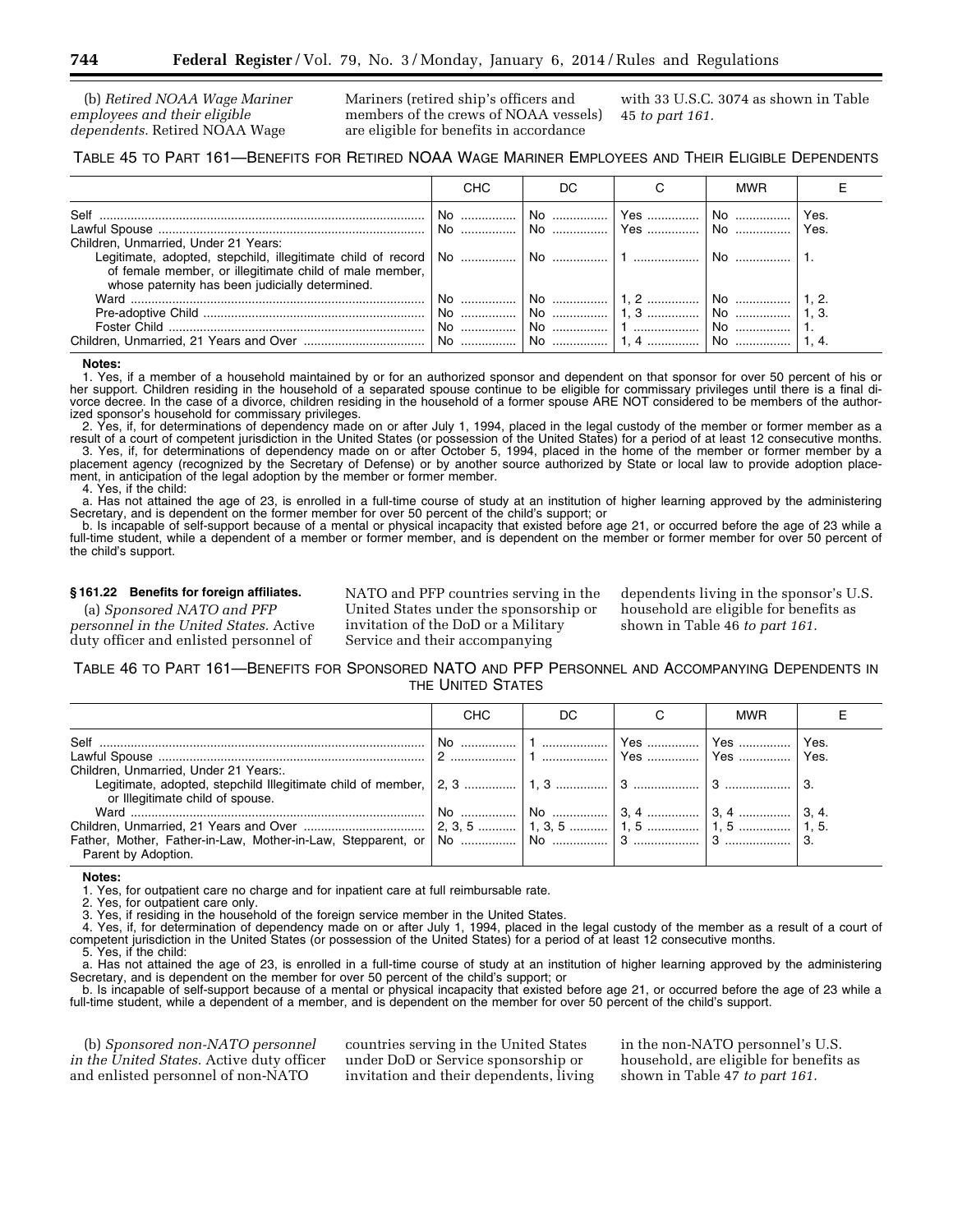TABLE 47 TO PART 161—BENEFITS FOR SPONSORED NON-NATO PERSONNEL AND ACCOMPANYING DEPENDENTS IN THE UNITED STATES

|                                       | CHC | DC. | <b>MWR</b> |  |
|---------------------------------------|-----|-----|------------|--|
|                                       |     |     |            |  |
|                                       |     |     |            |  |
| Children, Unmarried, Under 21 Years:  |     |     |            |  |
|                                       |     |     |            |  |
| ber, or illegitimate child of spouse. |     |     |            |  |
|                                       |     |     |            |  |
|                                       |     |     |            |  |
| Parent by Adoption.                   |     |     |            |  |

**Notes:** 

1. Yes, for outpatient care only on a reimbursable basis.

2. Yes, if residing in the household of the foreign service member in the United States.

3. Yes, if, for determination of dependency made on or after July 1, 1994, placed in the legal custody of the member as a result of a court of competent jurisdiction in the United States (or possession of the United States) for a period of at least 12 consecutive months.

4. Yes, if the child: a. Has not attained the age of 23, is enrolled in a full-time course of study at an institution of higher learning approved by the administering Secretary, and is dependent on the member for over 50 percent of the child's support; or

b. Is incapable of self-support because of a mental or physical incapacity that existed before age 21, or occurred before the age of 23 while a full-time student, while a dependent of a member, and is dependent on the member for over 50 percent of the child's support.

(c) *Non-sponsored NATO personnel in the United States.* Active duty officer and enlisted personnel of NATO countries who, in connection with their

official NATO duties, are stationed in the United States but are not under DoD or Service sponsorship and their accompanying dependents living in the

non-sponsored NATO personnel's U.S. household are eligible for benefits as shown in Table 48 *to part 161.* 

TABLE 48 TO PART 161—BENEFITS FOR NON-SPONSORED NATO AND PFP PERSONNEL IN THE UNITED STATES AND ACCOMPANYING DEPENDENTS

|                                       | CHC | DC. | MWR |     |
|---------------------------------------|-----|-----|-----|-----|
|                                       |     |     |     |     |
|                                       |     |     |     | No. |
| Children, Unmarried, Under 21 Years:  |     |     |     |     |
| ber, or illegitimate child of spouse. |     |     |     |     |
|                                       |     |     |     |     |
|                                       |     |     |     |     |
| Parent by Adoption.                   |     |     |     |     |

**Notes:** 

1. Yes, for outpatient care no charge and for inpatient care at full reimbursable rate.

2. Yes, for outpatient care only.

Yes, if residing in the household of the foreign service member in the United States. 3. Yes, if residing in 4. Yes, if the child:

a. Has not attained the age of 23, is enrolled in a full-time course of study at an institution of higher learning approved by the administering Secretary, and is dependent on the member for over 50 percent of the child's support; or<br>b. Is incapable of self-support because of a mental or physical incapacity that existed before age 21, or occurred before the age of

full-time student, while a dependent of a member, and is dependent on the member for over 50 percent of the child's support.

(d) *NATO and non-NATO personnel OCONUS.* Active duty officer and enlisted personnel of NATO and non-NATO countries serving OCONUS and outside their own country under DoD or Service sponsorship or invitation and their accompanying dependents living

with the sponsor are eligible for benefits as shown in Table 49 *to part 161.* These benefits may be extended to this category of personnel not under DoD or Service sponsorship or invitation when it is determined by the major overseas commander that the granting of such

privileges is in the best interests of the United States and such personnel are connected with, or their activities are related to, the performance of functions of the Service establishment.

#### TABLE 49 TO PART 161—BENEFITS FOR NATO, PFP, AND NON-NATO PERSONNEL OCONUS AND ACCOMPANYING **DEPENDENTS**

|                                       | CHC | DC. |         | <b>MWR</b>         |      |
|---------------------------------------|-----|-----|---------|--------------------|------|
| Self                                  | No. |     | . 1 Yes |                    | Yes. |
|                                       |     |     |         | Yes    Yes    Yes. |      |
| Children, Unmarried, Under 21 Years:. |     |     |         |                    |      |
| ber, or illegitimate child of spouse. |     |     |         |                    |      |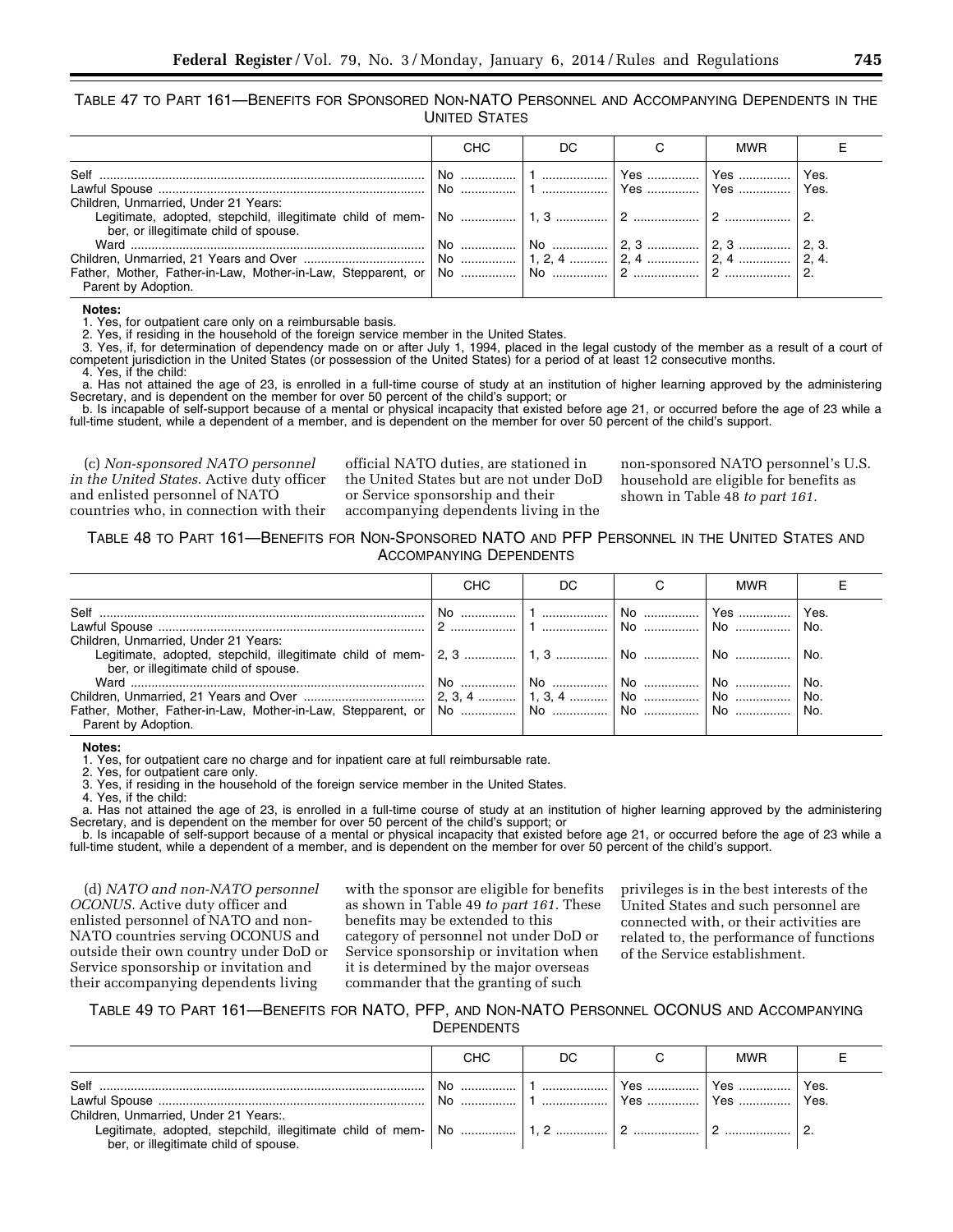TABLE 49 TO PART 161—BENEFITS FOR NATO, PFP, AND NON-NATO PERSONNEL OCONUS AND ACCOMPANYING DEPENDENTS—Continued

|                             | снс | DC | <b>MWR</b> |  |
|-----------------------------|-----|----|------------|--|
| Ward<br>Parent by Adoption. |     |    |            |  |

**Notes:** 

1. Yes, for outpatient care only on a reimbursable basis.

2. Yes, if residing in the household of the foreign service member and dependent on over 50 percent support.

3. Yes, if, for determination of dependency made on or after July 1, 1994, placed in the legal custody of the member as a result of a court of competent jurisdiction in the United States (or possession of the United States) for a period of at least 12 consecutive months.

4. Yes, if the child:

a. Has not attained the age of 23, is enrolled in a full-time course of study at an institution of higher learning approved by the administering Secretary, and is dependent on the member for over 50 percent of the child's support; or

b. Is incapable of self-support because of a mental or physical incapacity that existed before age 21, or occurred before the age of 23 while a full-time student, while a dependent of a member, and is dependent on the member for over 50 percent of the child's support

(e) *Korean Augmentation to the U.S. Army (KATUSA).* Military service is mandatory for all Republic of Korea (ROK) male citizens. Those male citizens who speak English often

become KATUSA serving with the U.S. Army forces in the ROK. This arrangement is provided for in the status of forces agreement between the United States and ROK. The KATUSAs are

identified in DEERS for the purpose of issuing CACs for access to the U.S. installations in the ROK. No other benefits are provided as shown in Table 50 *to part 161.* 

#### TABLE 50 TO PART 161—BENEFITS FOR KATUSA

|      | $\sim$ 10<br>טו וש<br>$ -$ | ◡<br>$\sim$ |      | <b>MWF</b> |     |
|------|----------------------------|-------------|------|------------|-----|
| Self | No                         | No.         | . No | . No       | No. |
|      |                            |             | .    | .          |     |

(f) *Foreign national civilians.* Civilian employees of a foreign government who are assigned a support role with the DoD or Military Services or attending school at one of the DoD or uniformed services

advanced schools may be identified in DEERS for the purpose of issuing a CAC. The foreign national civilian must be sponsored by the DoD or a Military Service regardless of whether the

foreign national civilian is from a NATO, PFP, or non-NATO country. There are no benefits assigned and no dependent benefits are extended as shown in Table 51 *to part 161.* 

#### TABLE 51 TO PART 161—BENEFITS FOR FOREIGN NATIONAL CIVILIANS

|      | снс | DC  |      | <b>MWP</b> |     |
|------|-----|-----|------|------------|-----|
| Self | No  | No. | . No | No         | No. |
|      | .   | .   | .    | .          |     |

(g) *Foreign National Contractors.*  Contractor personnel, contracted to a foreign government, who are assigned a support role with the DoD or Military Services or as a representative of a foreign government at one of the DoD or

uniformed services advanced schools may be identified in DEERS for the purpose of issuing a CAC for physical and logical access requirements. The foreign national contractor must be sponsored by the DoD or a Military

Service regardless of whether the foreign national civilian is from a NATO, PFP, or a non-NATO country. There are no benefits assigned and no dependent benefits are extended as shown in Table 52 *to part 161.* 

#### TABLE 52 TO PART 161—BENEFITS FOR FOREIGN NATIONAL CONTRACTORS

|      | ۱۱ اب | ◡   |      | <b>MWF</b> |     |
|------|-------|-----|------|------------|-----|
| Self | ∵ No  | NO. | . No | No         | No. |
|      | .     | .   | .    | .          |     |

(h) *Personnel Covered by a Reciprocal Health Care Agreement (RHCA) in the United States.* For countries that have bilateral RHCAs with the DoD, RHCAs provide that a limited number of foreign force members and their dependents in

the United States may be provided inpatient medical care at MTFs on a space-available basis without cost (except for a subsistence charge, if it applies). Provision of such care is contingent on comparable care being made available to a comparable number of U.S. military personnel and their dependents in the foreign country. Benefits are provided as shown in Table 53 *to part 161.*